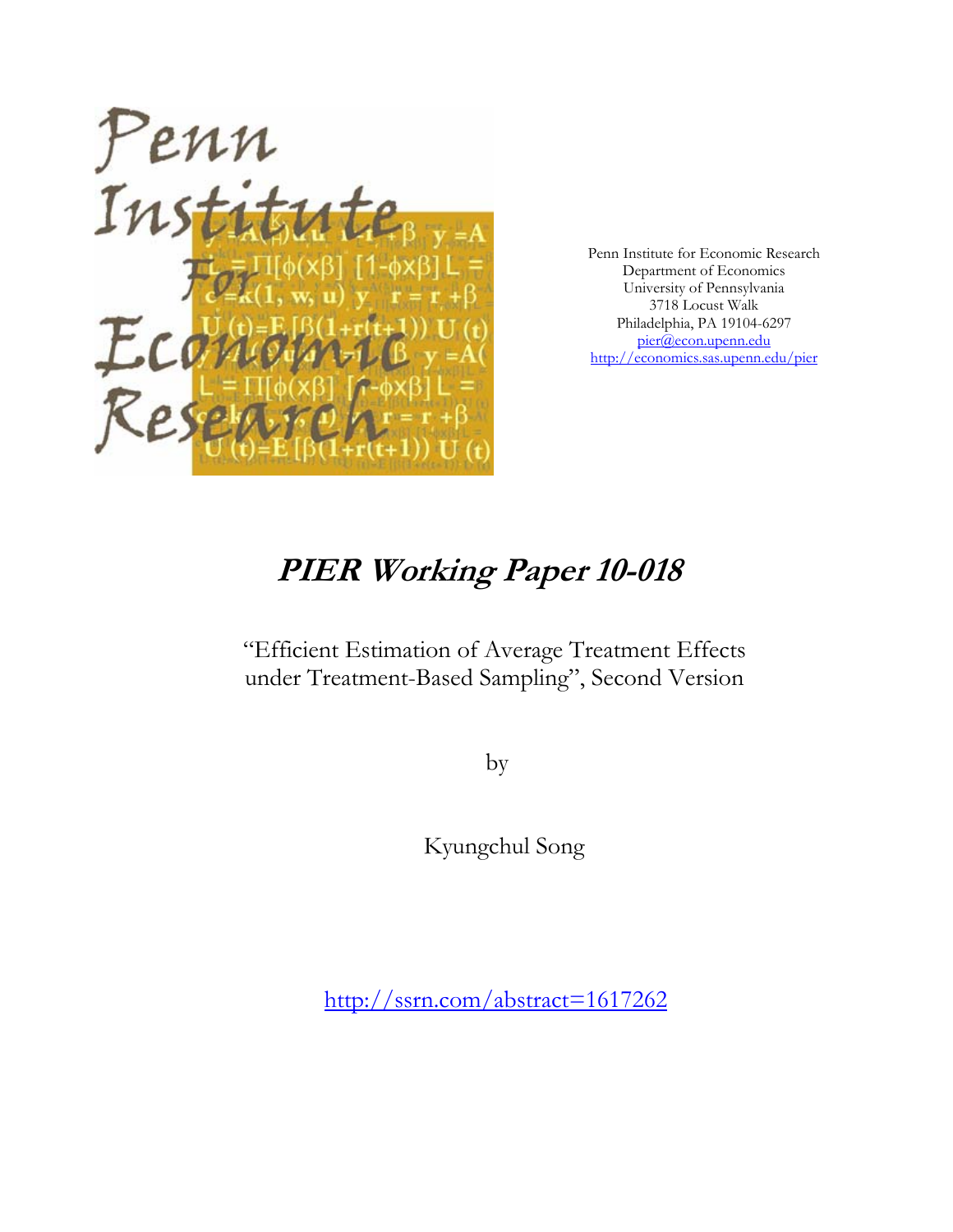# Efficient Estimation of Average Treatment Effects under Treatment-Based Sampling

Kyungchul Song<sup>1</sup> Department of Economics, University of Pennsylvania

May 24, 2010

#### Abstract

Nonrandom sampling schemes are often used in program evaluation settings to improve the quality of inference. This paper considers what we call treatment-based sampling, a type of standard stratified sampling where part of the strata are based on treatment status. This paper establishes semiparametric efficiency bounds for estimators of weighted average treatment effects and average treatment effects on the treated. This paper finds that adapting the efficient estimators of Hirano, Imbens, and Ridder (2003) to treatment-based sampling does not always lead to an efficient estimator. This paper proposes efficient estimators that involve a different form of propensity score-weighting. Finally, this paper establishes an optimal design of treatment-based sampling that minimizes the semiparametric efficiency bound over the sampling designs.

Key words and Phrases: treatment-based sampling, standard stratified sampling, semiparametric efficiency, treatment effects, optimal sampling designs

JEL Classifications: C12, C14, C52.

## 1 Introduction

Program evaluation studies often adopt nonrandom sampling to improve the quality of inference. For example, Ashenfelter and Card (1985) analyzed data from the Comprehensive Employment and Training Act (CETA) training program using a sample constructed by combining subsamples of program participants and a sample of nonparticipants drawn from the Current Population Survey (CPS). Also, the studies of Lalonde (1986), Dehejia and Wahba (1998, 1999) and Smith and Todd (2005) investigated the National Supported Work (NSW) training program where the training group consisted of individuals eligible for the program and the comparison sample were drawn from the CPS and the Panel Study of Income Dynamics (PSID) surveys. Numerous studies focused on

<sup>&</sup>lt;sup>1</sup>I would like to express my gratitude to Petra Todd who gave me numerous valuable comments and advice. I also thank the Co-editor and two referees of Econometric Theory for comments that led to improvements of the paper. All errors are solely mine. Address correspondence to: Kyungchul Song, Department of Economics, University of Pennsylvania, 528 McNeil Building, 3718 Locust Walk, Philadelphia, Pennsylvania 19104-6297.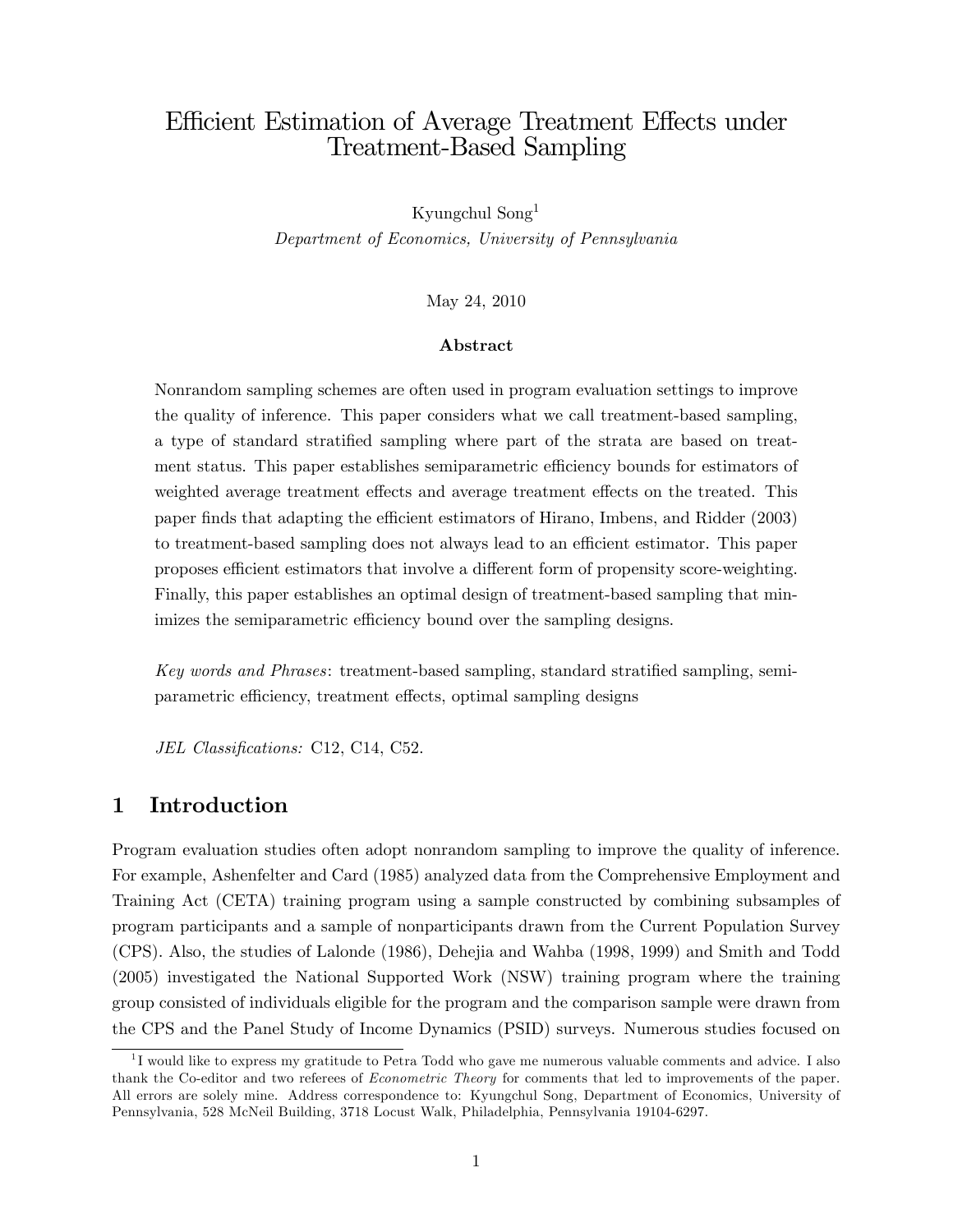the Job Training Partnership Act (JTPA) training program (e.g. Heckman, Ichimura, Smith and Todd (1998), Heckman, Ichimura and Todd (1997)). The participants in these data sets typically represented about 50% in the study sample in comparison to 3% in the population.

The rationale for such nonrandom sampling is often the belief that when the participants constitute a small proportion in the population, sampling relatively more from the participants will improve the quality of inference. However, this is not an accurate description because we need to consider also the contribution of the noise in the subsample to the variance of the estimator. (See Hahn, Hirano, and Karlan (2009) for a similar observation.) This paper makes this point clear by developing an optimal design of treatment-based sampling which is a kind of standard stratified sampling with strata based on the treatment status and other covariates.

The main objects of interest in this paper are the weighted average treatment effects and the average treatment effects on the treated considered by HIR. First, this paper considers observations from treatment-based sampling, and establishes semiparametric efficiency bounds for these parameters. Then, the paper proposes efficient estimators. The main challenge in the development is that it is not a *priori* clear how one can obtain an efficient estimator from the efficiency bounds, because the usual sample analogue principle does not apply. One might consider adapting the efficient estimators of Hahn (1998) or Hirano, Imbens, and Ridder (2003) (HIR, hereafter) to treatment-based sampling using appropriate change of measure as in Tripathi (2008). However, as this paper demonstrates, this naive adaptation does not work in general. This paper proposes efficient estimators that involve propensity score-weighting different from HIR.

Finally, this paper finds an optimal design of treatment-based sampling which minimizes the semiparametric efficiency bound over the sample designs. The analysis makes it clear how the noise from each subsample contributes to the semiparametric efficiency bound. As a corollary, a necessary and sufficient condition for a treatment-based sampling to improve on the random sampling is established when the strata involves only the treatment status. (See Hahn, Hirano and Karlan (2009) for an optimal design of social experiments in a related context.)

Early literatures on nonrandom sampling have assumed that the conditional distribution of observations given a stratum belongs to a parametric family. (Manski and Lerman (1977), Manski and McFadden (1981), Cosslett (1981a, 1981b), Imbens (1992), and Imbens and Lancaster (1996).) Wooldridge (1999, 2001) studied M-estimators under nonrandom sampling which do not rely on this assumption.

Closer to this paper, Breslow, McNeney and Wellner (2003) and Tripathi (2008) investigated the problem of efficient estimation under nonrandom sampling schemes. Tripathi (2008) considered moment-based models under various nonrandom sampling schemes and proved that the empirical likelihood estimators adapted to an appropriate change of measure achieve efficiency. The stratified sampling scheme studied by Tripathi (2008) is different from this paper's set-up because the identification of the counterfactual quantities in this paper cannot be formulated as arising from the moment condition of his paper. Neither does this paper's framework fall into the framework of Breslow, McNeney and Wellner (2003) who considered variable probability sampling which is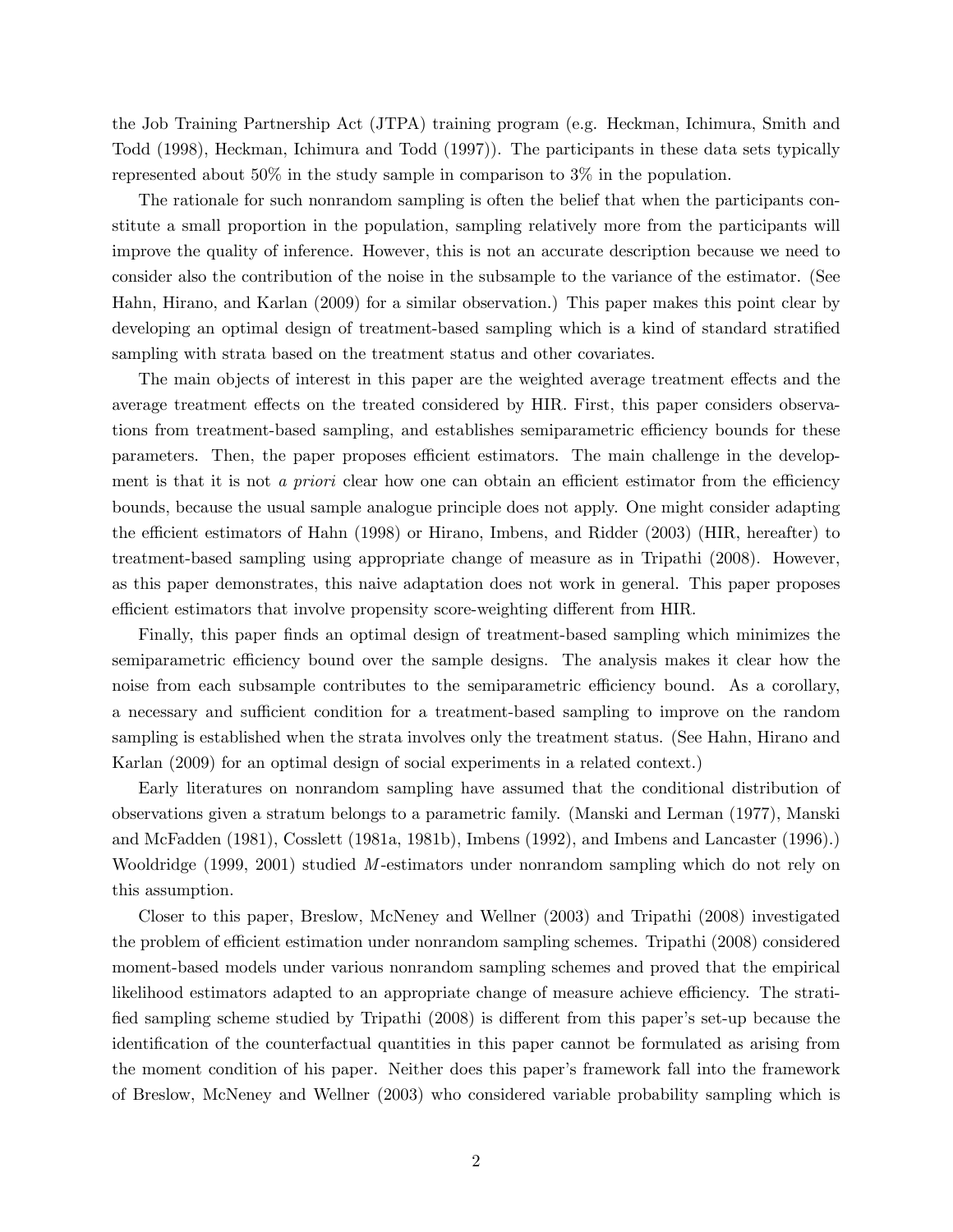different from the standard stratified sampling studied here.

In the program evaluations literature, there are surprisingly few researches that deal with inference under treatment-based sampling. Chen, Hong, and Tarozzi (2008) established semiparametric efficiency bounds in a broader context where one has outcome observations with missing values and has auxiliary data that aid identification. While the general approach of Chen, Hong, and Tarozzi (2008) applies to some stratified sampling schemes, it does not here because the event of missing values involves the treatment status, failing the unconfoundedness condition assumed in their paper. A paper by Heckman and Todd  $(2008)$  offers a nice, simple idea to estimate treatment effect on the treated under treatment-based sampling without assuming knowledge of aggregate shares. However, their paper does not focus on efficient procedures.

This paper proceeds as follows. Section two introduces treatment-based sampling data designs and Section three presents a general discussion on semiparametric efficiency bound when observations are from treatment-based sampling. Section four establishes semiparametric efficiency bounds for weighted average treatment effects and average treatment effects on the treated. Section five investigates efficient estimation. Section six develops optimal treatment-based sampling. Section seven concludes and the proofs are relegated to the appendix.

#### 2 Treatment-Based Sampling

Treatment-based sampling proceeds as follows. Let D be a random variable that takes values in  $\{0, 1\}$ , where  $D = 1$  means participation in the program and  $D = 0$  being left in the control group. Let  $X = (V, W)$  be a vector of covariates, where W is a discrete random variable taking values from a finite set  $W$ . For example, W may be the vector of dummy variables for the service regions in the JTPA job training program. The random vector  $V$  can contain continuous or discrete components. Under treatment-based sampling, a random sample of size N for the discrete vector  $(D, W)$  is first collected. Let  $N_{d,w} = \sum_{i=1}^{N} 1\{(D_i, W_i) = (d, w)\}, (d, w) \in \{0, 1\} \times \mathcal{W}$ . From each subsample with  $(D_i, W_i) = (d, w)$ , a random sample  ${Y_i, V_i}_{i=1}^{n_{d,w}}$  of predetermined size  $n_{d,w}$  for a vector  $(Y, V)$ is collected, where  $Y = \sum_{d \in \{0,1\}} Y_d \mathbb{1}{D = d}$  and  $Y_1$  denotes the potential outcome of a person treated in the program and  $Y_0$  the potential outcome of a person not treated. In this paper, we call this type of sampling *treatment-based sampling* as the strata  $\{0, 1\} \times W$  involve treatment status. When  $W_i = 1$  for all i, so that the strata are constructed based only on the treatment status, we call this sampling pure treatment-based sampling. Throughout this paper, it is assumed that we do not have individual observations for  $(D_i, W_i)_{i=1}^N$  from the original data set, although we may require knowledge of aggregate shares  $p_{d,w} = P\{(D, W) = (d, w)\}\$ for identification of certain parameters. (See the discussions prior to Theorem 1 in the following section.) While the observations in the combined sample  $\{(D_i, Y_i, V_i)\}_{i=1}^n$  are independent across *i*'s, the marginals are not identical. Hence inference based on random sampling can be misleading.

For an illustration of treatment-based sampling, consider a job training program implemented in K different service regions. (In the case of the JTPA job training program, there were  $16$  service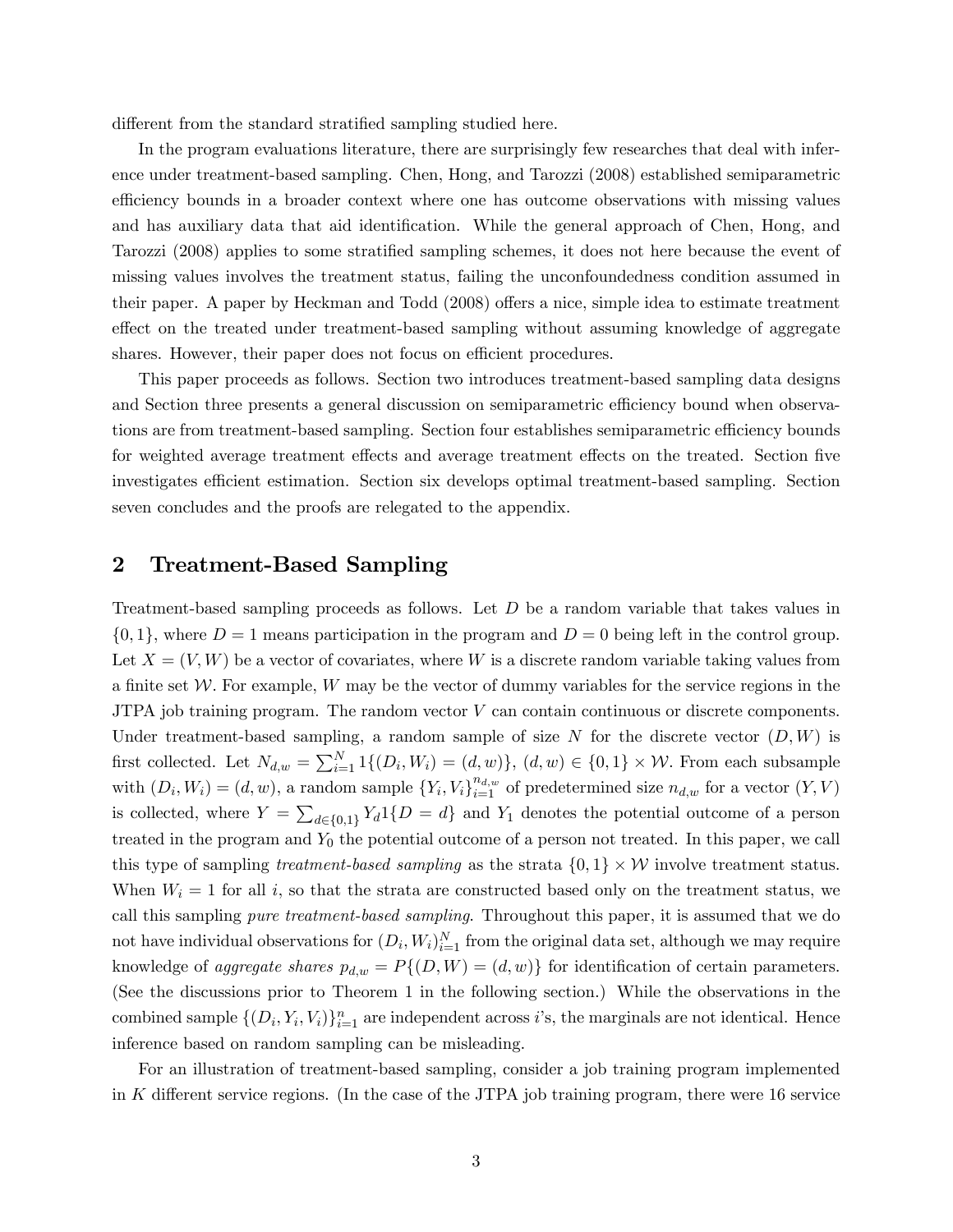regions.) Let  $\mathcal{W} = \{1, 2, \dots, K\}$ , the set of index numbers representing the K service regions, and  $W \in \mathcal{W}$  the service region index for the worker. Each individual worker has a treatment-region status represented by the pair  $(D, W)$ . For example a worker with  $(D, W) = (0, 3)$  means that the work is not treated and belongs to Service Region 3. When a service region has very few workers eligible for the program in the population, one may want to sample treated workers with a larger proportion than one represented in the population. The extent of the oversampling may differ across different service regions. Then one combines samples obtained by oversampling or undersampling the observations of  $(Y, V)$  from each  $(d, w)$ -subsample. The resulting total sample is one from treatment-based sampling whose distribution by itself is no longer representative of the population.

First, note that a likelihood for observations generated from standard stratified sampling can be viewed as a conditional likelihood from multinomial sampling given  $\{n_{d,w}\}_{d,w\in(\{0,1\}\times\mathcal{W})}$ . As pointed out by Imbens and Lancaster (1996) (see also Tripathi  $(2008)$ ),  $(D, W)$  is ancillary in both stratified sampling and multinomial sampling, and hence it suffices for semiparametric efficiency to consider only multinomial sampling with design probabilities, say,  $\{q_{d,w}\}_{(d,w)\in\{0,1\}\times\mathcal{W}}$ . Furthermore,  $\{n_{d,w}\}_{(d,w)\in\{0,1\}\times\mathcal{W}}$  is a sufficient statistic for multinomial distributions, and hence as far as semiparametric efficiency is concerned, we can assume that  $\{q_{d,w}\}_{(d,w)\in\{0,1\}\times\mathcal{W}}$  are known. We do not require full knowledge of  $\{q_{d,w}\}_{(d,w)\in\{0,1\}\times\mathcal{W}}$  for the actual construction of efficient estimators. The multinomial sampling is used only for the computation of semiparametric efficiency bounds.

Let the observations  $\{(Y_i, V_i, D_i, W_i)\}_{i=1}^n$  for  $(Y, V, D, W)$  be generated by the multinomial sampling scheme using known design probabilities  $\{q_{d,w}\}_{(d,w)\in\{0,1\}\times\mathcal{W}}$ . In other words, we draw a stratum  $(d, w)$  from  $\{0, 1\} \times W$  using the multinomial distribution with known probabilities  ${q_{d,w}}_{(d,w)\in\{0,1\}\times\mathcal{W}}$ , and then draw  $(Y, V)$  from the subsample with  $(D, W) = (d, w)$ . We repeat the procedure until the total sample size becomes n. Unless  $q_{d,w} = p_{d,w}$  for all  $(d, w) \in \{0, 1\} \times W$ , the observations  $\{(Y_i, V_i, D_i, W_i)\}_{i=1}^n$  are not i.i.d. draws from P. The observations  $\{(Y_i, V_i, D_i, W_i)\}_{i=1}^n$  are i.i.d., however, under probability Q with density  $q_{d,w} f_{Y,V|D,W}(y, v|d, w)$ , where  $f_{Y,V|D,W}(y, v|d, w)$ is the conditional density of  $(Y, V)$  given  $(D, W) = (d, w)$  with respect to a  $\sigma$ -finite measure, say,  $\mu$ . Therefore, the nature of treatment-based sampling is that we have observations that are i.i.d. from Q but the parameter of interest is a functional of P: The notations of expectation and variance without subscripts are assumed to be under P. Expectation  $\mathbf{E}_{Q}$  denotes expectation under Q. Expectation  $\mathbf{E}_{d,w}$  denotes the conditional expectation given  $(D, W) = (d, w)$ . In pure treatment-based sampling, we suppress the notation w from subscripts, for example, writing  $p_d$  instead of  $p_{d,w}$  and  $\mathbf{E}_d$  instead of  $\mathbf{E}_{d,w}$ .

#### 3 Semiparametric Efficiency under Treatment-Based Sampling

In this section, we explain how we can compute the semiparametric efficiency bound for the parameter, say,  $\psi(P)$ , under treatment based sampling. The standard theory of efficiency in semiparametric models and methods to compute efficiency bounds are well established in the literature.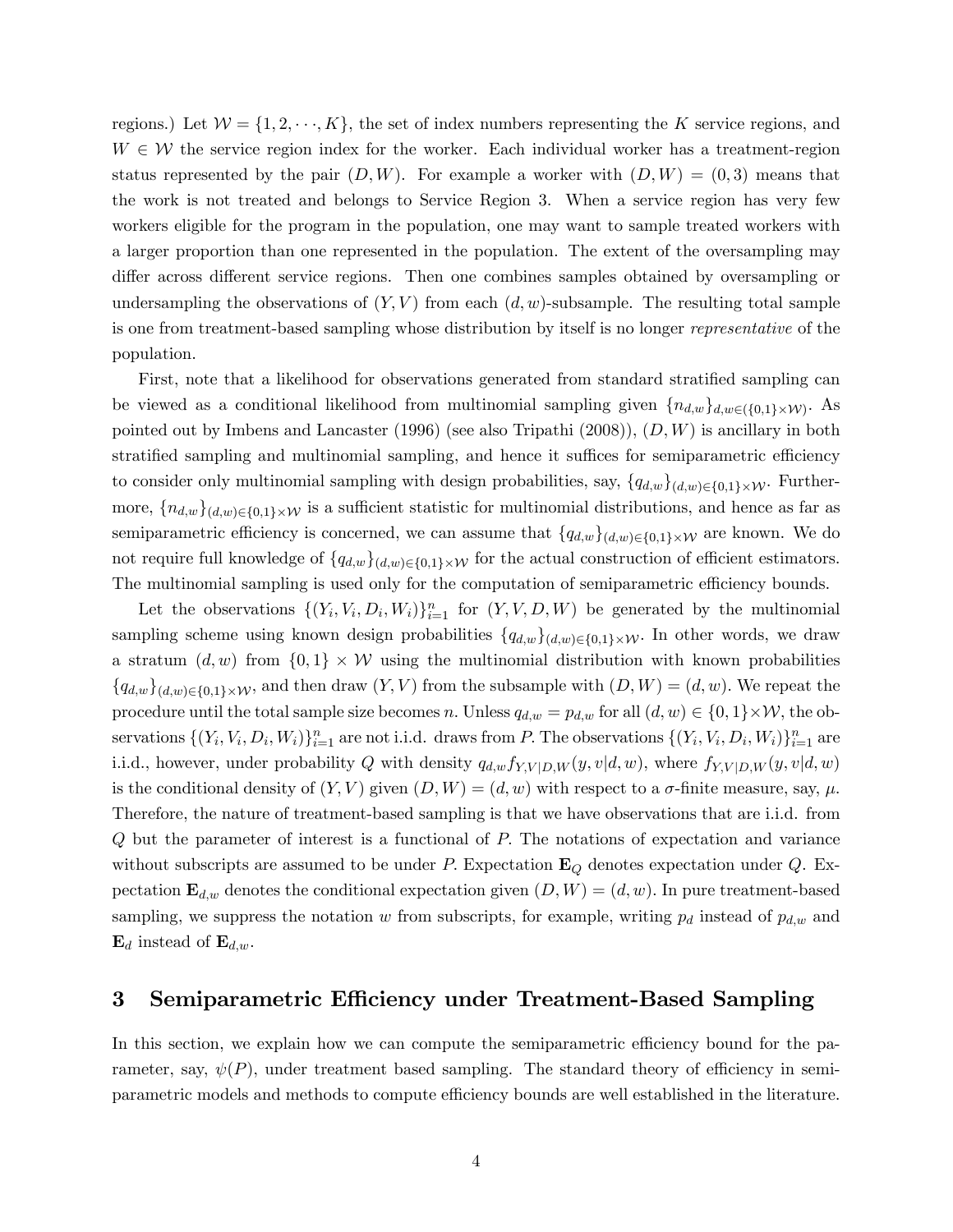(See Newey (1990) and Bickel, Klaassen, Ritov, and Wellner (1993) for a review.) Closely related to this paper, Bickel and Kwon (2001) showed how we can adapt the results based on i.i.d sampling to a multinomial sampling environment. (See Example 1 there.) To save space, we assume basic terminologies and concepts in Bickel, Klassen, Ritov, and Wellner (1993) and highlight how the standard method can be adapted to observations from treatment-based sampling.

Since we know the marginal probabilities  $q_{d,w}$ , we consider the following form of regular parametric submodels:

$$
f_t(z, d, w) = f^t_{Z|D,W}(z|d, w)q_{d,w}, \ t \in [0, \varepsilon), \ \varepsilon > 0,
$$
\n<sup>(1)</sup>

where  $\{f_{Z|D,W}^t(\cdot|d,w):t\in[0,\varepsilon)\}\$  denotes a regular parametric submodel passing through  $f_{Z|D,W}(\cdot|d,w),$ the conditional density of Z given  $(D, W) = (d, w)$ . Then, the parametric submodel  $\{f_t : t \in [0, \varepsilon)\}\$ is associated with a score,  $s(z, d, w) = s_{d,w}(z) \in L_2(Q)$ , where  $s_{d,w} = \frac{\partial}{\partial t} \log f_{Z|D,W}^t(\cdot | d, w)|_{t=0}$  denotes the score associated with  $\{f_{Z|D,W}^t(\cdot|d,w): t \in [0,\varepsilon)\}\)$ . Let  $\mathcal T$  denote the tangent space, i.e., the closed linear span of all such scores s for all regular parametric submodels in the form of  $(1)$ .

There are two situations for the identification of  $\psi(P)$  that this paper considers. The first situation is where we can identify  $\psi(P)$  only using the conditional distribution of Z given  $(D, W)$ . The second situation is where we have knowledge of the aggregate shares  $p_{d,w}$  which is needed to identify  $\psi(P)$ . In both cases, the relevant tangent space is the same T and  $\psi(P)$  is identified from the knowledge of Q and  $\{q_{d,w}\}_{(d,w)\in\mathcal{D}\times\mathcal{W}}$ . Hence, we can write

$$
\psi(P) = \psi_Q(Q),
$$

for some functional  $\psi_Q$ . The parameter of interest  $\psi_Q(Q)$  is assumed to be differentiable in Q in the sense of van der Vaart (1991) and to have  $\psi_Q \in L_2(Q)$  such that for all regular parametric submodels of the form in (1),

$$
\frac{\partial \psi_Q(Q_t)}{\partial t}|_{t=0} = \mathbf{E}_Q \left[ \dot{\psi}_Q(Z, D, W) s(Z, D, W) \right].
$$

When  $\psi_Q \in \mathcal{T}$ , we call it an efficient influence function and denote it by  $\psi_Q^e$ . Then, the semiparametric efficiency bound is given by the inverse of

$$
V_{TS} \equiv Var_Q(\dot{\psi}_Q^e(Z, D, W)) = \sum_{(d,w)\in\mathcal{D}\times\mathcal{W}} q_{d,w} \mathbf{E}_{d,w} \left[ \dot{\psi}_Q^e(Z, D, W)^2 \right]. \tag{2}
$$

In this paper, we find  $\dot{\psi}_Q^e(Z, D, W)$  in the following way. First, note that  $\mathcal T$  can be also viewed as the tangent space at P with parametric submodels  $P_t$  having density  $f_{Z|D,W}^t(z|d,w)p_{d,w}$ . We find  $\psi_P \in L_2(P)$  such that for all regular parametric submodels with density  $f_{Z|D,W}^t(z|d,w)p_{d,w}$ ,

$$
\frac{\partial \psi(P_t)}{\partial t}|_{t=0} = \mathbf{E}\left[\dot{\psi}_P(Z, D, W)s(Z, D, W)\right],\tag{3}
$$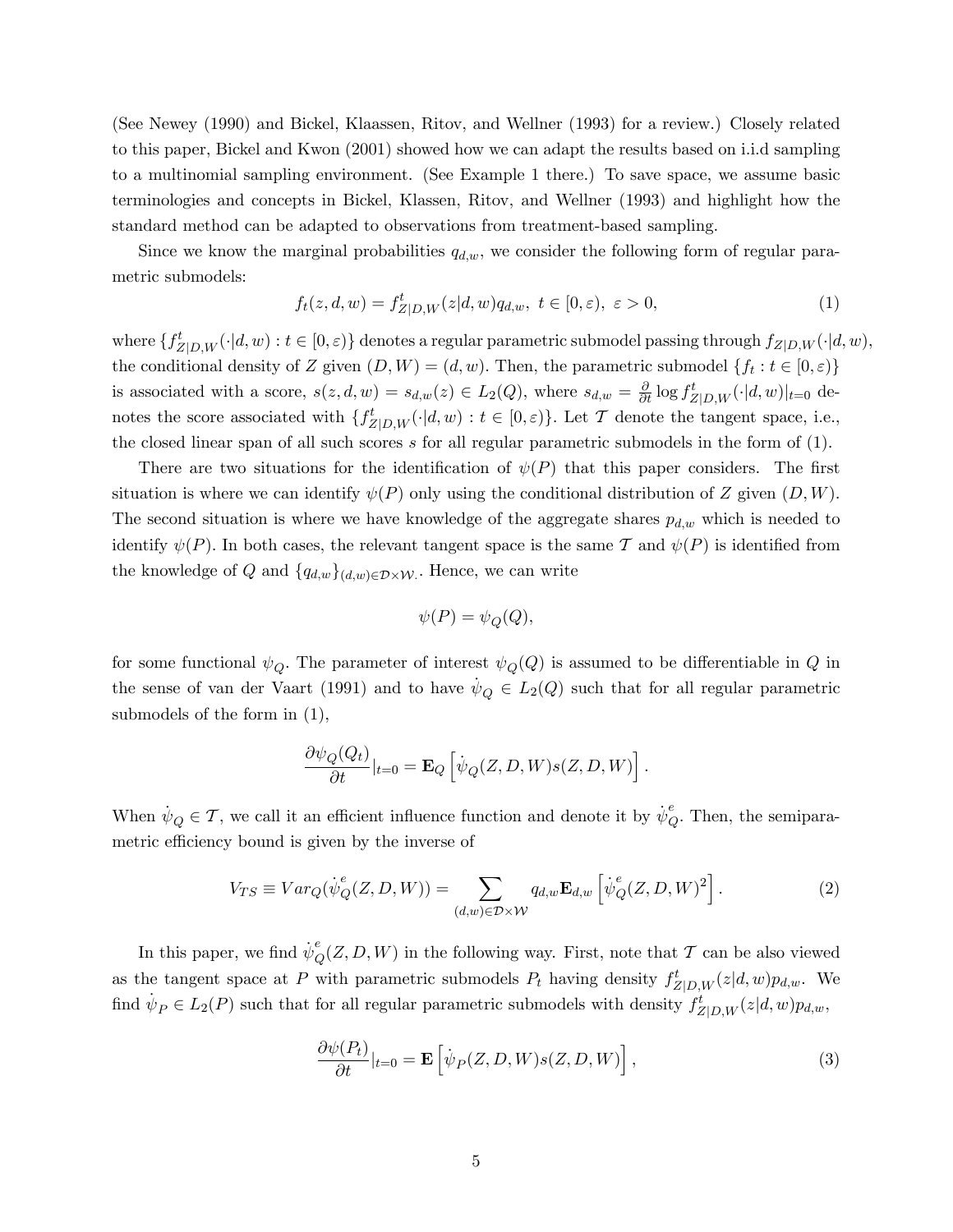for some  $s \in \mathcal{T}$ . Then, observe that

$$
\mathbf{E}\left[\dot{\psi}_P(Z,D,W)s(Z,D,W)\right] = \mathbf{E}_Q\left[\dot{\psi}_Q(Z,D,W)s(Z,D,W)\right],
$$

if we take  $\dot{\psi}_Q(z, d, w) = \dot{\psi}_P(z, d, w)p_{d,w}/q_{d,w}$ . Hence we find an influence function  $\dot{\psi}_P^e$  under P such that  $\dot{\psi}_Q^e(z, d, w) = \dot{\psi}_I^e$  ${}_{P}^{e}(z, d, w)p_{d,w}/q_{d,w}$  falls into T. Thus,  $\dot{\psi}_{Q}^{e}(z, d, w)$  constructed in this way is an efficient influence function.

# 4 Semiparametric Efficiency Bounds for Treatment Effects Parameters

The main objects of interest are the weighted average treatment effect,  $\tau_{wate}$ , and the average treatment effect on the treated,  $\tau_{\text{atet}}$ , defined as follows:

$$
\tau_{wate} = \frac{\mathbf{E}\left[g(X)\{Y_1 - Y_0\}\right]}{\mathbf{E}\left[g(X)\right]} \text{ and } \tau_{atet} = \mathbf{E}\left[Y_1 - Y_0|D = 1\right],\tag{4}
$$

where g denotes a weighting function. As pointed out by HIR,  $\tau_{wate}$  is reduced to  $\tau_{\text{atet}}$  when  $g(X) = p_1(X)$ , where  $p_d(X) = P\{D = d|X\}$ ,  $d \in \{0,1\}$ , denotes the propensity score. This paper adopts the unconfoundedness condition:

$$
(Y_0, Y_1) \perp \!\!\!\perp D|X,\tag{5}
$$

meaning that  $(Y_0, Y_1)$  is conditionally independent of D given X. Condition (5) is imposed on the original data set, not on the data from treatment-based sampling.

Under treatment-based sampling,  $\tau_{wate}$  and  $\tau_{atet}$  are not identified without knowledge of the aggregate shares  $p_{d,w}$ , because the marginal distribution of X is not identified from the data. However, under pure treatment-based sampling, we can identify  $\tau_{\text{atet}}$  without knowledge of  $p_d$ . In fact, under (5), the design of pure treatment-based sampling (i.e. the choice of  $q_d$ ) does not play a role in determining the conditional distribution of  $(Y_1, Y_0)$  given X. These facts about identification are summarized in the following table:

Table: Identification of Treatment Effects Parameters (TS stands for treatment-based sampling)

|                          | wate | $\tau_{\text{atet}}$ (non-pure TS) | $\tau_{\text{atet}}$ (pure TS) |
|--------------------------|------|------------------------------------|--------------------------------|
| Known Aggregate Shares   | Yes  | Yes                                | Yes                            |
| Unknown Aggregate Shares | NО   |                                    | $\operatorname{Yes}$           |

As Wooldridge (2001) has pointed out, the assumption of known aggregate shares  $p_{d,w}$  is motivated by the sampling environment where  $N_{d,w}$  is very large relative to the subsample size  $n_{d,w}$ . Such sampling is reasonable when it is much less costly to gather information about  $(D, W)$  than the outcome Y or full covariates X. In this case, a proper large sample theory would be one with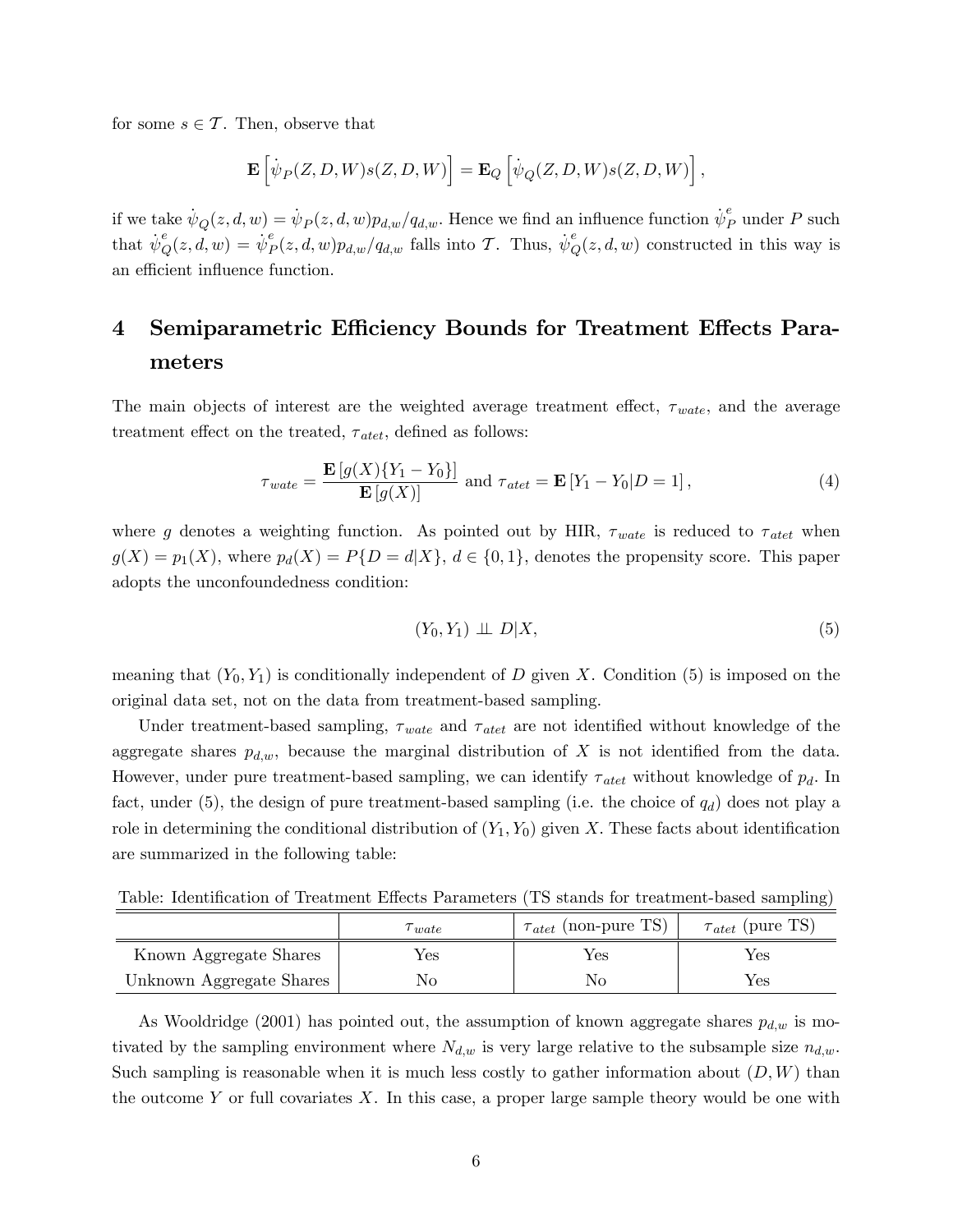$n_{d,w}/N_{d,w} \rightarrow P$  0. At the level of treatment-based samples, the asymptotic theory implies knowledge of  $p_{d,w}$ .

We introduce some notations:

$$
\beta_d(X) \equiv \mathbf{E}[Y_d|X], \sigma_d^2(X) \equiv \mathbf{E}[(Y_d - \beta_d(X))^2|X], \text{ and}
$$
  

$$
\tau(X) \equiv \mathbf{E}[Y_1|X] - \mathbf{E}[Y_0|X].
$$

**Theorem 1:** Suppose that (5) holds, and that  $g(\cdot)$  and  $p_{d,w}$ ,  $(d,w) \in \{0,1\} \times W$ , are known. Then the semiparametric efficiency bound for  $\tau_{wate}$  under treatment-based sampling is equal to  $V_{TS}^{-1}(\tau_{wate}),$  where

$$
V_{TS}(\tau_{wate}) \equiv \frac{1}{\{\mathbf{E}[g(X)]\}^2} \sum_{(d,w)\in\{0,1\}\times\mathcal{W}} \frac{p_{d,w}^2}{q_{d,w}} \mathbf{E}_{d,w} \left[ g(X)^2 \frac{\sigma_d^2(X)}{p_d^2(X)} + \zeta_d^2(X) \right],
$$

and  $\zeta_d(x) \equiv g(x)\{\tau(x) - \tau_{wate}\} - \mathbf{E}_{d,w}[g(X)\{\tau(X) - \tau_{wate}\}]$  with  $x \equiv (v, w)$ . In particular, when the sampling is pure treatment-based sampling and  $p_d = q_d$ ,  $V_{TS}(\tau_{wate}) = V_{RS}(\tau_{wate})$ , where

$$
V_{RS}(\tau_{wate}) \equiv \frac{1}{\{\mathbf{E}[g(X)]\}^2} \mathbf{E}\left[g(X)^2 \left\{\frac{\sigma_1^2(X)}{p_1(X)} + \frac{\sigma_0^2(X)}{p_0(X)}\right\} + \sum_{d \in \{0,1\}} \zeta_d^2(X) p_d(X)\right].
$$

Theorem 1 implies that knowledge of  $p_{d,w}$  is not ancillary in general. In the special case of pure treatment-based sampling with  $p_d = q_d$ , we can compare  $V_{TS}(\tau_{wate})$  with the variance bound of HIR:

$$
V_{HIR}(\tau_{wate}) \equiv \frac{1}{\{\mathbf{E}[g(X)]\}^2} \mathbf{E}\left[g(X)^2 \left\{\frac{\sigma_1^2(X)}{p_1(X)} + \frac{\sigma_0^2(X)}{p_0(X)}\right\} + g^2(X)(\tau(X) - \tau_{wate})^2\right].
$$

Note that  $V_{TS}(\tau_{wate}) \leq V_{HIR}(\tau_{wate})$  and the equality holds if and only if

$$
\mathbf{E}_{d}[g(X)\{\tau(X) - \tau_{wate}\}] = 0 \text{ for all } d \in \{0, 1\}.
$$
 (6)

Hence knowledge of  $p_d$  is not ancillary for  $\tau_{wate}$ .

Let us turn to  $\tau_{\text{atet}}$ . Although  $\tau_{\text{atet}}$  is reduced to  $\tau_{\text{water}}$  when  $g(X) = p_1(X)$ , we treat it separately because when  $g(X) = p_1(X)$ , the weighting function g is not known.

**Theorem 2:** (i) Suppose that (5) holds and  $\{p_{d,w}\}_{(d,w)\in\{0,1\}\times\mathcal{W}}$  are known. Then the semiparametric efficiency bound for  $\tau_{\text{atet}}$  under treatment-based sampling is equal to  $V_{TS}^{-1}(\tau_{\text{atet}})$ , where

$$
V_{TS}(\tau_{atet}) \equiv \sum_{(d,w)\in\{0,1\}\times\mathcal{W}} \frac{p_{d,w}^2}{q_{d,w}} \mathbf{E}_{d,w} \left[ \frac{d}{p_1^2} \left\{ \sigma_1^2(X) + \tilde{\zeta}_1^2(X) \right\} + \frac{1-d}{p_1^2} \frac{\sigma_0^2(X) p_1^2(X)}{p_0^2(X)} \right]
$$

and  $\tilde{\zeta}_d(x) \equiv \tau(x) - \tau_{atet} - \mathbf{E}_{d,w} [\tau(X) - \tau_{atet}]$  with  $x \equiv (v, w)$ .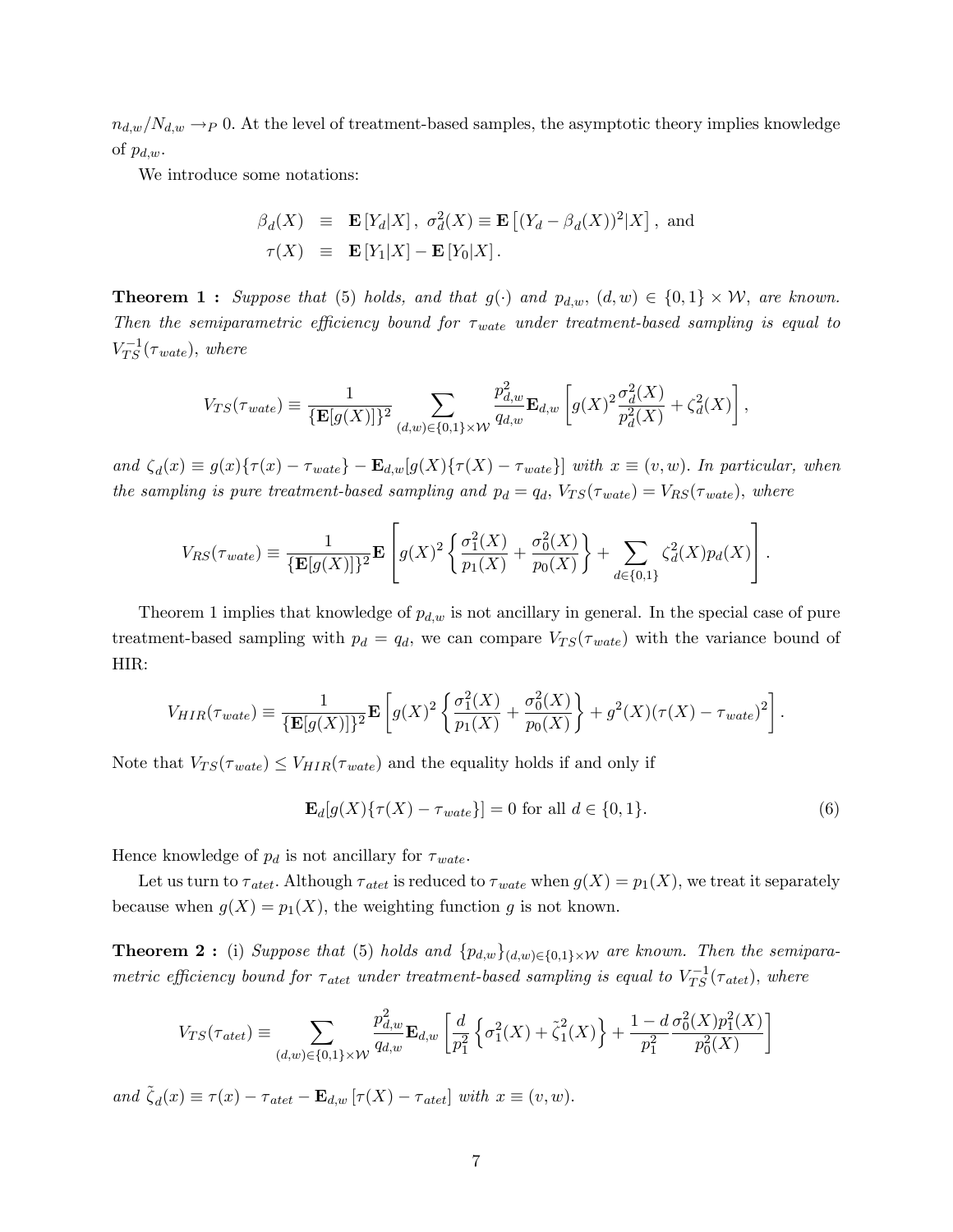(ii) Suppose that (5) holds and the sampling is pure treatment-based sampling. Then, regardless of whether we know  ${p_d}_{d \in \{0,1\}}$  or not, the semiparametric efficiency bound for  $\tau_{\text{atet}}$  is given by  $V_{PTS}^{-1}(\tau_{\text{atet}})$ , where

$$
V_{PTS}(\tau_{\text{atet}}) = \frac{1}{q_1} \mathbf{E} \left[ \sigma_1^2(X) + \{ \tau(X) - \tau_{\text{atet}} \}^2 | D = 1 \right] + \frac{1}{q_0} \mathbf{E} \left[ \frac{f(X|1)^2 \sigma_0^2(X)}{f(X|0)^2} | D = 0 \right]. \tag{7}
$$

Under random sampling (i.e.,  $p_{d,w} = q_{d,w}$ ),  $V_{TS}(\tau_{\text{atet}})$  is smaller than the variance bound in Hahn (1998) that does not assume knowledge of  $p_{d,w}$ . Therefore, the aggregate shares are not ancillary in general. However, the situation becomes different when the sampling is pure treatment-based sampling. In this case, the aggregate shares  $p_d$  are ancillary. Indeed, in pure treatment-based sampling with  $p_d = q_d$ ,  $V_{PTS}(\tau_{\text{atet}})$  is reduced to

$$
V_{RS}(\tau_{\text{atet}}) \equiv \mathbf{E}\left[\left\{\frac{p_1(X)\sigma_1^2(X)}{p_1^2} + \frac{\sigma_0^2(X)p_1^2(X)}{p_0(X)p_1^2}\right\} + \frac{\{\tau(X) - \tau_{\text{atet}}\}^2 p_1(X)}{p_1^2}\right]
$$

which is identical to the variance bound of Hahn (1998) for  $\tau_{\text{atet}}$ . Therefore,  $V_{PTS}(\tau_{\text{atet}})$  can be viewed as a generalization of the variance bound of Hahn (1998) to pure treatment-based sampling.

#### 5 Efficient Estimation of Weighted Average Treatment Effects

#### 5.1 Propensity Score Estimation

We begin with propensity score estimation. Let  $f_Q(x)$  be the density of X (under Q) with respect to some  $\sigma$ -finite measure, and  $f(v|d, w)$  the conditional density function of V given  $(D, W) = (d, w)$ . By Bayes' rule, the propensity score is identified as

$$
p_d(v, w) = \frac{f(v|d, w)p_{d,w}}{\sum_{d \in \{0,1\}} f(v|d, w)p_{d,w}},
$$
\n(8)

where  $p_d(v, w) = P\{D = d|V = v, W = w\}$ . The identification of  $p_d(v, w)$  certainly requires knowledge of  $p_{d,w}$ .

We consider two consistent estimators of the propensity score that are based on the identification in (8). Let  $X = (V_1, V_2, W) \in \mathbb{R}^L$ , where  $V_1 \in \mathcal{X}_1$  is continuous and  $V_2 \in \mathcal{X}_2$  is discrete with supports  $\mathcal{X}_1 \subset \mathbb{R}^{L_1}$  and  $\mathcal{X}_2 \subset \mathbb{R}^{L_2}$  respectively for  $V_1$  and  $V_2$ . Define  $\mathcal X$  to be the support of  $X_i$ . Let  $S_{d,w} = \{1 \leq i \leq n : (D_i, W_i) = (d, w)\}\.$  Define  $\hat{f}(v_1, v_2 | d, w) = \frac{1}{q_{d,w}n} \sum_{i \in S_{d,w}} K_h (V_{1i} - v_1) 1\{V_{2i} =$  $v_2$ , where  $K_h(s_1, \dots, s_{L_1}) = K(s_1/h, \dots, s_{L_1}/h)/h^{L_1}$  and  $K(\cdot)$  is a multivariate kernel function. Then, we define

$$
\hat{p}_d(v, w) = \frac{\hat{f}(v_1, v_2 | d, w) p_{d,w}}{\sum_{d \in \{0, 1\}} \hat{f}(v_1, v_2 | d, w) p_{d,w}}.
$$
\n(9)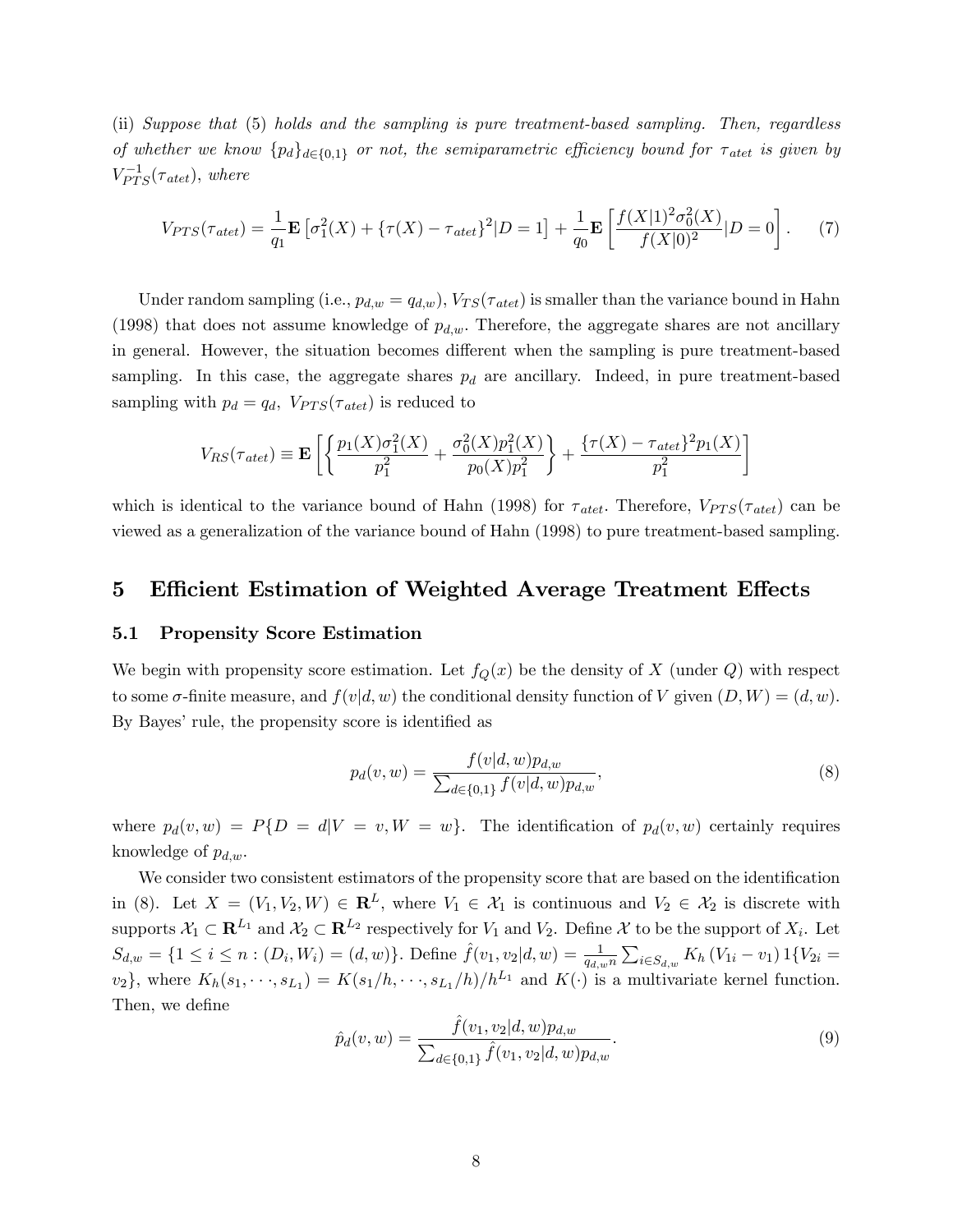Letting  $L_{d,w,i} \equiv \frac{p_{d,w}}{q_{d,w}}$  $\frac{d_{p d, w}}{d_{q d, w}} 1\{(D_i, W_i) = (d, w)\},$  and  $L_{w,i} \equiv L_{0, w, i} + L_{1, w, i}$ , we can rewrite  $\hat{p}_d(v, w)$  as

$$
\hat{p}_d(v, w) = \frac{\hat{\lambda}_d(v, w)}{\hat{\lambda}_1(v, w) + \hat{\lambda}_0(v, w)},
$$

where  $\hat{\lambda}_d(v, w) = \frac{1}{n} \sum_{i=1}^n L_{d,w,i} K_h (V_{1i} - v_1) 1\{V_{2i} = v_2\}$ . Therefore, the propensity score estimator is a weighted Nadaraya-Watson estimator. This is intuitive because the probability under treatment-based sampling is the average of conditional probabilities using different weights.

Alternatively, we can estimate the propensity score using the estimated fraction

$$
\hat{q}_{d,w} = \frac{1}{n} \sum_{i=1}^{n} 1 \{ (D_i, W_i) = (d, w) \} = n_{d,w}/n
$$

in place of  $q_{d,w}$ . Using this, we define  $\hat{L}_{d,w,i} \equiv \frac{p_{d,w}}{\hat{q}_{d,w}}$  $\frac{p_{d,w}}{\hat{q}_{d,w}}1\{(D_i, W_i) = (d,w)\},\, \hat{L}_{w,i} \equiv \hat{L}_{0,w,i} + \hat{L}_{1,w,i},\, \text{and}$ 

$$
\tilde{p}_d(v, w) \equiv \frac{\tilde{\lambda}_d(v, w)}{\tilde{\lambda}_1(v, w) + \tilde{\lambda}_0(v, w)},
$$
\n(10)

where  $\tilde{\lambda}_d(v, w) = \frac{1}{n} \sum_{i=1}^n \hat{L}_{d,w,i} K_h (V_{1i} - v_1) 1 \{V_{2i} = v_2\}.$ 

#### 5.2 Efficient Estimation of Average Treatment Effects

Let us first search for an efficient estimator of  $\tau_{wate}$ . The first idea will be adapting the estimator of HIR to treatment-based sampling:

$$
\hat{\tau}_{wate} \equiv \frac{\sum_{w \in \mathcal{W}} \left\{ \frac{p_{1,w}}{q_{1,w}} \frac{1}{n} \sum_{i \in S_{1,w}} \hat{1}_{n,i} g(V_i, w) Y_i / \hat{p}_1(V_i, w) - \frac{p_{0,w}}{q_{0,w}} \frac{1}{n} \sum_{i \in S_{0,w}} \hat{1}_{n,i} g(V_i, w) Y_i / \hat{p}_0(V_i, w) \right\}}{\sum_{w \in \mathcal{W}} \left\{ \frac{p_{1,w}}{q_{1,w}} \frac{1}{n} \sum_{i \in S_{1,w}} g(V_i, w) + \frac{p_{0,w}}{q_{0,w}} \frac{1}{n} \sum_{i \in S_{0,w}} g(V_i, w) \right\}},
$$

where  $\hat{p}_d(v, w)$  is estimated by (9) and  $\hat{1}_{n,i} = 1 \left\{ \hat{\lambda}_d(V_i, w) \ge \delta_n : d \in \{0, 1\} \right\}$  for a positive sequence  $\delta_n \to 0$ . When we are under pure treatment-based sampling and  $p_d = q_d$ ,  $\hat{\tau}_{wate}$  is reduced to the estimator of HIR except with a different nonparametric estimator for the propensity score. In Theorem 2 below, we show that this estimator is consistent and asymptotically normal, but inefficient in general.

Alternatively, we suggest the following estimator:

$$
\tilde{\tau}_{wate} \equiv \frac{\sum_{w \in \mathcal{W}} \frac{p_{1,w}}{n_{1,w}} \sum_{i \in S_{1,w}} \tilde{1}_{n,i} g(V_i, w) Y_i / \tilde{p}_1(V_i, w)}{\sum_{w \in \mathcal{W}} \frac{p_{1,w}}{n_{1,w}} \sum_{i \in S_{1,w}} \tilde{1}_{n,i} g(V_i, w) / \tilde{p}_1(V_i, w)} - \frac{\sum_{w \in \mathcal{W}} \frac{p_{0,w}}{n_{0,w}} \sum_{i \in S_{0,w}} \tilde{1}_{n,i} g(V_i, w) Y_i / \tilde{p}_0(V_i, w)}{\sum_{w \in \mathcal{W}} \frac{p_{0,w}}{n_{0,w}} \sum_{i \in S_{0,w}} \tilde{1}_{n,i} g(V_i, w) / \tilde{p}_0(V_i, w)},
$$

where  $\tilde{p}_d(v, w)$  is as in (10) and  $\tilde{1}_{n,i} = 1 \left\{ \tilde{\lambda}_d(V_i, w) \ge \delta_n : d \in \{0, 1\} \right\}$ . The estimator  $\tilde{\tau}_{wate}$  involves a further weighting of  $g(V_i, w)$  by  $\tilde{p}_d(V_i, w)$ . Note that  $\hat{\tau}_{wate}$  uses  $q_{d,w}$  while  $\tilde{\tau}_{wate}$  uses  $\hat{q}_{d,w} = n_{d,w}/n$ .

**Assumption 1 :** There exist  $\alpha_1 \in \mathbb{R}$  and  $\alpha_2 \in \mathbb{R}$  such that  $0 < \alpha_1 \le p_1(x) \le \alpha_2 < 1$  for all  $x \in \mathcal{X}$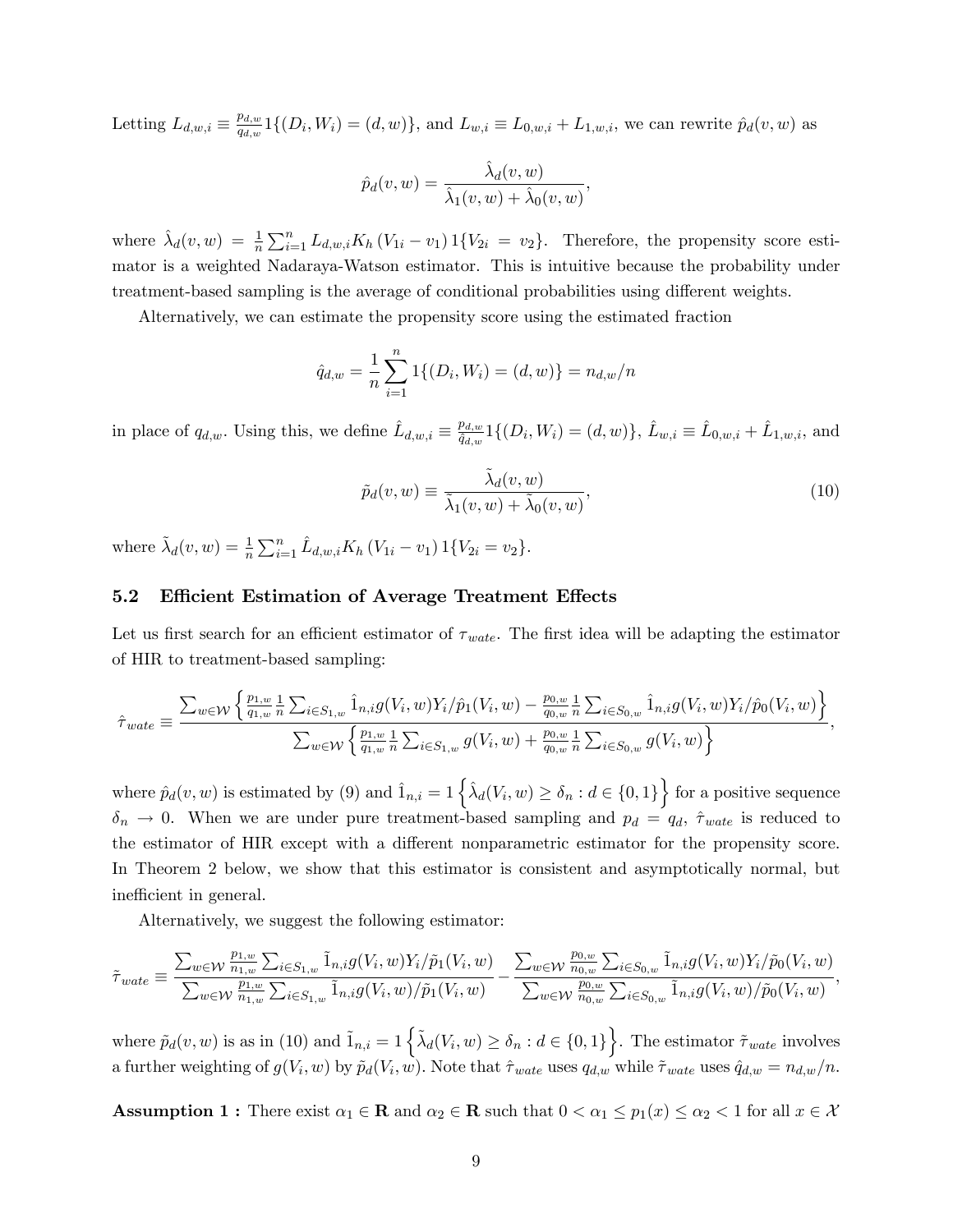such that  $g(x) \neq 0$ .

**Assumption 2**: For each  $(d, w, v_2) \in \{0, 1\} \times W \times \mathcal{X}_2$ , the following holds.

(i)  $f(v_1, v_2|d, w)||v_1||$ ,  $\beta_d(\cdot, v_2, w)$ , and  $g(\cdot, v_2, w)$  are bounded and  $L_1 + 1$  times continuously differentiable with bounded derivatives on  $\mathbb{R}^{L_1}$  and uniformly continuous  $(L_1 + 1)$ -th derivatives. (ii)  $\mathbf{E}_{d,w} Y_1^r < \infty$ ,  $\mathbf{E}_{d,w} Y_0^r < \infty$ ,  $\mathbf{E}_{d,w} ||V_{1i}||^r < \infty$ , for some  $r \geq 4$ . (iii)  $p_{d,w}, q_{d,w} \in (0,1)$  and  $\Sigma_{(d,w)\in\{0,1\}\times \mathcal{W}} p_{d,w} = \Sigma_{(d,w)\in\{0,1\}\times \mathcal{W}} q_{d,w} = 1.$ (iv) For some  $\bar{a} \geq 4$ ,  $\mathbf{E}_{d,w}[f^{-\bar{a}}(X_i)] < \infty$  for all  $a \in [0, \bar{a}]$ .

**Assumption 3**: (i) K is zero outside an interior of a bounded set,  $L_1 + 1$  times continuously differentiable with bounded derivatives,  $\int K(s)ds = 1$ , and  $\int s_1^{l_1} \cdots s_{L_1}^{l_{L_1}} K(s)ds = 0$  for all nonnegative integers  $l_1, \dots, l_{L_1}$  such that  $l_1 + \dots + l_{L_1} \leq L_1$  and  $\int |s_1^{l_1} \dots s_{L_1}^{l_{L_1}} K(s)| ds < \infty$  for all nonnegative integers  $l_1, \dots, l_{L_1}$  such that  $l_1 + \dots + l_{L_1} = L_1 + 1$ . (ii)  $\sqrt{n} \{ \varepsilon_n^2 \delta_n^{-1} + \delta_n^{\bar{a}} \} \to 0$ , and  $\delta_n^{-1} \varepsilon_n \to 0$ , where  $\varepsilon_n = n^{-1/2} h^{-L_1/2} \sqrt{\log n} + h^{L_1+1}$ .

Assumption 1 is the condition of sample overlap needed for the identification of  $\tau_{wate}$ . This is violated when part of  $X$  is only observed among the treated or untreated subsamples. (See Heckman, Ichimura, and Todd (1997) for a discussion in this regard.) See Khan and Tamer (2009) for situations where Assumption 1 is violated with  $p_1(x)$  being arbitrarily close to 0 or 1. Assumption 2 requires that  $f(\cdot, v_2|d, w)$  is continuous on  $\mathbb{R}^{L_1}$ . While HIR requires that the density of  $V_1$  is bounded away from zero, our Assumption 2 excludes such a case. Assumption 2 (iv) is the tail condition for the density of  $V_{1i}$ . (See, e.g. Assumption NP7 of Andrews (1995).) Assumption 3(i) is a standard assumption for higher order kernels. The following theorem establishes the asymptotic distribution of  $\hat{\tau}_{wate}$  and  $\tilde{\tau}_{wate}$ .

**Theorem 3:** Suppose that the condition (5) and Assumptions 1-3 hold. Then

$$
\sqrt{n}(\hat{\tau}_{wate} - \tau_{wate}) \rightarrow d \quad N(0, V_1), \text{ and}
$$
  

$$
\sqrt{n}(\tilde{\tau}_{wate} - \tau_{wate}) \rightarrow d \quad N(0, V_{TS}(\tau_{wate})),
$$

where

$$
V_1 \equiv \frac{1}{\{\mathbf{E}[g(X)]\}^2} \sum_{(d,w)\in\{0,1\}\times\mathcal{W}} \frac{p_{d,w}^2}{q_{d,w}} \mathbf{E}_{d,w} \left[ g(X)^2 \left\{ \frac{\sigma_d^2(X)}{p_d^2(X)} + (\tau(X) - \tau_{wate})^2 \right\} \right].
$$

When the sampling is random sampling, the asymptotic variance of  $\hat{\tau}_{wate}$  is reduced to  $V_{HIR}$ which is greater than  $V_{TS}(\tau_{wate})$  in general. Therefore,  $\hat{\tau}_{wate}$  is inefficient. The efficiency is achieved by an alternative estimator  $\tilde{\tau}_{wate}$ . The efficient estimator can be used when only  $\hat{q}_{d,w} = n_{d,w}/n$  (not  $q_{d,w}$ ) is available in the data.

Let us turn to the efficient estimation of  $\tau_{\text{atet}}$ . In this case, the identification of  $\tau_{\text{atet}}$  allows us to formulate Assumption 1 differently: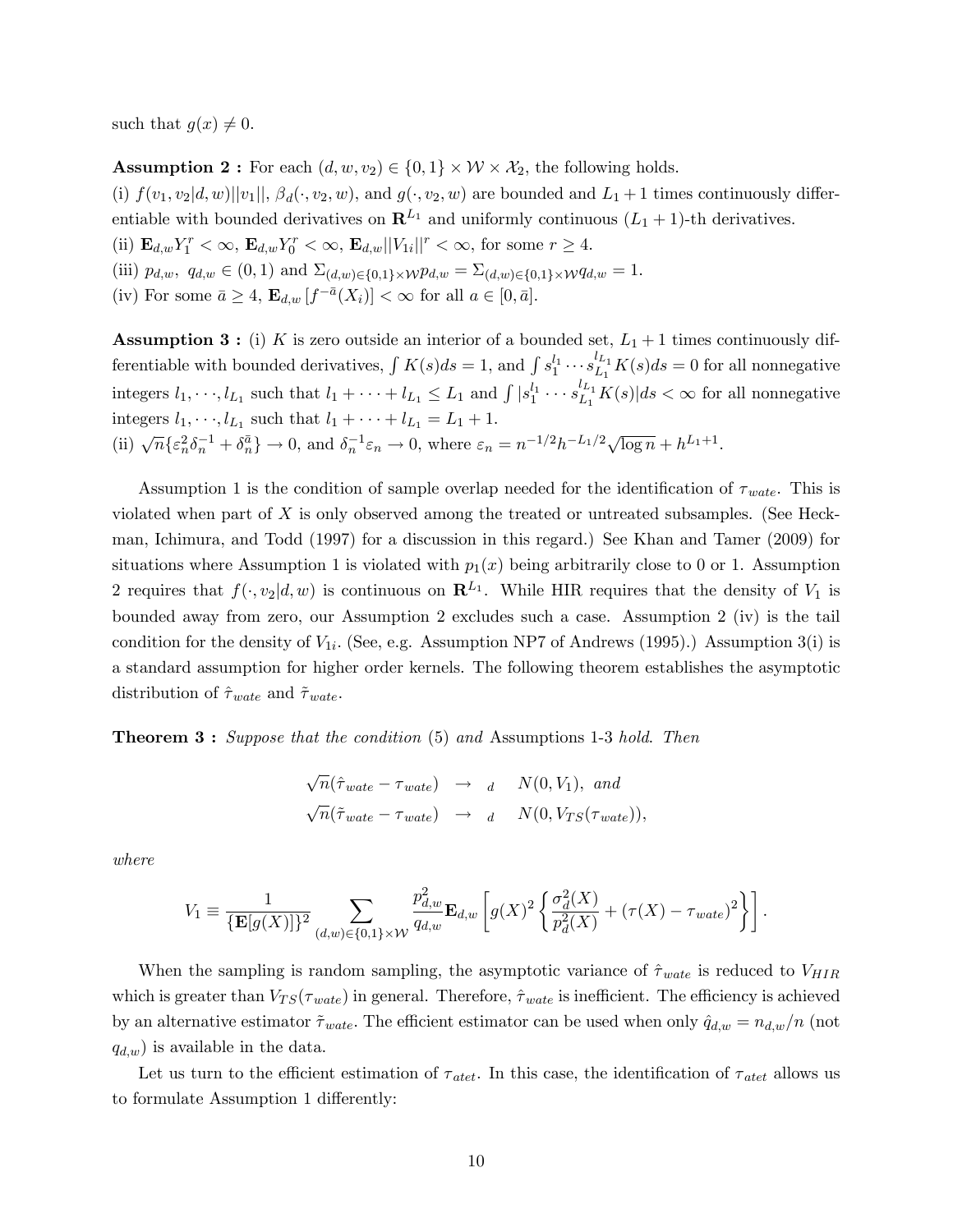**Assumption 1P**: There exist  $\alpha_1 \in \mathbb{R}$  and  $\alpha_2 \in \mathbb{R}$  such that  $0 < \alpha_1 \leq p_1(x) \leq \alpha_2 < 1$  for all  $x \in \mathcal{X}$ .

We suggest the following estimator:

$$
\tilde{\tau}_{\text{atet}} = \frac{1}{p_1} \sum_{w \in \mathcal{W}} \frac{p_{1,w}}{n_{1,w}} \sum_{i \in S_{1,w}} Y_i - \frac{\sum_{w \in \mathcal{W}} \frac{p_{0,w}}{n_{0,w}} \sum_{i \in S_{0,w}} \tilde{1}_{n,i} \tilde{p}_1(V_i, w) Y_i/\tilde{p}_0(V_i, w)}{\sum_{w \in \mathcal{W}} \frac{p_{0,w}}{n_{0,w}} \sum_{i \in S_{0,w}} \tilde{1}_{n,i} \tilde{p}_1(V_i, w)/\tilde{p}_0(V_i, w)},
$$

where  $\tilde{p}_d(v, w)$  is estimated by (10). Theorem 4 below establishes that this estimator is efficient.

We saw that in the case of pure treatment-based sampling, the knowledge of  $p_d$  is ancillary. One might consider alternatively the estimator of HIR that is adapted to pure treatment-based sampling:

$$
\hat{\tau}_{\text{atet},p} = \frac{\frac{p_1}{q_1 n} \sum_{i \in S_1} Y_i - \frac{p_0}{q_0 n} \sum_{i \in S_0} \hat{1}_{n,i} \hat{p}_1(X_i) Y_i / \hat{p}_0(X_i)}{\frac{p_0}{q_0 n} \sum_{i \in S_0} \hat{1}_{n,i} \hat{p}_1(X_i) + \frac{p_1}{q_1 n} \sum_{i \in S_1} \hat{1}_{n,i} \hat{p}_1(X_i)}.
$$

While this estimator is efficient (see Theorem 4 below), it requires knowledge of  $p_d$ . Instead, we suggest the following estimator that does not require knowledge of the aggregate shares  $p_d$ :

$$
\tilde{\tau}_{\text{atet},p} = \frac{1}{n_1} \sum_{i \in S_1} Y_i - \frac{\sum_{i \in S_0} \tilde{1}_{n,i} \tilde{p}_1(X_i) Y_i / \tilde{p}_0(X_i)}{\sum_{i \in S_0} \tilde{1}_{n,i} \tilde{p}_1(X_i) / \tilde{p}_0(X_i)} \\
= \frac{1}{n_1} \sum_{i \in S_1} Y_i - \frac{\sum_{i \in S_0} Y_i \tilde{1}_{n,i} \left( \left\{ \frac{1}{n_1} \sum_{j \in S_1} K_{ji} \right\} / \left\{ \frac{1}{n_0} \sum_{j \in S_0} K_{ji} \right\} \right)}{\sum_{i \in S_0} \tilde{1}_{n,i} \left( \left\{ \frac{1}{n_1} \sum_{j \in S_1} K_{ji} \right\} / \left\{ \frac{1}{n_0} \sum_{j \in S_0} K_{ji} \right\} \right)},
$$

where  $K_{ji} = K_h (V_{1j} - V_{1i}) 1\{V_{2j} = V_{2i}\}\.$  The estimator  $\tilde{\tau}_{\text{atet,p}}$  is in fact an estimator  $\tilde{\tau}_{\text{atet}}$  that is specialized to pure treatment-based sampling. Hence the estimator is efficient.

Theorem 4 : Suppose that the condition (5) and Assumptions 1P, 2-3 hold. Then,

$$
\sqrt{n}(\tilde{\tau}_{\text{atet}} - \tau_{\text{atet}}) \rightarrow_d \qquad N(0, V_{TS}(\tau_{\text{atet}})).
$$

Suppose further that we are under pure treatment-based sampling. Then

$$
\sqrt{n}(\tilde{\tau}_{\text{atet},p} - \tau_{\text{atet}}) \rightarrow d \quad N(0, V_{PTS}(\tau_{\text{atet}})) \text{ and}
$$
  

$$
\sqrt{n}(\tilde{\tau}_{\text{atet},p} - \tau_{\text{atet}}) \rightarrow d \quad N(0, V_{PTS}(\tau_{\text{atet}})).
$$

## 6 Optimal Design of Treatment-Based Sampling

In this section, we develop an optimal design of treatment-based sampling. Let  $\psi^e_\mu$  $P<sub>P</sub>(y, v, d, w)$  be the efficient influence function of a generic parameter such as  $\tau_{wate}$  or  $\tau_{\text{atet}}$ . Then we can design an optimal treatment-based sampling as follows. Let

$$
J_{d,w} = p_{d,w}^2 \mathbf{E}_{d,w} \left[ \psi_P^e(Y, V, D, W)^2 \right].
$$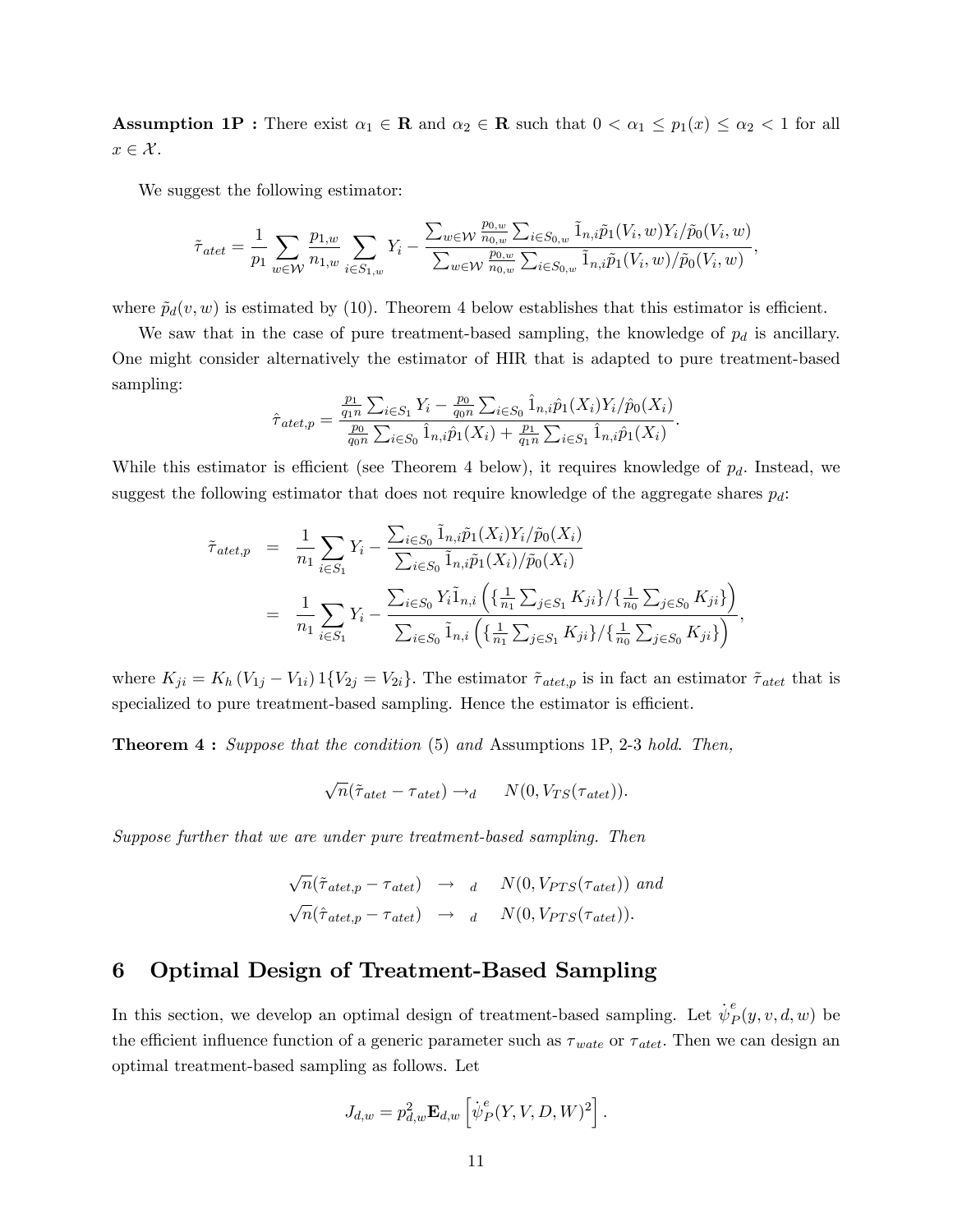We can write the variance bound (under treatment-based sampling) as

$$
V_{TS} = \sum_{(d,w)\in\{0,1\}\times\mathcal{W}} \frac{J_{d,w}}{q_{d,w}}.
$$

We can view  $J_{d,w}/q_{d,w}$  as the contribution of the  $(d, w)$ -subsample to the variance bound.

We define the optimal design to be those  $\{q_{d,w}\}_{(d,w)\in\{0,1\}\times\mathcal{W}}$  such that minimize  $V_{TS}$  under the constraint that  $q_{d,w} \geq 0$  and  $\sum_{(d,w)\in\{0,1\}\times\mathcal{W}} q_{d,w} = 1$ . It is easy to see that the optimal design is given by

$$
q_{d,w}^{*} = \frac{\sqrt{J_{d,w}}}{\sum_{(d,w)\in\{0,1\}\times\mathcal{W}}\sqrt{J_{d,w}}}.
$$
\n(11)

The optimal design suggests that we sample from the  $(d, w)$ -subsample precisely according to the "noise" proportion  $\sqrt{J_{d,w}}$  of the subsample  $(d, w)$  in  $\sum_{(d,w)\in\{0,1\}\times\mathcal{W}}\sqrt{J_{d,w}}$ . In other words, we sample more from a subsample that induces more sampling variability to the efficient estimator. When we have some pilot sample obtained from a two-stage sampling scheme or other data sources that can be used to draw information about  $J_{d,w}$ , the result here may serve as a guide for optimally choosing the size of the sampling fractions  $q_{d,w}$ <sup>2</sup>.

Using  $q_{d,w}^*$  yields the minimum semiparametric efficiency bound as

$$
\left\{\sum_{(d,w)\in\{0,1\}\times\mathcal{W}}\sqrt{J_{d,w}}\right\}^2.
$$
\n(12)

The variance in (12) is the minimum variance bound over all the choices of the sampling probabilities  $q_{d,w}$ . The variance (12) can be used to compare different choices of additional stratum variables  $W_i$ .

In the case of pure treatment-based sampling, we can make precise the condition for treatmentbased sampling to yield improved inference than random sampling. Let  $V_{RS}$  be the variance bound under random sampling, which is equal to  $V_{TS}$  with  $p_d = q_d$ . Then it is not hard to see that  $V_{RS} \geq V_{TS}$  if and only if

$$
\min\left\{p_1, \frac{J_1}{J_1 + J_0}\right\} \le q_1 \le \max\left\{p_1, \frac{J_1}{J_1 + J_0}\right\}.
$$
\n(13)

Therefore, it is not always true that sampling more from a subsample of low population proportion leads to a better result. The improvement hinges on the noise proportion  $J_1/(J_1 + J_0)$  as well. When  $p_1$  happens to coincide with  $J_1/(J_1 + J_0)$ , there is no way for treatment-based sampling to improve upon random sampling. Theorems 1 and 2 allow us to identify  $J_{d,w}$  in (11) for  $\tau_{wate}$  and

 $\tau_{\mathit{atet}}$ .

<sup>&</sup>lt;sup>2</sup>When it is less costly to sample from a specific subsample from others, we can incorporate an appropriate differential cost consideration into the optimal design by turning the optimization problem into one subject to certain inequality constraints.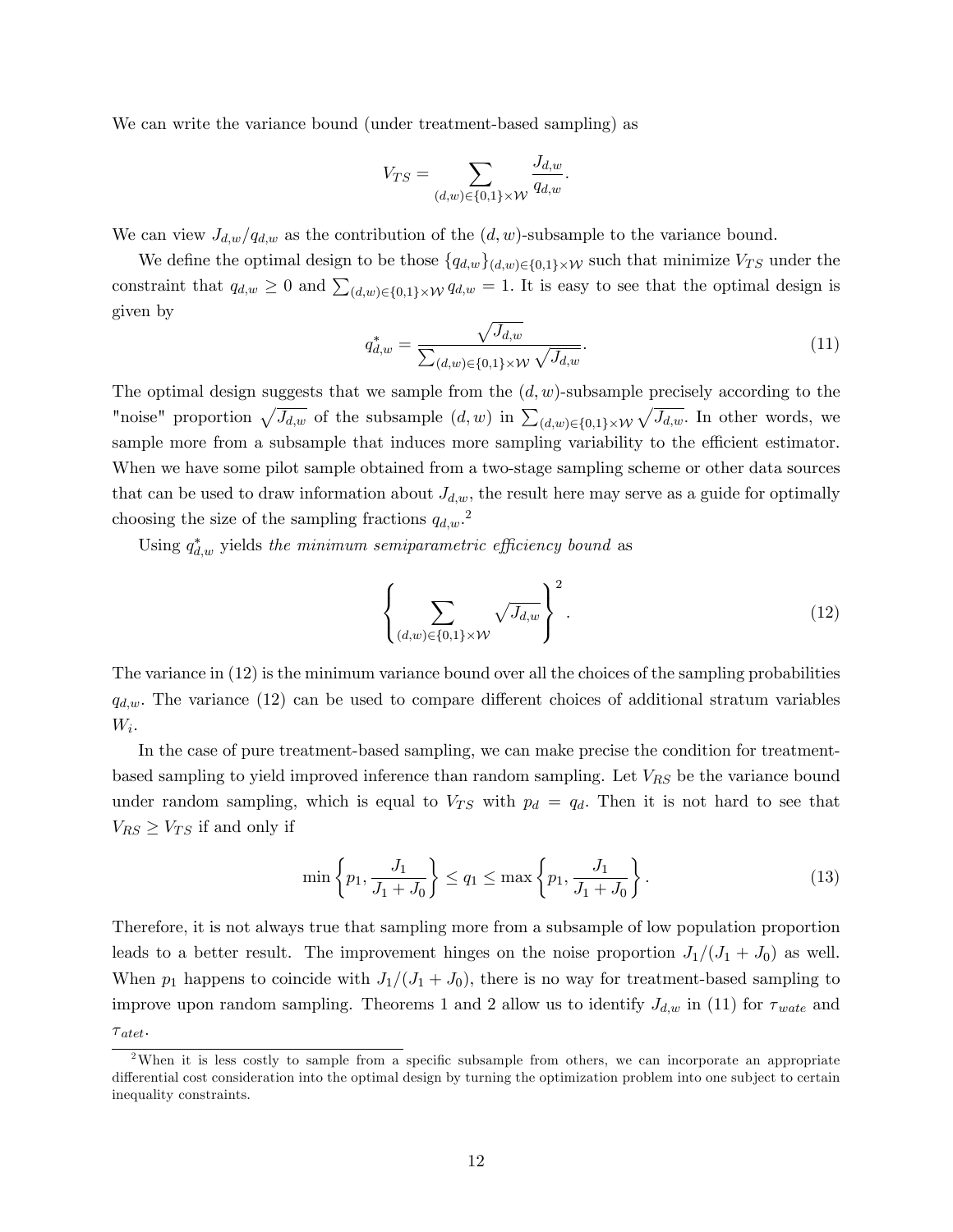**Corollary 1:** Under the conditions of Theorems 1 and 2 respectively for  $\tau_{wate}$  and  $\tau_{ate}$ , the optimal choice of  $q_{d,w}$  is given as follows:

$$
q_{d,w} = \frac{\sqrt{J_{d,w}^*}}{\sum_{(d,w)\in\{0,1\}\times\mathcal{W}}\sqrt{J_{d,w}^*}} \text{ (for } \tau_{wate}) \text{ and } q_{d,w} = \frac{\sqrt{\tilde{J}_{d,w}}}{\sum_{(d,w)\in\{0,1\}\times\mathcal{W}}\sqrt{\tilde{J}_{d,w}}} \text{ (for } \tau_{atet}),
$$

where

$$
J_{d,w}^{*} = \frac{p_{d,w}^{2}}{\{\mathbf{E}[g(X)]\}^{2}} \mathbf{E}_{d,w} \left[g(X)^{2} \frac{\sigma_{d}^{2}(X)}{p_{d}^{2}(X)} + \zeta_{d}^{2}(X)\right] \text{ and}
$$
  

$$
\tilde{J}_{d,w} = p_{d,w}^{2} \mathbf{E}_{d,w} \left[\frac{d}{p_{1}^{2}} \left\{\sigma_{1}^{2}(X) + \tilde{\zeta}_{1}^{2}(X)\right\} + \frac{1 - d}{p_{1}^{2}} \frac{\sigma_{0}^{2}(X) p_{1}^{2}(X)}{p_{0}^{2}(X)}\right].
$$

In the case of pure treatment-based sampling, the estimation of the optimal design does not require knowledge of  $p_d$ . Indeed, we define

$$
\bar{J}_1 = \mathbf{E} \left[ \sigma_1^2(X) + \{ \tau(X) - \tau_{\text{atet}} \}^2 | D = 1 \right] \text{ and } \bar{J}_0 = \mathbf{E} \left[ \frac{f(X|1)^2 \sigma_0^2(X)}{f(X|0)^2} | D = 0 \right].
$$

Then,  $V_{PTS}(\tau_{\text{atet}}) = \bar{J}_1/q_1 + \bar{J}_0/q_0$ . The optimal design of  $q_1$  in Corollary 1 is given by

$$
q_1(\tau_{\text{atet}}) = \frac{\sqrt{\bar{J}_1}}{\sqrt{\bar{J}_1} + \sqrt{\bar{J}_0}}
$$

and a necessary and sufficient condition for  $V_{PTS}(\tau_{\text{atet}}) \leq V_{PRS}(\tau_{\text{atet}})$  is given by the condition in (13) with  $J_1$  and  $J_0$  replaced by  $\bar{J}_1$  and  $\bar{J}_0$ . Note that estimation of  $\bar{J}_d$  does not require knowledge of the aggregate shares  $p_d$ .

## 7 Conclusion

This paper has established semiparametric efficiency bounds for certain average treatment effect parameters under treatment-based sampling. This paper also proposes efficient estimators for the parameters. This paper's finding suggests that under treatment-based sampling, tailoring the estimators of HIR to treatment-based sampling does not work when the aggregate shares are not ancillary. An optimal design of treatment-based sampling is also derived. The theory of optimal design illuminates the role of treatment-based sampling in improving the quality of inference.

#### 8 Appendix: Mathematical Proofs

**Proof of Theorem 1 :** Let  $f(y, v, d, w)$  be the density of  $(Y, V, D, W)$  with respect to a  $\sigma$ finite measure  $\mu$  under P. We use the notations  $\int d\mu(w)$ ,  $\int d\mu(v)$ ,  $\int d\mu(y)$ , etc., to denote the integrations with respect to the marginals of  $\mu$  for the coordinates of w, v, y, etc. Let  $\mathcal{Q} =$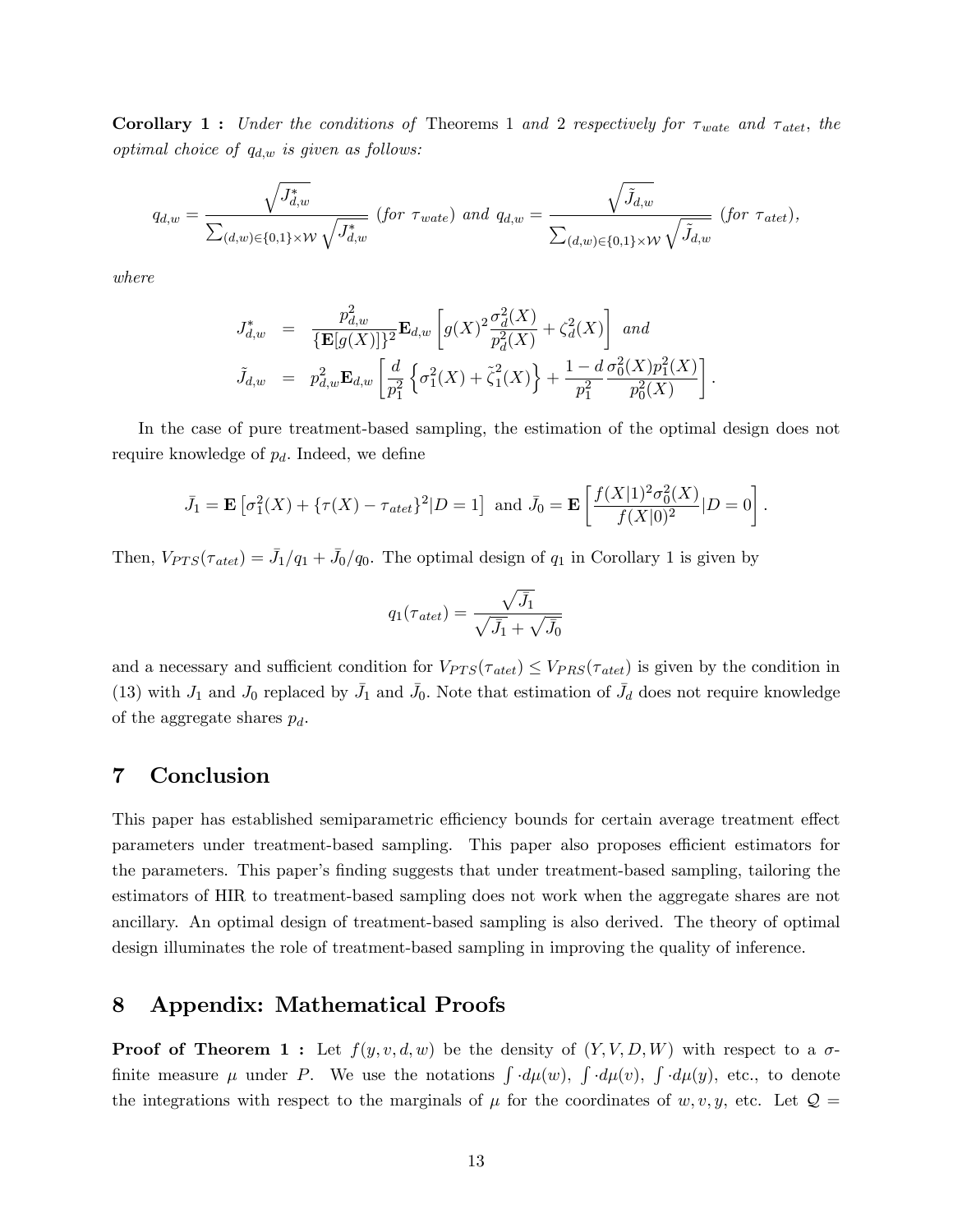$\{f_{Y,V|D,W}(\cdot|\cdot)q : f_{Y,V|D,W} \in \mathcal{P}_{d,w}, (d,w) \in \{0,1\} \times W\}$  and fix  $Q \in \mathcal{Q}$ . Let  $f(y,v|d,w)$  be the conditional density of  $(Y, V)$  given  $(D, W) = (d, w)$ . We use subscripts P and Q for densities to make it explicit under which probability they are defined when they differ. We do not use the subscripts for the conditional densities given  $(D, W) = (d, w)$  or given  $(D, W, V) = (d, w, v)$  because they remain the same both under  $P$  and under  $Q$ .

We write the density  $f_Q(y, v, d, w)$  of  $(Y, V, D, W)$  under Q as

$$
f_Q(y, v, d, w) = f(y|v, d, w) f(v|d, w) q_{d,w}
$$
  
= 
$$
f_d(y|x) f(v|d, w) q_{d,w},
$$

where  $f_{d,P}(y|x)$  is the conditional density of  $Y_{di}$  given  $X_i = x$  under P. The second equality follows by the unconfoundedness condition. Hence the score  $s(y, v, d, w)$  is written as  $s_d(y|x)$  +  $s(v|d, w)$ , where  $\int s_d(y|x) f_{d,P}(y|x) d\mu(y) = 0$  and  $\int s(v|d, w) f(v|d, w) d\mu(v, w) = 0$ . The closed linear span of such scores constitutes the tangent space  $\mathcal{T}$ .

Take a regular parametric submodel  $f_Q^t(y, v, d, w) = f^t(y, v | d, w) q_{d,w}$  and let  $P_t$  be the parametric submodel with density  $f^t(y, v | d, w)p_{d,w}$ . We need to find  $\dot{\psi}_P$ . The weighted average treatment effect under  $P_t$  is written as

$$
\tau_{wate}(t) = \frac{\sum_{w \in \mathcal{W}} \int \int g(v, w)y \{f_t(y|v, 1, w) - f_t(y|v, 0, w)\} d\mu(y) f_t(v, w) d\mu(v)}{\sum_{(d, w) \in \mathcal{D} \times \mathcal{W}} p_{d, w} \int g(v, w) f_t(v|d, w) d\mu(v)} \n= \frac{\sum_{(d, w) \in \mathcal{D} \times \mathcal{W}} \int g(v, w) \{ \int y f_{1,t}(y|v, w) d\mu(y) - \int y f_{0,t}(y|v, w) d\mu(y) \} p_{d, w} f_t(v|d, w) d\mu(v)}{\sum_{(d, w) \in \mathcal{D} \times \mathcal{W}} p_{d, w} \int g(v, w) f_t(v|d, w) d\mu(v)}
$$

:

The first order derivative of  $\tau_{wate}(t)$  with respect to t at  $t = 0$  is equal to

$$
\frac{1}{\mathbf{E}[g(X)]}\mathbf{E}[g(X) (\mathbf{E}[Ys_1(Y|X)|X] - \mathbf{E}[Ys_0(Y|X)|X])]
$$

$$
-\frac{1}{\mathbf{E}[g(X)]}\mathbf{E}[s(V|D,W)g(X)\{\tau(X) - \tau_{wate}\}].
$$

Let

$$
\dot{\psi}_P(y, v, d, w) = \frac{1}{\mathbf{E}[g(X)]} g(v, w) \left( \frac{d(y - \beta_1(v, w))}{p_1(v, w)} - \frac{(1 - d)(y - \beta_0(v, w))}{p_0(v, w)} \right) \tag{14}
$$
\n
$$
-\frac{1}{\mathbf{E}[g(X)]} \zeta_d(v, w).
$$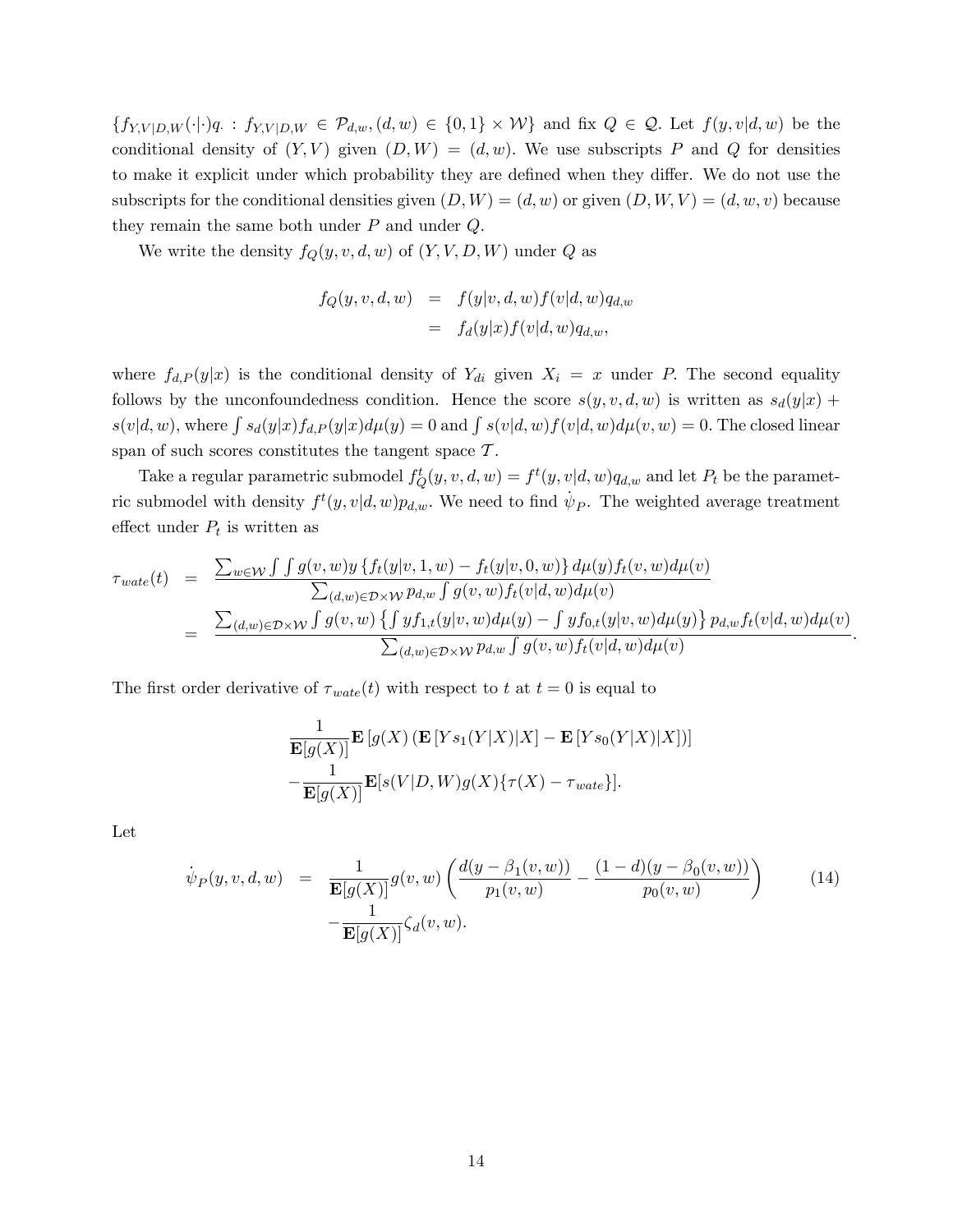We can write

$$
\frac{\partial \tau_{wate}(t)}{\partial t} = \mathbf{E}[\dot{\psi}_P(Y, V, D, W)s(Y, V, D, W)]
$$
\n
$$
= \sum_{(d,w)\in\mathcal{D}\times\mathcal{W}} \mathbf{E}[\dot{\psi}_P(Y, V, D, W)s(Y, V, D, W)|(D, W) = (d, w)] p_{d,w}
$$
\n
$$
= \sum_{(d,w)\in\mathcal{D}\times\mathcal{W}} \mathbf{E}[\dot{\psi}_Q(Y, V, D, W)s(Y, V, D, W)|(D, W) = (d, w)] q_{d,w}
$$
\n
$$
= \mathbf{E}_Q[\dot{\psi}_Q(Y, V, D, W)s(Y, V, D, W)],
$$
\n(15)

where  $\dot{\psi}_Q(y, v, d, w) = \dot{\psi}_P(y, v, d, w)p_{d,w}/q_{d,w}$ . Now, observe that  $\dot{\psi}_Q$  belongs to the tangent space  $\mathcal T$ . (This follows from the unconfounded condition.) Therefore, it is an efficient influence function. Since it is the projection of an influence function on  $\mathcal T$  which is a closed linear space of scores, the efficient influence function is unique. (e.g. van der Vaart (1998), p.363.) Hence the variance bound is given by its  $L_2(Q)$ -norm:

$$
\sum_{(d,w)\in\mathcal{D}\times\mathcal{W}} \mathbf{E}[\dot{\psi}_Q^2(Y,V,D,W)|(D,W) = (d,w)]q_{d,w}
$$
  
= 
$$
\sum_{(d,w)\in\mathcal{D}\times\mathcal{W}} \frac{p_{d,w}^2}{q_{d,w}} \mathbf{E}[\dot{\psi}_P^2(Y,V,D,W)|(D,W) = (d,w)].
$$

Proof of Theorem 2 : The tangent space in the proof of Theorem 1 remains the same. The only needed change from Theorem 1 is the computation of the influence function because now  $g(x) = p_1(x)$  is not assumed to be known. Let  $P_t$  be the submodel as in the proof of Theorem 1. The weighted average treatment effect under  $P_t$  is written as

$$
\tau_{\text{atet}}(t) = \sum_{w \in \mathcal{W}} \int \int y \{ f_t(y|v, 1, w) - f_t(y|v, 0, w) \} d\mu(y) f_t(v|1, w) p_{w|1} d\mu(v),
$$

where  $p_{w|1} = p_{1,w}/\{\Sigma_{w\in \mathcal{W}}p_{1,w}\}\.$  The first order derivative of  $\tau_{\text{atet}}(t)$  with respect to t is equal to

$$
\mathbf{E}\left[s(V|D,W)\{\tau(X) - \tau_{atet}\}|D=1\right] \n+ \mathbf{E}\left[\mathbf{E}\left[Ys_1(Y|X)|X,D=1\right] - \mathbf{E}\left[Ys_0(Y|X)|X,D=0\right]|D=1\right].
$$

Therefore, we take

$$
\dot{\psi}_P(y,v,d,w) = \frac{1}{p_1} \left\{ d(y - \beta_1(v,w) - \tilde{\zeta}_1(v,w)) - \frac{p_1(v,w)(1-d)(y-\beta_0(v,w))}{p_0(v,w)} \right\}.
$$

As shown in the proof of Theorem 1, this yields the semiparametric efficiency bound for  $\tau_{\text{atet}}$ .

Let us turn to the situation with pure treatment-based sampling. The tangent space is the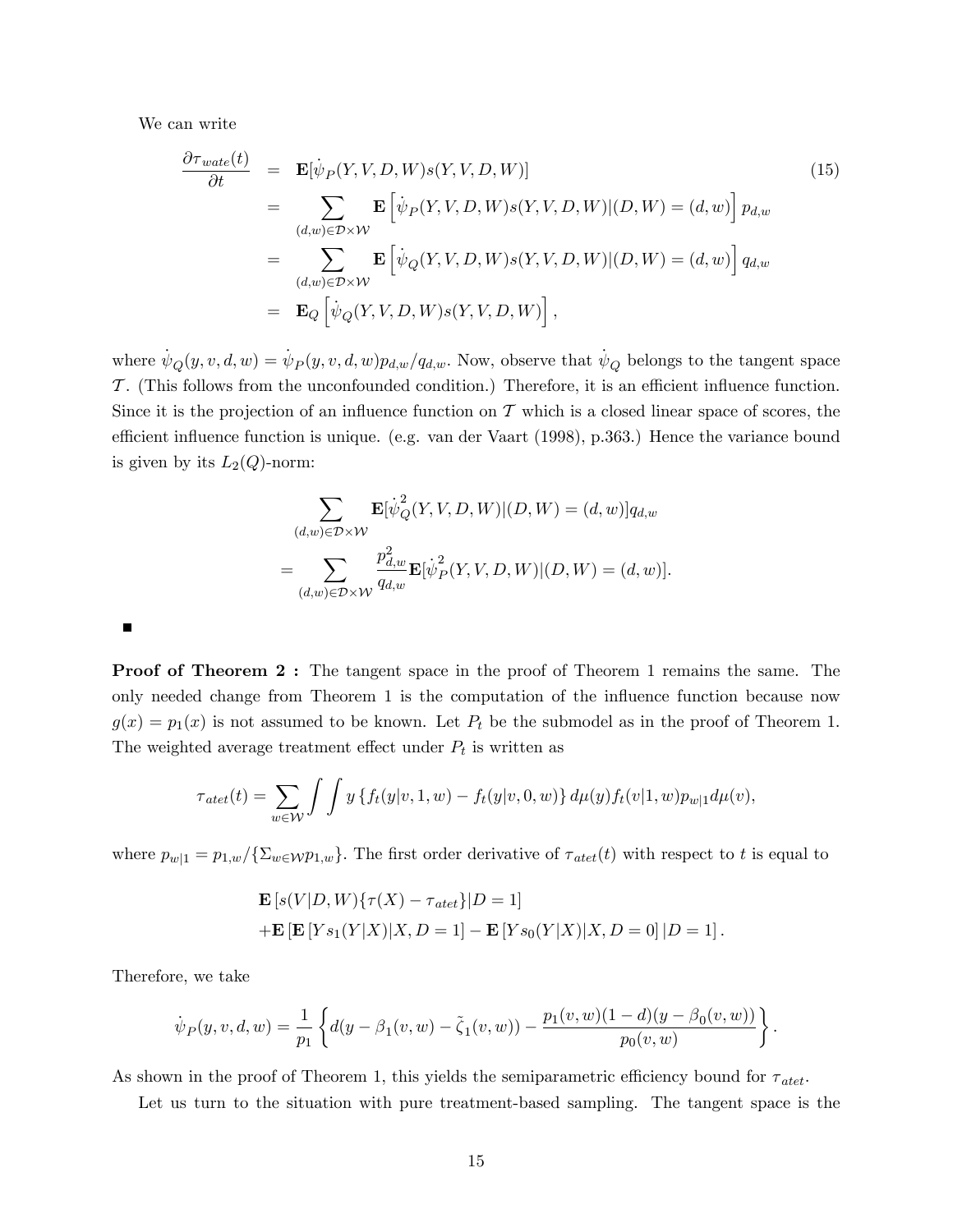closed linear span of scores of the form  $s_d(y|x) + s(v|d)$ , where  $\int s_d(y|x) f_{d,P}(y|x) d\mu(y) = 0$  and  $\int s(v|d) f(v|d) d\mu(x) = 0.$  Write

$$
\tau_{\text{atet}}(t) = \int \int y \left\{ f_t(y|x,1) - f_t(y|x,0) \right\} d\mu(y) f_t(x|1) d\mu(x).
$$

The first order derivative of  $\tau_{\text{atet}}(t)$  with respect to t is equal to

$$
\mathbf{E}\left[s(X|D)\{\tau(X) - \tau_{atet}\}|D=1\right] \n+ \mathbf{E}\left[\{\mathbf{E}\left[Ys_1(Y|X)|X, D=1\right] - \mathbf{E}\left[Ys_0(Y|X)|X, D=0\right]\}\|D=1\right].
$$

Therefore, we take

$$
\dot{\psi}_P(y,x,d) = \left\{ \frac{d(y - \beta_1(x) - \{\tau(x) - \tau_{atet}\})}{p_1} - \frac{p_1(x)(1 - d)(y - \beta_0(x))}{p_0(x)p_1} \right\}
$$

because  $\mathbf{E} [\tau(X) - \tau_{\text{atet}} | D = 1] = 0$ . Let  $\psi_Q(y, x, d) = \psi_P(y, x, d) p_d / q_d$ . Now

$$
\sum_{d \in \mathcal{D}} q_d \mathbf{E} \left[ \dot{\psi}_Q^2(Y, X, D) | D = d \right] = \frac{p_1^2}{q_1} \mathbf{E} \left[ \frac{(Y_1 - \beta_1(X) - \{\tau(X) - \tau_{atet}\})^2}{p_1^2} | D = 1 \right]
$$

$$
+ \frac{p_0^2}{q_0} \mathbf{E} \left[ \frac{p_1(X)^2 (Y_0 - \beta_0(X))^2}{p_0(X)^2 p_1^2} | D = 0 \right]
$$

$$
= \frac{1}{q_1} \mathbf{E} \left[ (Y_1 - \beta_1(X) - \{\tau(X) - \tau_{atet}\})^2 | D = 1 \right]
$$

$$
+ \frac{1}{q_0} \mathbf{E} \left[ \frac{p_0^2 p_1(X)^2}{p_0(X)^2 p_1^2} (Y_0 - \beta_0(X))^2 | D = 0 \right].
$$

Note that by Bayes' rule,

$$
\frac{p_0 p_1(X)}{p_1 p_0(X)} = \frac{p_0 f(X|1) p_1}{p_0 f(X|0) p_1} = \frac{f(X|1)}{f(X|0)}.
$$

By plugging in this, we obtain the wanted result.  $\blacksquare$ 

**Lemma A1:** Suppose that Assumptions 1-3 hold. Then, for each  $w \in \mathcal{W}$ ,

$$
\max_{1 \leq i \leq n} \hat{1}_{n,i} |p_1(V_i, w) - \hat{p}_1(V_i, w)| = O_P(\varepsilon_n) \text{ and}
$$
  

$$
\max_{1 \leq i \leq n} \tilde{1}_{n,i} |p_1(V_i, w) - \tilde{p}_1(V_i, w)| = O_P(\varepsilon_n).
$$

**Proof:** We only consider the first statement. For simplicity, we assume that  $V = V_1$  and define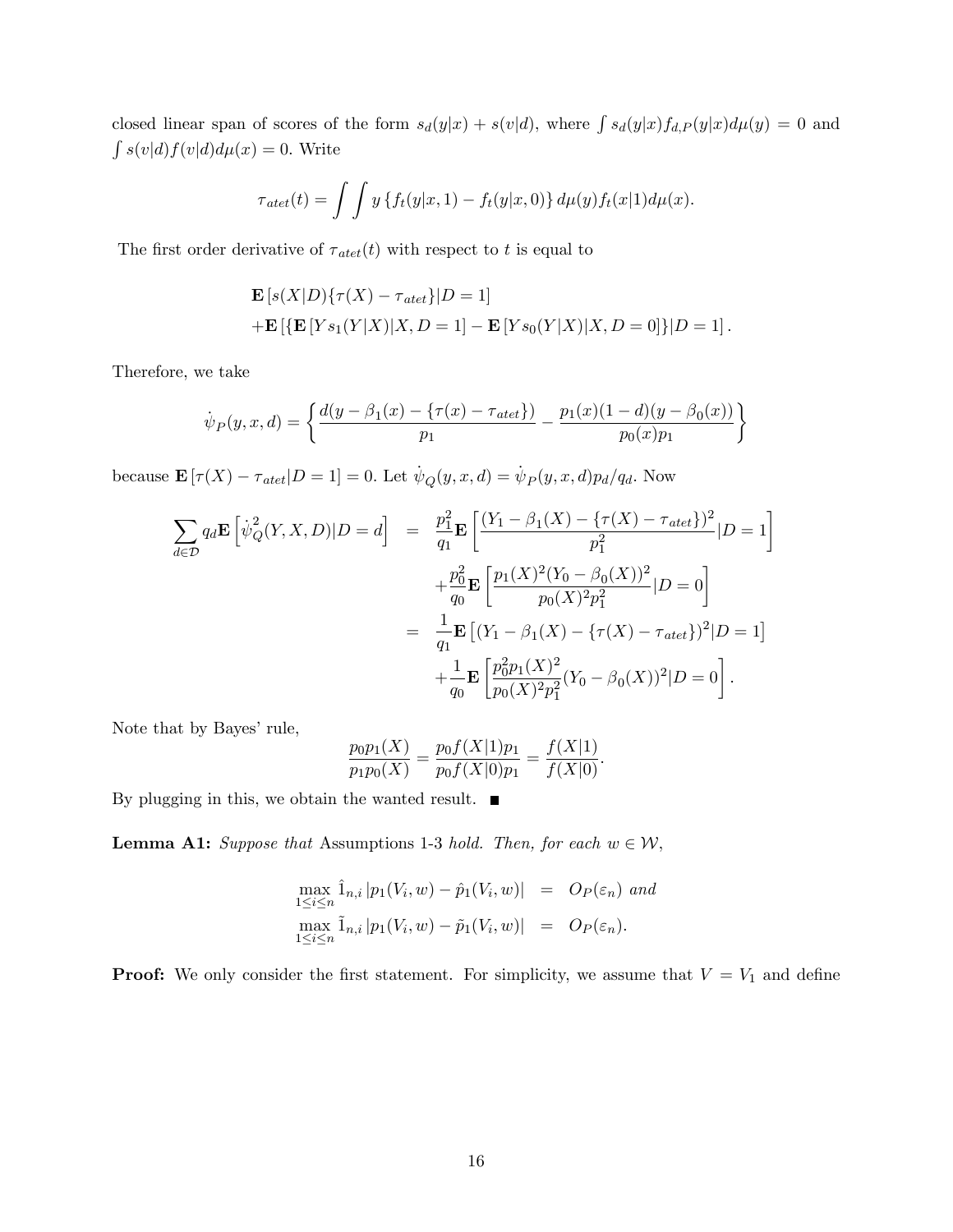$\mathbf{E}_{Q,w,i}[L_{1,w,i}] = \mathbf{E}_{Q}[L_{1,w,i}|V_i,W_i=w] f_Q(V_i,w)$  for simplicity. Let

$$
\hat{\mathbf{E}}_{Q,w,i}[L_{1,w,i}] = \frac{1}{n-1} \sum_{j=1,j\neq i}^{n} L_{1,w,j} K_{h,ji} \text{ and}
$$
  

$$
\hat{\mathbf{E}}_{Q,w,i}[L_{w,i}] = \frac{1}{n-1} \sum_{j=1,j\neq i}^{n} L_{w,j} K_{h,ji}.
$$

Hence we can write

$$
p_1(V_i, w) - \hat{p}_1(V_i, w) = \frac{\mathbf{E}_{Q,w,i}[L_{1,w,i}]}{\mathbf{E}_{Q,w,i}[L_{w,i}]} - \frac{\hat{\mathbf{E}}_{Q,w,i}[L_{1,w,i}]}{\hat{\mathbf{E}}_{Q,w,i}[L_{w,i}]} = \frac{\mathbf{E}_{Q,w,i}[L_{1,w,i}] - \hat{\mathbf{E}}_{Q,w,i}[L_{1,w,i}]}{\mathbf{E}_{Q,w,i}[L_{w,i}]\hat{\mathbf{E}}_{Q,w,i}[L_{w,i}]}.
$$

By applying Theorem 6 of Hansen (2008), we find that uniformly over  $i \in \{1, \dots, n\}$ ,

$$
\mathbf{E}_{Q,w,i}[L_{1,w,i}] - \hat{\mathbf{E}}_{Q,w,i}[L_{1,w,i}] = O_P(\varepsilon_n). \tag{16}
$$

Furthermore, observe that

$$
\hat{1}_{n,i} \frac{\mathbf{E}_{Q,w,i}[L_{1,w,i}] - \hat{\mathbf{E}}_{Q,w,i}[L_{1,w,i}]}{\mathbf{E}_{Q,w,i}[L_{w,i}]\hat{\mathbf{E}}_{Q,w,i}[L_{w,i}]}\n= \hat{1}_{n,i} \frac{\mathbf{E}_{Q,w,i}[L_{1,w,i}] - \hat{\mathbf{E}}_{Q,w,i}[L_{1,w,i}]}{\mathbf{E}_{Q,w,i}[L_{w,i}]^2} + \hat{1}_{n,i} \frac{\left\{\mathbf{E}_{Q,w,i}[L_{1,w,i}] - \hat{\mathbf{E}}_{Q,w,i}[L_{1,w,i}]\right\}^2}{\mathbf{E}_{Q,w,i}[L_{w,i}]^2\hat{\mathbf{E}}_{Q,w,i}[L_{w,i}]}\n, (17)
$$

The absolute value of the last term is bounded by

$$
\delta_n^{-1}\hat{1}_{n,i} \left| \mathbf{E}_{Q,w,i}[L_{1,w,i}] - \hat{\mathbf{E}}_{Q,w,i}[L_{1,w,i}] \right|^2 \left| \mathbf{E}_{Q,w,i}[L_{w,i}]^{-2} \right|
$$

Using Bayes' rule, we deduce that

$$
\mathbf{E}_{Q}[L_{w,i}|V_i, W_i = w] = \frac{f_P(V_i, w)}{f_Q(V_i, w)}
$$

and hence

$$
\mathbf{E}_{Q}\left[\mathbf{E}_{Q}^{-\bar{a}}(L_{w,i}|V_{i},W_{i}=w)f_{Q}^{-\bar{a}}(V_{i},w)\right]
$$
\n
$$
=\mathbf{E}_{Q}\left[f_{P}^{-\bar{a}}(V_{i},w)\right]=\sum_{d\in\{0,1\}}\mathbf{E}_{d,w}\left[f_{P}^{-\bar{a}}(V_{i},w)\right]q_{d,w}<\infty
$$
\n(18)

by Assumption 2(iv). Hence we find that  $\mathbf{E}_Q|\mathbf{E}_{Q,w,i}[L_{w,i}]^{-2}| < \infty$ . The last term of (17) is,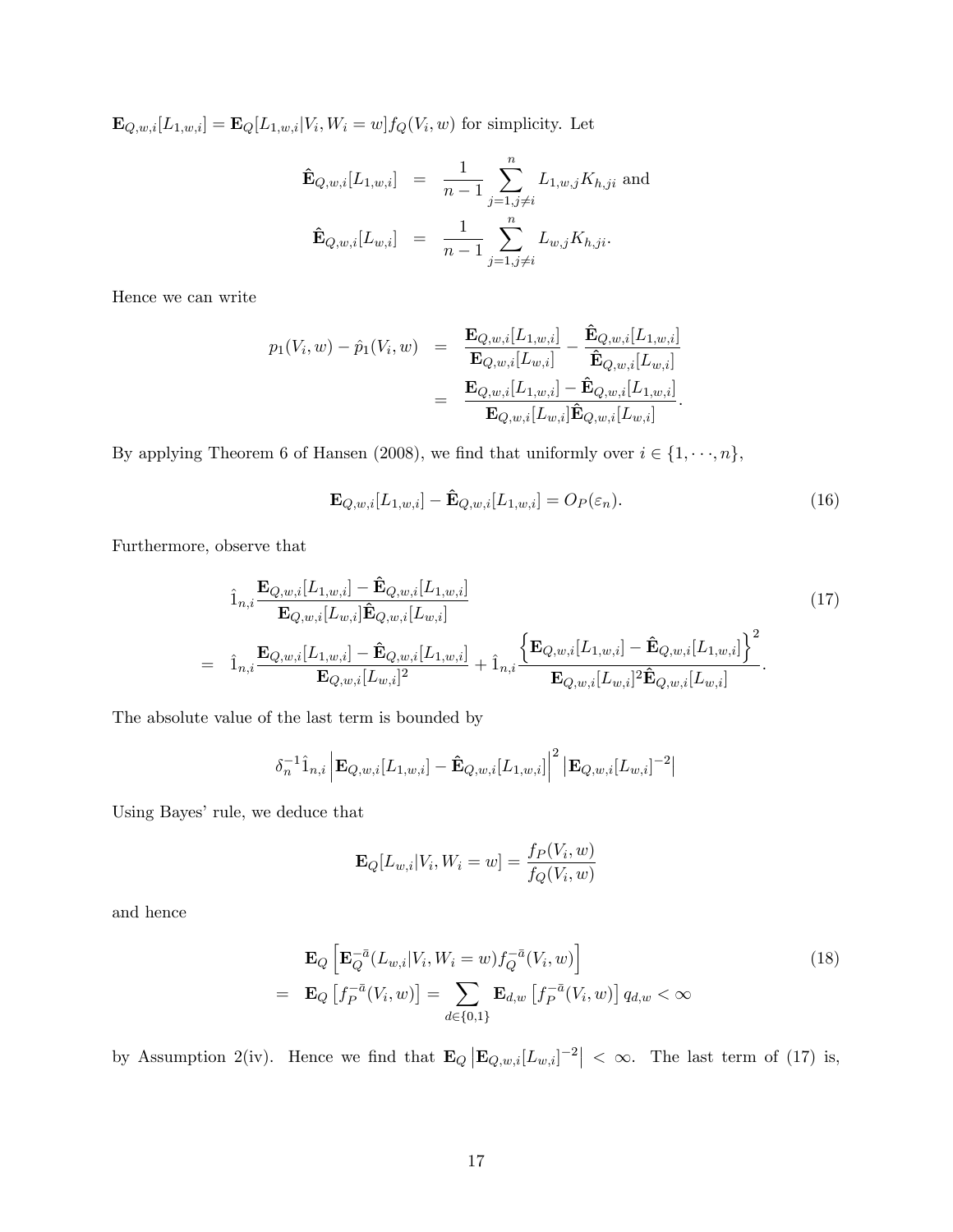therefore,  $O_P(\delta_n^{-1} \varepsilon_n^2) = o_P(\varepsilon_n)$ . Combining this with (16),

$$
\hat{1}_{n,i} \{p_1(v,w) - \hat{p}_1(v,w)\} = \hat{1}_{n,i} \frac{\mathbf{E}_{Q,v,w}[L_{1,w,i}] - \hat{\mathbf{E}}_{Q,v,w}[L_{1,w,i}]}{\mathbf{E}_{Q,v,w}[L_{w,i}]^2} + o_P(\varepsilon_n) = O_P(\varepsilon_n).
$$

Hence we obtain the wanted result.  $\blacksquare$ 

**Lemma A2 :** Suppose that  $S_i$  is a random variable such that  $\mathbf{E}_Q[|S_i|^r] < \infty$ ,  $r \geq 4$ , and  $\mathbf{E}_{Q}[S_i|V_{1i}=\cdot,(V_{2i},W)=(v_2,w)]$  is  $L_1+1$  times continuously differentiable with bounded derivatives and uniformly continuous  $(L_1 + 1)$ -th derivatives.

(i) Suppose that the assumptions of Theorem 3 hold. Then, for  $d = 0, 1$ ,

$$
\frac{1}{n} \sum_{i=1}^{n} S_i \hat{1}_{n,i} (p_d(V_i, w) - \hat{p}_d(V_i, w))
$$
\n
$$
= -\frac{1}{n} \sum_{i=1}^{n} \frac{\mathbf{E}_Q[S_i | V_i, W_i = w] \mathcal{J}_{d,w,i}}{\mathbf{E}_Q[L_{w,i} | V_i, W_i = w]} + \frac{1}{n} \sum_{i=1}^{n} \frac{\mathbf{E}_Q[S_i | V_i, W_i = w] p_d(V_i, w) \mathcal{J}_{w,i}}{\mathbf{E}_Q[L_{w,i} | V_i, W_i = w]} + o_P(n^{-1/2}),
$$

where  $\mathcal{J}_{d,w,i} \equiv L_{d,w,i} - \mathbf{E}_Q \left[ L_{d,w,i} | V_i, W_i = w \right]$  and  $\mathcal{J}_{w,i} = \mathcal{J}_{1,w,i} + \mathcal{J}_{0,w,i}$ .

(ii) Suppose that the assumptions of Theorem 4 hold. Then,

$$
\frac{1}{n} \sum_{i=1}^{n} S_i \hat{1}_{n,i} (\hat{p}_1(V_i, w) - \tilde{p}_1(V_i, w))
$$
\n
$$
= \mathbf{E}_Q [p_0(V_i, w) p_1(V_i, w) S_i] \left( \frac{\hat{q}_{1,w} - q_{1,w}}{q_{1,w}} - \frac{\hat{q}_{0,w} - q_{0,w}}{q_{0,w}} \right) + o_P(n^{-1/2}).
$$

**Proof of Lemma A2 :** (i) Observe that by Bayes' rule,

$$
f(V_i|1, w) = q_{1,w}(V_i) f_Q(V_i)/q_{1,w} = q_1(V_i, w) q_w(V_i) f_Q(V_i)/q_{1,w},
$$

where  $q_{1,w}(V_i) = \mathbf{E}_Q[1\{(D_i, W_i) = (d, w)\}|V_i]$ ,  $q_w(V_i) = \mathbf{E}_Q[1\{W_i = w\}|V_i]$  and  $f_Q(\cdot)$  is the density of  $V_i$  under  $Q$ . Hence

$$
p_1(V_i, w) = \frac{f(V_i|1, w)p_{1,w}}{f(V_i|1, w)p_{1,w} + f(V_i|0, w)p_{0,w}} \\
= \frac{(q_1(V_i, w)/q_{1,w})p_{1,w}}{\sum_{d \in \mathcal{D}} (q_d(V_i, w)/q_{d,w})p_{d,w}} = \frac{\mathbf{E}_Q[L_{1,w,i}|V_i, W_i = w]}{\mathbf{E}_Q[L_{w,i}|V_i, W_i = w]}.
$$
\n(19)

Let  $K_{ji} = K_h (V_{1j} - V_{1i}) 1\{V_{2j} = V_{2i}\}\)$  for brevity. By adding and subtracting the sum:

$$
\frac{1}{n} \sum_{i=1}^{n} S_i \frac{\sum_{j=1, j \neq i}^{n} L_{1, w, j} K_{ji}}{\mathbf{E}_Q[L_{w,i}|V_i, W_i = w] \sum_{j=1, j \neq i}^{n} K_{ji}},
$$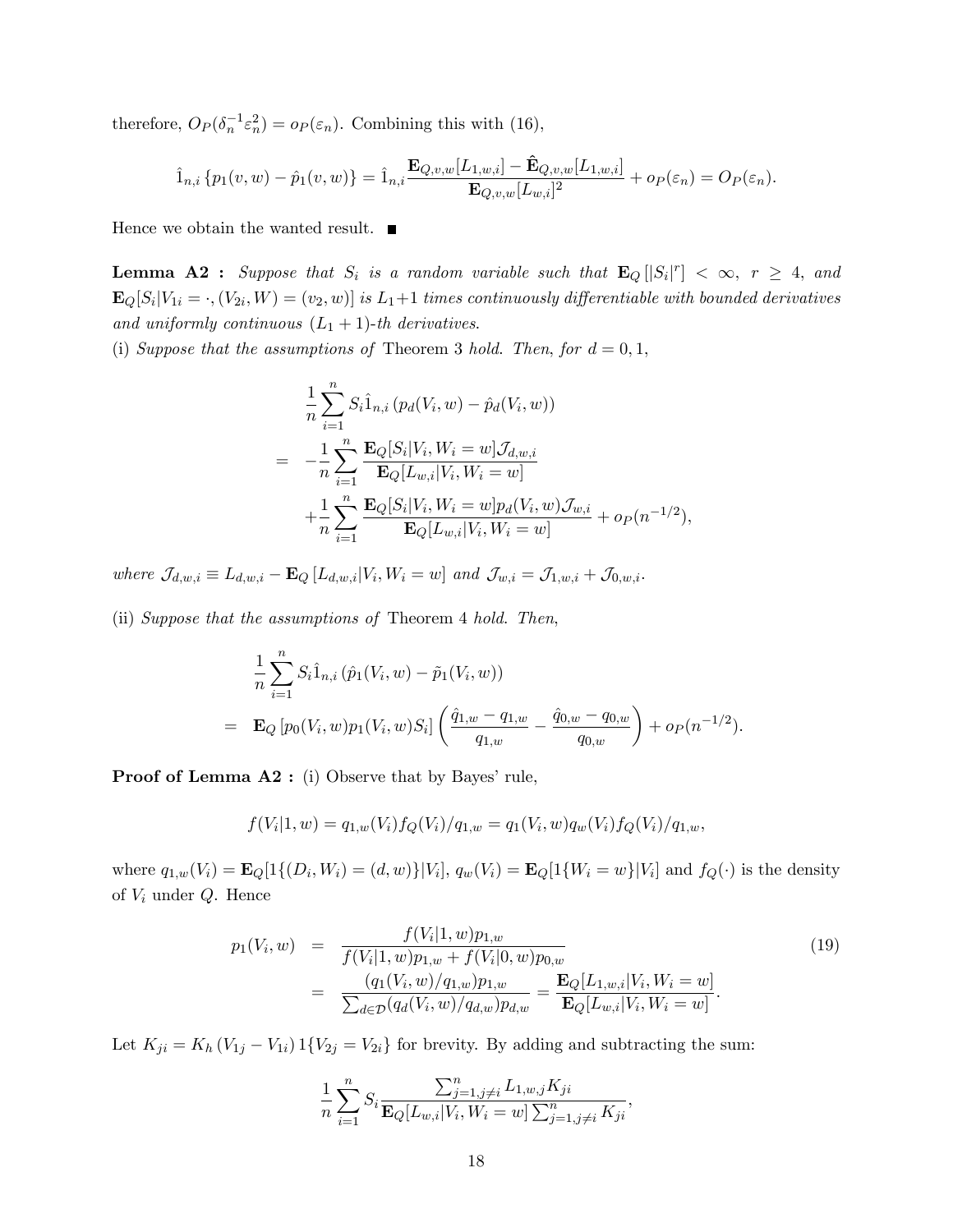and noting (19), we write

$$
\frac{1}{n} \sum_{i=1}^{n} S_{i} \hat{1}_{n,i} (p_{1}(V_{i}, w) - \hat{p}_{1}(V_{i}, w))
$$
\n
$$
= \frac{1}{n} \sum_{i=1}^{n} S_{i} \hat{1}_{n,i} \left\{ \frac{\mathbf{E}_{Q}[L_{1,w,i}|V_{i}, W_{i} = w]}{\mathbf{E}_{Q}[L_{w,i}|V_{i}, W_{i} = w]} - \frac{\sum_{j=1, j\neq i}^{n} L_{1,w,j} K_{ji}}{\sum_{j=1, j\neq i}^{n} L_{w,j} K_{ji}} \right\}
$$
\n
$$
= \frac{1}{n} \sum_{i=1}^{n} \frac{S_{i} \hat{1}_{n,i}}{\mathbf{E}_{Q}[L_{w,i}|V_{i}, W_{i} = w]} \left\{ \mathbf{E}_{Q}[L_{1,w,i}|V_{i}, W_{i} = w] - \mathbf{1}_{n,i}^{*} \frac{\sum_{j=1, j\neq i}^{n} L_{1,w,j} K_{ji}}{\sum_{j=1, j\neq i}^{n} K_{ji}} \right\}
$$
\n
$$
+ \frac{1}{n} \sum_{i=1}^{n} S_{i} \hat{1}_{n,i} \left\{ \frac{\mathbf{1}_{n,i}^{*} \sum_{j=1, j\neq i}^{n} L_{1,w,j} K_{ji}}{\mathbf{E}_{Q}[L_{w,i}|V_{i}, W_{i} = w] \sum_{j=1, j\neq i}^{n} K_{ji}} - \frac{\sum_{j=1, j\neq i}^{n} L_{1,w,j} K_{ji}}{\sum_{j=1, j\neq i}^{n} L_{w,j} K_{ji}} \right\},
$$
\n(20)

where  $1_{n,i}^* = 1\{\frac{1}{n-1}\}$  $\frac{1}{n-1}\sum_{j=1,j\neq i}^{n} K_{ji} \geq \delta_n$ . We write the last sum as

$$
\frac{1}{n} \sum_{i=1}^{n} S_{i} \frac{\hat{\mathbf{I}}_{n,i} \sum_{j=1,j\neq i}^{n} L_{1,w,j} K_{ji}}{\mathbf{E}_{Q}[L_{w,i}|V_{i}, W_{i} = w] \sum_{j=1,j\neq i}^{n} L_{w,j} K_{ji}} \left\{ 1_{n,i}^{*} \frac{\sum_{j=1,j\neq i}^{n} L_{w,j} K_{ji}}{\sum_{j=1,j\neq i}^{n} K_{ji}} - \mathbf{E}_{Q}[L_{w,i}|V_{i}, W_{i} = w] \right\}
$$
\n
$$
= -\frac{1}{n} \sum_{i=1}^{n} \frac{S_{i} \hat{\mathbf{I}}_{n,i} \mathbf{E}_{Q}[L_{1,w,j}|V_{i}, W_{i} = w]}{\mathbf{E}_{Q}[L_{w,i}|V_{i}, W_{i} = w]^{2}} \left\{ \mathbf{E}_{Q}[L_{w,i}|V_{i}, W_{i} = w] - 1_{n,i}^{*} \frac{\sum_{j=1,j\neq i}^{n} L_{w,j} K_{ji}}{\sum_{j=1,j\neq i}^{n} K_{ji}} \right\} + o_{P}(n^{-1/2})
$$
\n
$$
= -\frac{1}{n} \sum_{i=1}^{n} \frac{S_{i} \hat{\mathbf{I}}_{n,i} p_{1}(V_{i}, w)}{\mathbf{E}_{Q}[L_{w,i}|V_{i}, W_{i} = w]} \left\{ \mathbf{E}_{Q}[L_{w,i}|V_{i}, W_{i} = w] - 1_{n,i}^{*} \frac{\sum_{j=1,j\neq i}^{n} L_{w,j} K_{ji}}{\sum_{j=1,j\neq i}^{n} K_{ji}} \right\} + o_{P}(n^{-1/2}).
$$

The first equality uses Lemma A1 and the second  $(19)$ . Let

$$
K_{n,i} = \mathbf{E}_{Q}[L_{w,i}|V_i, W_i = w] - 1_{n,i}^{*} \frac{\sum_{j=1, j \neq i}^{n} L_{w,j} K_{ji}}{\sum_{j=1, j \neq i}^{n} K_{ji}}
$$

and write the last sum as

$$
-\frac{1}{n}\sum_{i=1}^{n}\frac{S_{i}\hat{1}_{n,i}p_{1}(V_{i},w)K_{n,i}}{\mathbf{E}_{Q}[L_{w,i}|V_{i},W_{i}=w]}
$$
  
=  $-\frac{1}{n}\sum_{i=1}^{n}\frac{S_{i}p_{1}(V_{i},w)K_{n,i}}{\mathbf{E}_{Q}[L_{w,i}|V_{i},W_{i}=w]} - \frac{1}{n}\sum_{i=1}^{n}\frac{S_{i}\{1-\hat{1}_{n,i}\}p_{1}(V_{i},w)K_{n}}{\mathbf{E}_{Q}[L_{w,i}|V_{i},W_{i}=w]}.$ 

With large probability, the last sum is bounded by

$$
K_n \times \frac{1}{n} \sum_{i=1}^n \left| \frac{S_i p_1(V_i, w)}{\mathbf{E}_Q[L_{w,i}|V_i, W_i = w]} \right| 1 \left\{ \mathbf{E}_Q[L_{1,w,i}|V_i, W_i = w] f_Q(V_i, w) \le \delta_n + \varepsilon_n \right\}
$$

by (16), where  $K_n = \max_{1 \leq i \leq n} |K_{n,i}|$ . It is not hard to see that  $K_n = O_P(1)$ . Note that the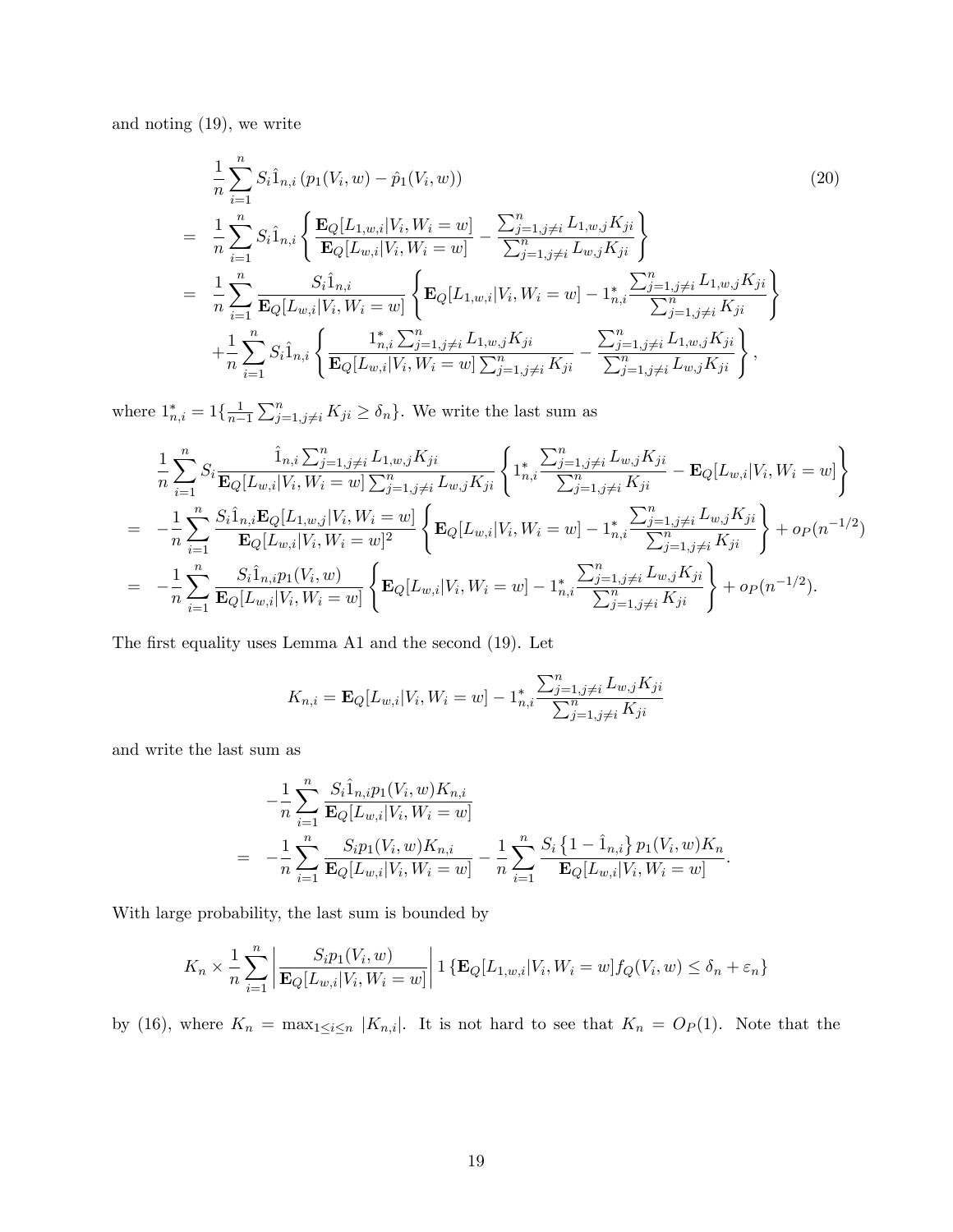expectation  $\mathbf{E}_Q$  of the above sum is bounded by

$$
C\left(\delta_n + \varepsilon_n\right)^{\bar{a}} \mathbf{E}_Q \left[ \mathbf{E}_Q^{-\bar{a}} [L_{1,w,i} | V_i, W_i = w] f_Q^{-\bar{a}}(V_i, w) \right]
$$
  
=  $O\left( \left(\delta_n + \varepsilon_n\right)^{\bar{a}} \right) = o(n^{-1/2}).$ 

Hence we conclude that

$$
\frac{1}{n} \sum_{i=1}^{n} \frac{S_i \hat{1}_{n,i} p_1(V_i, w) K_{n,i}}{\mathbf{E}_Q[L_{w,i}|V_i, W_i = w]} = \frac{1}{n} \sum_{i=1}^{n} \frac{S_i p_1(V_i, w) K_{n,i}}{\mathbf{E}_Q[L_{w,i}|V_i, W_i = w]} + o_P(n^{-1/2}).
$$
\n(21)

Applying the similar argument to the second to the last sum of (20) to eliminate  $\hat{1}_{n,i}$ , we finally write

$$
\frac{1}{n} \sum_{i=1}^{n} S_i \hat{1}_{n,i} (p_1(V_i, w) - \hat{p}_1(V_i, w))
$$
\n
$$
= \frac{1}{n} \sum_{i=1}^{n} \frac{S_i}{\mathbf{E}_Q[L_{w,i}|V_i, W_i = w]} \left\{ \mathbf{E}_Q[L_{1,w,i}|V_i, W_i = w] - 1_{n,i}^* \frac{\sum_{j=1, j \neq i}^{n} L_{1,w,j} K_{ji}}{\sum_{j=1, j \neq i}^{n} K_{ji}} \right\}
$$
\n
$$
- \frac{1}{n} \sum_{i=1}^{n} \frac{S_i p_1(V_i, w)}{\mathbf{E}_Q[L_{w,i}|V_i, W_i = w]} \left\{ \mathbf{E}_Q[L_{w,i}|V_i, W_i = w] - 1_{n,i}^* \frac{\sum_{j=1, j \neq i}^{n} L_{w,j} K_{ji}}{\sum_{j=1, j \neq i}^{n} K_{ji}} \right\} + o_P(n^{-1/2})
$$

By Lemma B1 below, the difference of the last two terms is asymptotically equivalent to (up to  $o_P(n^{-1/2}))$ 

$$
\frac{1}{n} \sum_{i=1}^{n} \frac{\mathbf{E}_{Q}[S_{i}|V_{i}, W_{i} = w]}{\mathbf{E}_{Q}[L_{w,i}|V_{i}, W_{i} = w]} \left\{ \mathbf{E}_{Q}[L_{1,w,i}|V_{i}, W_{i} = w] - L_{1,w,i} \right\} \n- \frac{1}{n} \sum_{i=1}^{n} \frac{\mathbf{E}_{Q}[S_{i}|V_{i}, W_{i} = w]p_{1}(V_{i}, w)}{\mathbf{E}_{Q}[L_{w,i}|V_{i}, W_{i} = w]} \left\{ \mathbf{E}_{Q}[L_{w,i}|V_{i}, W_{i} = w] - L_{w,i} \right\} \n= - \frac{1}{n} \sum_{i=1}^{n} \frac{\mathbf{E}_{Q}[S_{i}|V_{i}, W_{i} = w] \mathcal{J}_{1,w,i}}{\mathbf{E}_{Q}[L_{w,i}|V_{i}, W_{i} = w]} + \frac{1}{n} \sum_{i=1}^{n} \frac{\mathbf{E}_{Q}[S_{i}|V_{i}, W_{i} = w]p_{1}(V_{i}, w) \mathcal{J}_{w,i}}{\mathbf{E}_{Q}[L_{w,i}|V_{i}, W_{i} = w]}
$$

using the definitions of  $\mathcal{J}_{1,w,i}$  and  $\mathcal{J}_{w,i}$ .

(ii) First, we let  $1_{n,i} = 1 \{ \mathbf{E}_Q(L_{w,i}|V_i, W_i = w) f_Q(V_i, w) \ge \delta_n \}$ , and write

$$
\frac{1}{n} \sum_{i=1}^{n} S_i \hat{1}_{n,i} (\hat{p}(V_i, w) - \tilde{p}(V_i, w))
$$
\n
$$
= \frac{1}{n} \sum_{i=1}^{n} S_i \hat{1}_{n,i} 1_{n,i} (\hat{p}(V_i, w) - \tilde{p}(V_i, w)) + \frac{1}{n} \sum_{i=1}^{n} S_i \hat{1}_{n,i} (1 - 1_{n,i}) (\hat{p}(V_i, w) - \tilde{p}(V_i, w)).
$$
\n(22)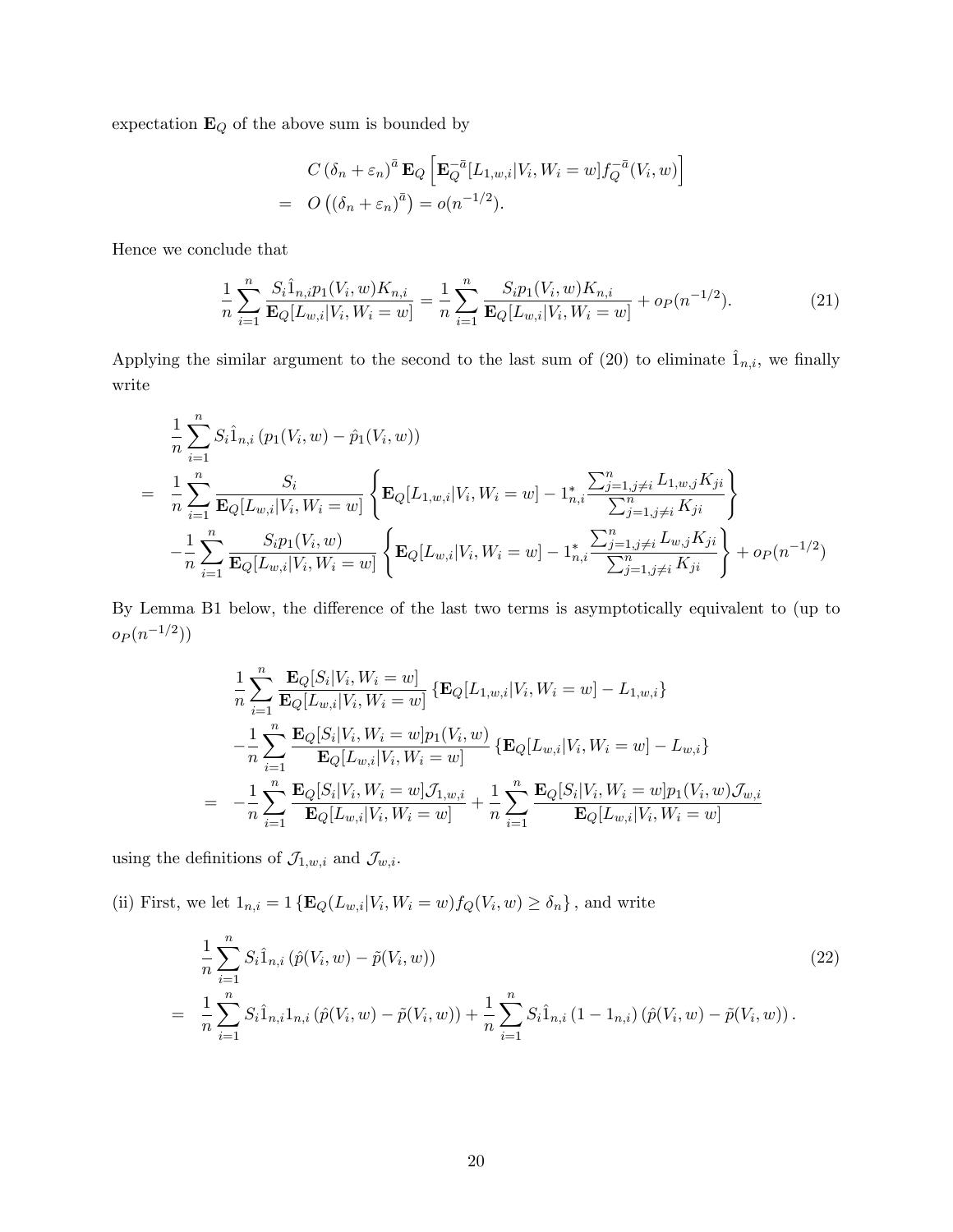By Lemma A1,  $\max_{1 \leq i \leq n} |\hat{p}(V_i, w) - \tilde{p}(V_i, w)| \hat{1}_{n,i} = O_P(\varepsilon_n)$  and hence

$$
\mathbf{E}_{Q}\left[\frac{1}{n}\sum_{i=1}^{n}|S_{i}||1-\mathbf{1}_{n,i}|\right] \leq C\mathbf{E}_{Q}\left[\mathbf{1}\left\{\mathbf{E}_{Q}(L_{w,i}|V_{i},W_{i}=w)f_{Q}(V_{i},w)\leq\delta_{n}\right\}\right]
$$
\n
$$
\leq C\delta_{n}^{\bar{a}}\mathbf{E}_{Q}\left[\mathbf{E}_{Q}^{-\bar{a}}(L_{w,i}|V_{i},W_{i}=w)f_{Q}^{-\bar{a}}(V_{i},w)\right]
$$
\n(23)

by Markov's inequality. By (18), the last expectation is finite. Since  $\delta_n^{\bar{a}} \varepsilon_n = o(n^{-1/2})$  (Assumption 3(ii)), we conclude that

$$
\frac{1}{n}\sum_{i=1}^n S_i \hat{1}_{n,i} \left(\hat{p}(V_i, w) - \tilde{p}(V_i, w)\right) = \frac{1}{n}\sum_{i=1}^n S_i \hat{1}_{n,i} 1_{n,i} \left(\hat{p}(V_i, w) - \tilde{p}(V_i, w)\right) + o_P(n^{-1/2}).
$$

As for the leading sum, note that

$$
\frac{1}{n} \sum_{i=1}^{n} S_i \hat{1}_{n,i} 1_{n,i} (\hat{p}(V_i, w) - \tilde{p}(V_i, w))
$$
\n
$$
= \frac{1}{n} \sum_{i=1}^{n} S_i \hat{1}_{n,i} 1_{n,i} \left\{ \frac{\sum_{j=1}^{n} L_{1,w,j} K_{ji}}{\sum_{j=1}^{n} L_{w,j} K_{ji}} - \frac{\sum_{j=1}^{n} \hat{L}_{1,w,j} K_{ji}}{\sum_{j=1}^{n} \hat{L}_{w,j} K_{ji}} \right\}
$$
\n
$$
= \frac{1}{n} \sum_{i=1}^{n} S_i \hat{1}_{n,i} 1_{n,i} \frac{\sum_{j=1}^{n} \{L_{1,w,j} - \hat{L}_{1,w,j}\} K_{ji}}{\sum_{j=1}^{n} L_{w,j} K_{ji}} + \frac{1}{n} \sum_{i=1}^{n} S_i \hat{1}_{n,i} 1_{n,i} \sum_{j=1}^{n} \hat{L}_{1,w,j} K_{ji} \left\{ \frac{1}{\sum_{j=1}^{n} L_{w,j} K_{ji}} - \frac{1}{\sum_{j=1}^{n} \hat{L}_{w,j} K_{ji}} \right\}.
$$

Now, note that as for the second term,

$$
\frac{1}{n}\sum_{i=1}^{n}S_{i}\hat{1}_{n,i}1_{n,i}\sum_{j=1}^{n}\hat{L}_{1,w,j}K_{ji}\left\{\frac{1}{\sum_{j=1}^{n}L_{w,j}K_{ji}}-\frac{1}{\sum_{j=1}^{n}\hat{L}_{w,j}K_{ji}}\right\}
$$
\n
$$
=\frac{1}{n}\sum_{i=1}^{n}S_{i}\hat{1}_{n,i}1_{n,i}\frac{\sum_{j=1}^{n}\hat{L}_{1,w,j}K_{ji}}{\sum_{j=1}^{n}\hat{L}_{w,j}K_{ji}}\left\{\frac{\sum_{j=1}^{n}\left\{\hat{L}_{w,j}-L_{w,j}\right\}K_{ji}}{\sum_{j=1}^{n}L_{w,j}K_{ji}}\right\}.
$$

Using Lemma A1, we can write the last sum as

$$
\frac{1}{n}\sum_{i=1}^n S_i \hat{1}_{n,i} \frac{\sum_{j=1}^n L_{1,w,j}K_{ji}}{\sum_{j=1}^n L_{w,j}K_{ji}} \left\{ \frac{\sum_{j=1}^n \left\{ \hat{L}_{w,j} - L_{w,j} \right\} K_{ji}}{\sum_{j=1}^n L_{w,j}K_{ji}} \right\} + o_P(n^{-1/2}).
$$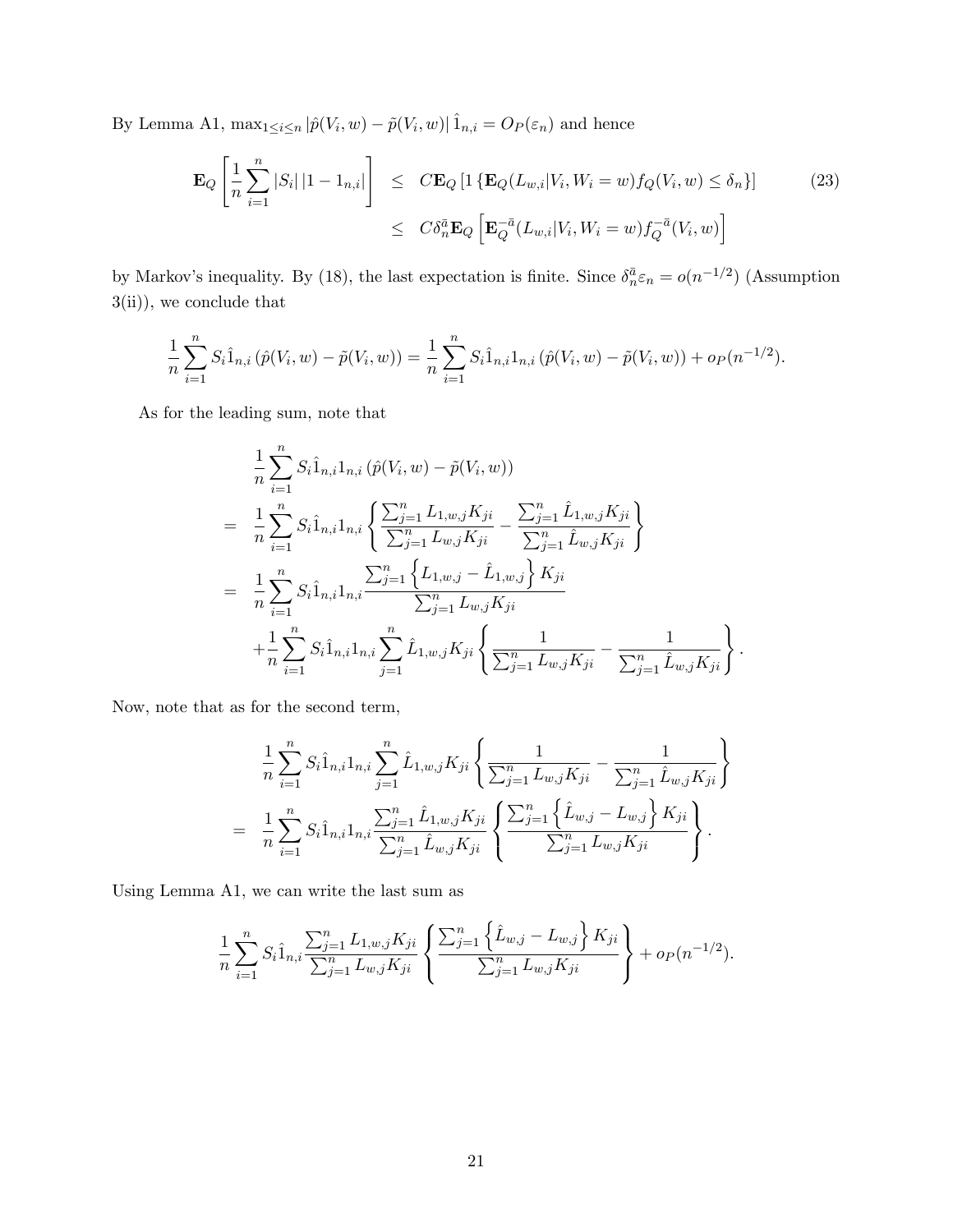Therefore, we can write

$$
\frac{1}{n}\sum_{i=1}^{n} S_{i}\hat{1}_{n,i}\{\hat{p}(X_{i}) - \tilde{p}(X_{i})\}
$$
\n
$$
= -\frac{1}{n}\sum_{i=1}^{n} S_{i}\hat{1}_{n,i}1_{n,i}\frac{\sum_{j=1}^{n} L_{0,w,j}K_{ji}}{\sum_{j=1}^{n} L_{w,j}K_{ji}} \frac{\sum_{j=1}^{n} \{ \hat{L}_{1,w,j} - L_{1,w,j} \} K_{ji}}{\sum_{j=1}^{n} L_{w,j}K_{ji}}
$$
\n
$$
+ \frac{1}{n}\sum_{i=1}^{n} S_{i}\hat{1}_{n,i}1_{n,i}\frac{\sum_{j=1}^{n} L_{1,w,j}K_{ji}}{\sum_{j=1}^{n} L_{w,j}K_{ji}} \frac{\sum_{j=1}^{n} \{ \hat{L}_{0,w,j} - L_{0,w,j} \} K_{ji}}{\sum_{j=1}^{n} L_{w,j}K_{ji}} + o_{P}(n^{-1/2})
$$
\n
$$
= -\frac{1}{n}\sum_{i=1}^{n} S_{i}\hat{1}_{n,i}1_{n,i}\frac{p_{0}(V_{i},w)\sum_{j=1}^{n} \{ \hat{L}_{1,w,j} - L_{1,w,j} \} K_{ji}}{\sum_{j=1}^{n} L_{w,j}K_{ji}}
$$
\n
$$
+ \frac{1}{n}\sum_{i=1}^{n} S_{i}\hat{1}_{n,i}1_{n,i}\frac{p_{1}(V_{i},w)\sum_{j=1}^{n} \{ \hat{L}_{0,w,j} - L_{0,w,j} \} K_{ji}}{\sum_{j=1}^{n} L_{w,j}K_{ji}} + o_{P}(n^{-1/2})
$$

As for the first term, observe that

$$
\hat{1}_{n,i}1_{n,i} \frac{\frac{1}{n}\sum_{j=1}^{n}\left\{\hat{L}_{1,w,j}-L_{1,w,j}\right\}K_{ji}}{\sum_{j=1}^{n}L_{w,j}K_{ji}} \n= \left(\frac{p_{1,w}}{\hat{q}_{1,w}}-\frac{p_{1,w}}{q_{1,w}}\right)\hat{1}_{n,i}1_{n,i} \frac{\sum_{j=1}^{n}1\{(D_j,W_j)=(1,w)\}K_{ji}}{\sum_{j=1}^{n}L_{w,j}K_{ji}} \n= \left(\frac{p_{1,w}}{\hat{q}_{1,w}}-\frac{p_{1,w}}{q_{1,w}}\right)\frac{q_1(V_i,w)}{q_1(V_i,w)p_{1,w}/q_{1,w}+q_0(V_i,w)p_{0,w}/q_{0,w}}+o_P(n^{-1/2}) \n= \left(\frac{q_{1,w}-\hat{q}_{1,w}}{q_{1,w}}\right)\frac{q_1(V_i,w)p_{1,w}/q_{1,w}}{q_1(V_i,w)p_{1,w}/q_{1,w}+q_0(V_i,w)p_{0,w}/q_{0,w}}+o_P(n^{-1/2}) \n= \left(\frac{q_{1,w}-\hat{q}_{1,w}}{q_{1,w}}\right)p_1(V_i,w)+o_P(n^{-1/2}).
$$

The last equality follows by (19) and the second equality follows because

$$
\hat{1}_{n,i}1_{n,i} \frac{\sum_{j=1}^{n} 1\{(D_i, W_i) = (1, w)\} K_{ji}}{\sum_{j=1}^{n} L_{w,j} K_{ji}} \n= \hat{1}_{n,i}1_{n,i} \frac{\sum_{j=1}^{n} 1\{(D_i, W_i) = (1, w)\} K_{ji} / \sum_{j=1}^{n} 1\{W_i = w\} K_{ji}}{\sum_{j=1}^{n} L_{w,j} K_{ji} / \sum_{j=1}^{n} 1\{W_i = w\} K_{ji}} \n= \frac{q_1(V_i, w)}{q_1(V_i, w) p_{1,w} / q_{1,w} + q_0(V_i, w) p_{0,w} / q_{0,w}} + o_P(n^{-1/4}).
$$

Applying the same step to the term

$$
\frac{p_1(V_i, w) \sum_{j=1}^n \left\{ \hat{L}_{0,w,j} - L_{0,w,j} \right\} K_{ji}}{\sum_{j=1}^n L_{w,j} K_{ji}},
$$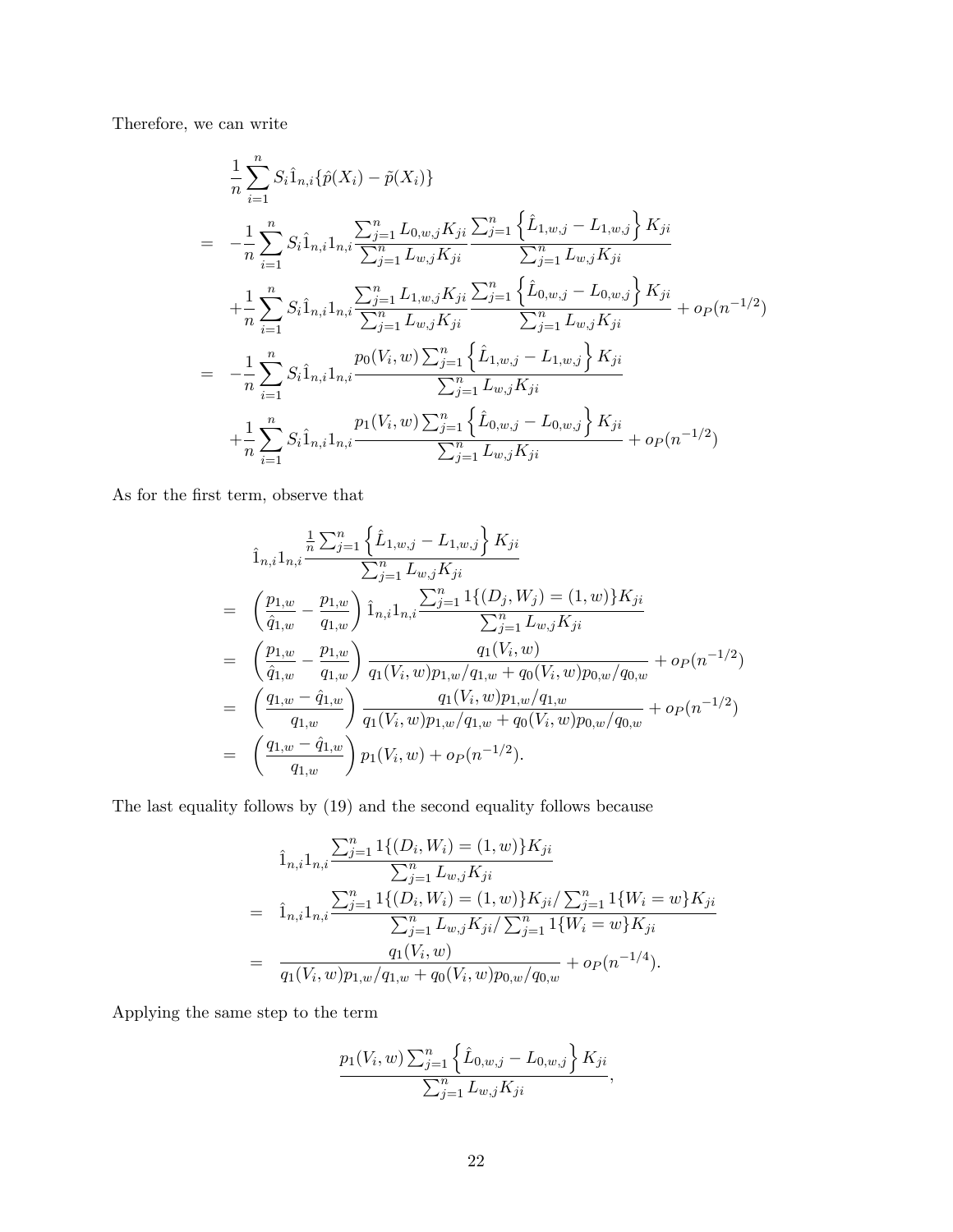we conclude that

$$
\frac{1}{n}\sum_{i=1}^{n} S_i \hat{1}_{n,i} 1_{n,i} \{\hat{p}(X_i) - \tilde{p}(X_i)\}
$$
\n
$$
= \frac{1}{n}\sum_{i=1}^{n} S_i p_0(V_i, w) p_1(V_i, w) \left(\frac{\hat{q}_{1,w} - q_{1,w}}{q_{1,w}} - \frac{\hat{q}_{0,w} - q_{0,w}}{q_{0,w}}\right) + o_P(n^{-1/2}).
$$

Finally, we write the last sum as

$$
\mathbf{E}_{Q}\left[p_{0}(V_{i}, w)p_{1}(V_{i}, w)S_{i}\right]\left(\frac{\hat{q}_{1, w}-q_{1, w}}{q_{1, w}}-\frac{\hat{q}_{0, w}-q_{0, w}}{q_{0, w}}\right)+o_{P}(n^{-1/2})
$$

and complete the proof.  $\quad \blacksquare$ 

**Lemma A3**: (i) Suppose that the assumptions of Theorem 3 hold, and let  $\varepsilon_{d,w,i} = Y_{di} - \beta_d(V_i, w)$ . Then,

$$
\frac{p_{1,w}}{q_{1,w}n} \sum_{i \in S_{1,w}} \hat{1}_{n,i} \frac{g(V_i, w)Y_i}{\hat{p}_1(V_i, w)} - \frac{p_{0,w}}{q_{0,w}n} \sum_{i \in S_{0,w}} \hat{1}_{n,i} \frac{g(V_i, w)Y_i}{\hat{p}_0(V_i, w)}
$$
\n
$$
= \frac{1}{n} \sum_{i=1}^n \frac{g(V_i, w) L_{1,w,i} \varepsilon_{1,w,i}}{p_1(V_i, w)} - \frac{1}{n} \sum_{i=1}^n \frac{g(V_i, w) L_{0,w,i} \varepsilon_{0,w,i}}{p_0(V_i, w)}
$$
\n
$$
+ \frac{1}{n} \sum_{i=1}^n g(V_i, w) \tau(V_i, w) L_{w,i} + o_P(n^{-1/2}).
$$

(ii) Suppose that the assumptions of Theorem 4 hold, and let  $\varepsilon_{d,w,i} = Y_{di} - \beta_d(V_i, w)$ . Then,

$$
\frac{p_{1,w}}{n_{1,w}} \sum_{i \in S_{1,w}} \tilde{1}_{n,i} \frac{g(V_i, w)Y_i}{\tilde{p}_1(V_i, w)} - \frac{p_{0,w}}{n_{0,w}} \sum_{i \in S_{0,w}} \tilde{1}_{n,i} \frac{g(V_i, w)Y_i}{\tilde{p}_0(V_i, w)}
$$
\n
$$
= \frac{1}{n} \sum_{i=1}^n \frac{g(V_i, w) L_{1,w,i} \varepsilon_{1,w,i}}{p_1(V_i, w)} - \frac{1}{n} \sum_{i=1}^n \frac{g(V_i, w) L_{0,w,i} \varepsilon_{0,w,i}}{p_0(V_i, w)}
$$
\n
$$
+ \frac{1}{n} \sum_{i=1}^n \{g(V_i, w) \tau(V_i, w) - \mathbf{E}_{1,w} [g(V_i, w) \tau(V_i, w)]\} L_{1,w,i}
$$
\n
$$
+ \frac{1}{n} \sum_{i=1}^n \{g(V_i, w) \tau(V_i, w) - \mathbf{E}_{0,w} [g(V_i, w) \tau(V_i, w)]\} L_{0,w,i}
$$
\n
$$
+ \mathbf{E}_{1,w} [g(V_i, w) \tau(V_i, w)] p_{1,w} + \mathbf{E}_{0,w} [g(V_i, w) \tau(V_i, w)] p_{0,w} + o_P(n^{-1/2}).
$$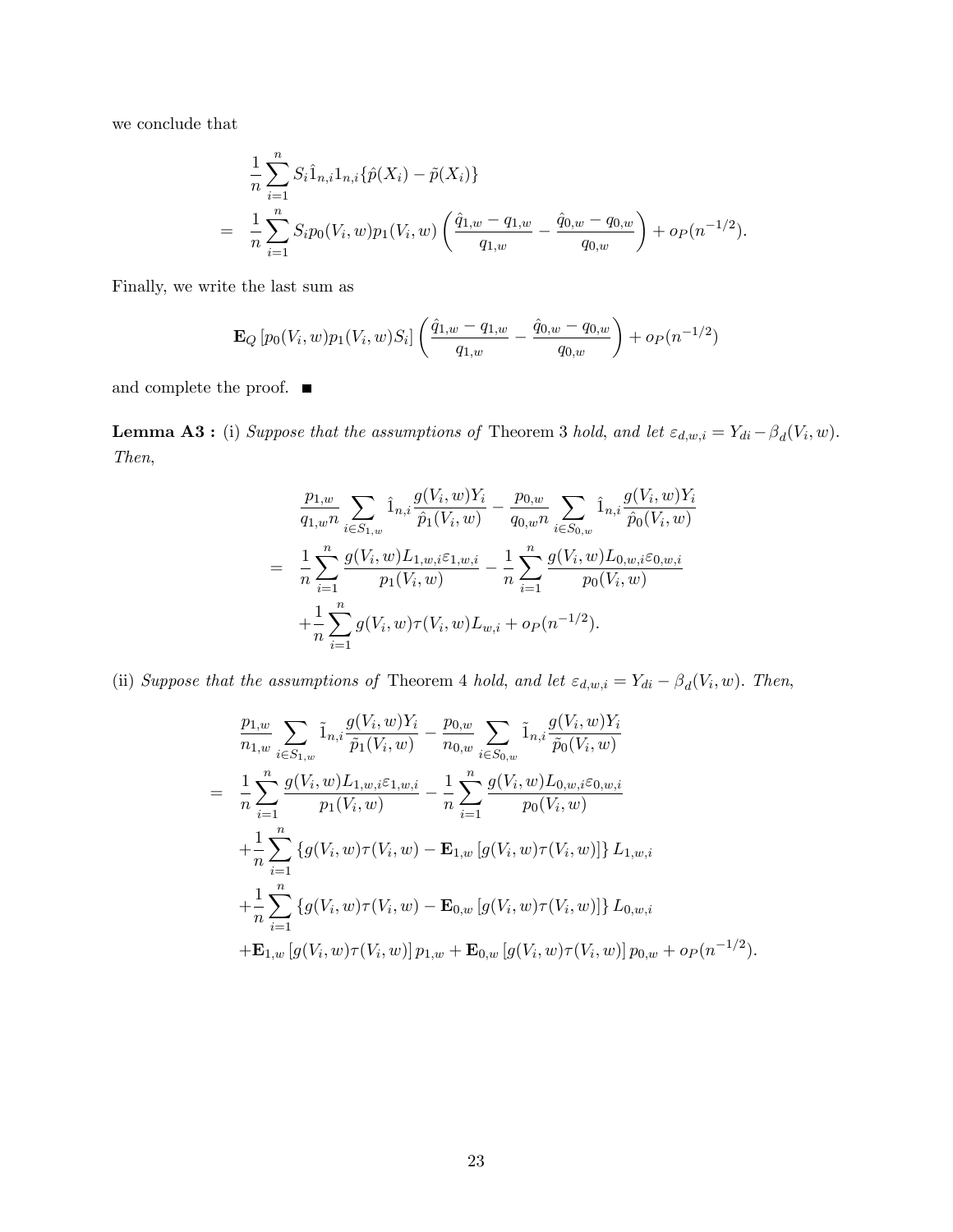**Proof of Lemma A3:** (i) We first write

$$
\frac{p_{1,w}}{q_{1,w}n} \sum_{i \in S_{1,w}} \hat{1}_{n,i} \frac{g(V_i, w)Y_i}{\hat{p}_1(V_i, w)} - \frac{p_{0,w}}{q_{0,w}n} \sum_{i \in S_{0,w}} \hat{1}_{n,i} \frac{g(V_i, w)Y_i}{\hat{p}_0(V_i, w)}
$$
\n
$$
= \frac{1}{n} \sum_{i=1}^n \hat{1}_{n,i} \frac{g(V_i, w)Y_i L_{1,w,i}}{\hat{p}_1(V_i, w)} - \frac{1}{n} \sum_{i=1}^n \hat{1}_{n,i} \frac{g(V_i, w)Y_i L_{0,w,i}}{\hat{p}_0(V_i, w)} = A_{1n} + A_{2n}, \text{ say.}
$$

We first write

$$
A_{1n} = \frac{1}{n} \sum_{i=1}^{n} \frac{g(V_i, w) Y_i \hat{1}_{n,i} L_{1,w,i}}{p_1(V_i, w)} + \tilde{A}_{1n},
$$

where

$$
\tilde{A}_{1n} = \frac{1}{n} \sum_{i=1}^{n} g(V_i, w) Y_i L_{1, w, i} \hat{1}_{n, i} \left( \frac{1}{\hat{p}_1(V_i, w)} - \frac{1}{p_1(V_i, w)} \right).
$$

As for  $A_{1n}$ , note that

$$
\frac{1}{n} \sum_{i=1}^{n} g(V_i, w) Y_i L_{1, w, i} \hat{1}_{n, i} \left( \frac{p_1(V_i, w) - \hat{p}_1(V_i, w)}{\hat{p}_1(V_i, w) p_1(V_i, w)} \right)
$$
\n
$$
= \frac{1}{n} \sum_{i=1}^{n} g(V_i, w) Y_i L_{1, w, i} \hat{1}_{n, i} \left( \frac{p_1(V_i, w) - \hat{p}_1(V_i, w)}{p_1^2(V_i, w)} \right)
$$
\n
$$
+ \frac{1}{n} \sum_{i=1}^{n} g(V_i, w) Y_i L_{1, w, i} \hat{1}_{n, i} \frac{p_1(V_i, w) - \hat{p}_1(V_i, w)}{p_1(V_i, w)} \left( \frac{1}{\hat{p}_1(V_i, w)} - \frac{1}{p_1(V_i, w)} \right).
$$

The absolute value of the last sum is bounded by

$$
\frac{1}{n}\sum_{i=1}^{n}|g(V_i, w)Y_i L_{1,w,i}| \hat{1}_{n,i} \frac{(p_1(V_i, w) - \hat{p}_1(V_i, w))^2}{p_1(V_i, w)^2 \delta_n}.
$$
\n(24)

On the other hand, observe that for any  $q>0,$ 

$$
\mathbf{E}_{Q}\left[p_{1}^{-q}(V_{i}, w)\right] = \sum_{(d, w) \in \{0, 1\} \times \mathcal{W}} \mathbf{E}_{d, w}\left[\left\{\frac{f(V_{i}|1, w)p_{1, w}}{f(V_{i}|1, w)p_{1, w} + f(V_{i}|0, w)p_{0, w}}\right\}^{-q}\right] q_{d, w} \quad (25)
$$
\n
$$
\leq C \sum_{(d, w) \in \{0, 1\} \times \mathcal{W}} \mathbf{E}_{d, w}\left[f(V_{i}|1, w)^{-q}\right] q_{d, w} < \infty
$$

by Assumption 2(iv). Hence by Lemma A1, we find that the sum in (24) is  $o_P (n^{-1/2})$ . We conclude that

$$
\tilde{A}_{1n} = \frac{1}{n} \sum_{i=1}^{n} \frac{g(V_i, w) Y_i L_{1, w, i}}{p_1^2(V_i, w)} \hat{1}_{n, i} \left( p_1(V_i, w) - \hat{p}_1(V_i, w) \right) + o_P(n^{-1/2}). \tag{26}
$$

Let  $S_i = g(V_i, w) Y_i L_{1, w, i} / p_1^2(V_i, w) \overline{1}_{n, i}$ . Then,

$$
\mathbf{E}_Q\left[|S_i|^r\right] \leq \sqrt{\mathbf{E}_Q Y^2} \times \sqrt{\mathbf{E}_Q\left[p_1^{-4}(V_i, w)\right]}.
$$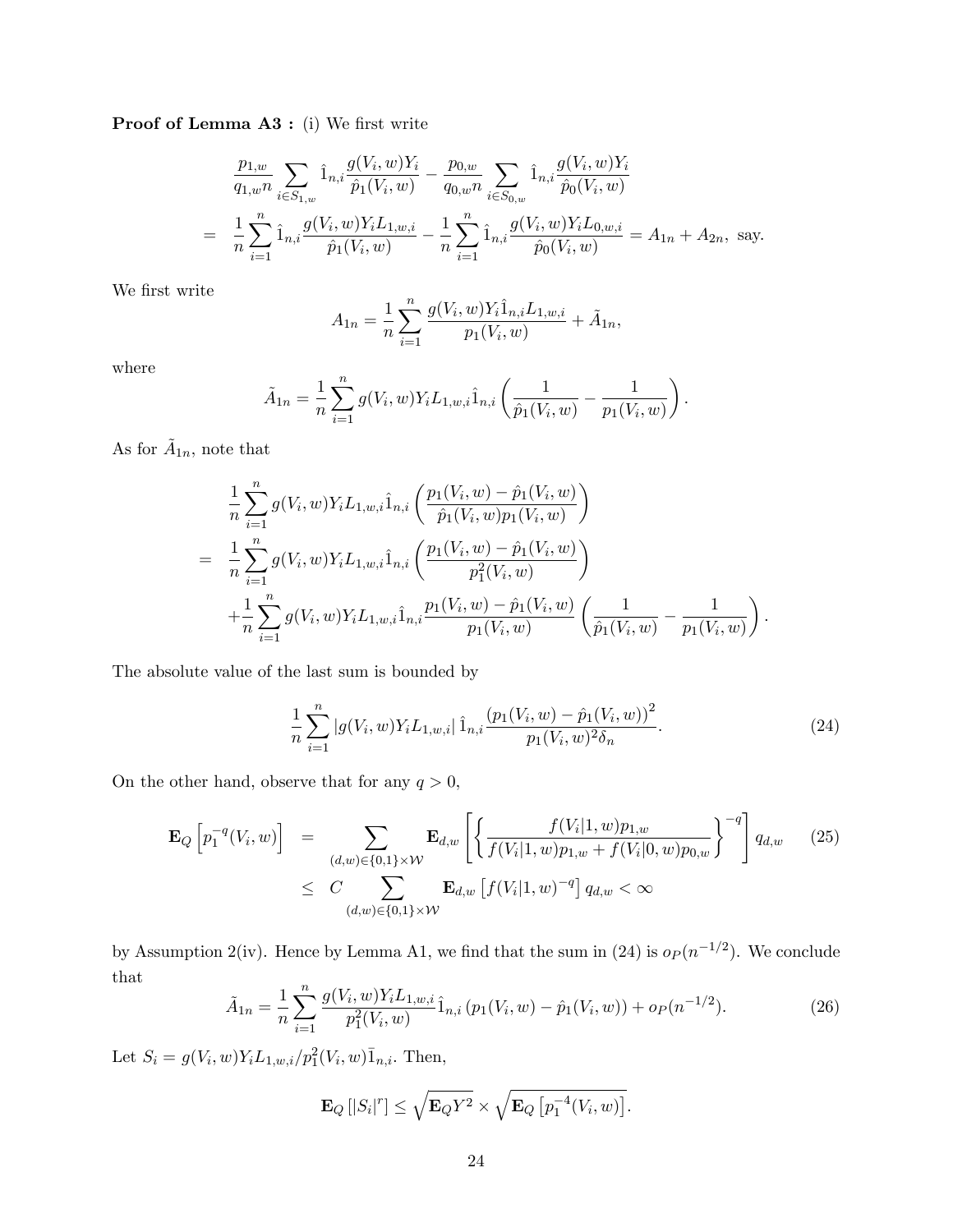Therefore,  $\mathbf{E}_Q [S_i]^r < \infty$ . We apply Lemma A2(i) to obtain that the leading sum in (26) is asymptotically equivalent to (up to  $o_P(n^{-1/2})$ )

$$
-\frac{1}{n}\sum_{i=1}^{n}\frac{g(V_i, w)\mathbf{E}_{Q}[Y_i L_{1, w,i}|V_i, W_i = w]\mathcal{J}_{1, w,i}}{p_1^2(V_i, w)\mathbf{E}_{Q}[L_{w,i}|V_i, W_i = w]} + \frac{1}{n}\sum_{i=1}^{n}\frac{g(V_i, w)\mathbf{E}_{Q}[Y_i L_{1, w,i}|V_i, W_i = w]\mathcal{J}_{w,i}}{p_1(V_i, w)\mathbf{E}_{Q}[L_{w,i}|V_i, W_i = w]}.
$$
\n(27)

Using the fact that

$$
\mathbf{E}_{Q}[Y_{i}L_{1,w,i}|V_{i},W_{i} = w] = \mathbf{E}[Y_{1i}|V_{i},(D_{i},W_{i}) = (1,w)]q_{1}(V_{i},w)p_{1,w}/q_{1,w}
$$

$$
= \beta_{1}(V_{i},w)q_{1}(V_{i},w)p_{1,w}/q_{1,w}
$$

and  $q_1(V_i, w)p_{1,w}/\{\mathbf{E}_Q[L_{w,i}|V_i, W_i = w]q_{1,w}\} = p_1(V_i, w)$  from (19), we write

$$
\frac{\mathbf{E}_{Q}[Y_{i}L_{1,w,i}|V_{i},W_{i}=w]}{\mathbf{E}_{Q}[L_{w,i}|V_{i},W_{i}=w]} = \beta_{1}(V_{i},w)p_{1}(V_{i},w).
$$
\n(28)

Using this, we write the first term in  $(27)$  as

$$
-\frac{1}{n}\sum_{i=1}^{n}\frac{g(V_i,w)\beta_1(V_i,w)\mathcal{J}_{1,w,i}}{p_1(V_i,w)}
$$

and the second term as (using (19))

$$
\frac{1}{n}\sum_{i=1}^n g(V_i, w)\beta_1(V_i, w)\mathcal{J}_{w,i} = \frac{1}{n}\sum_{i=1}^n g(V_i, w)\beta_1(V_i, w)\{\mathcal{J}_{1,w,i} + \mathcal{J}_{0,w,i}\}.
$$

Hence the difference in  $(27)$  is equal to

$$
-\frac{1}{n}\sum_{i=1}^n\frac{g(V_i,w)\beta_1(V_i,w)p_0(V_i,w)}{p_1(V_i,w)}\mathcal{J}_{1,w,i}+\frac{1}{n}\sum_{i=1}^n g(V_i,w)\beta_1(V_i,w)\mathcal{J}_{0,w,i}.
$$

Therefore, we conclude that

$$
\tilde{A}_{1n} = -\frac{1}{n} \sum_{i=1}^{n} \frac{g(V_i, w)\beta_1(V_i, w)p_0(V_i, w)}{p_1(V_i, w)} \mathcal{J}_{1, w, i}
$$

$$
+\frac{1}{n} \sum_{i=1}^{n} g(V_i, w)\beta_1(V_i, w)\mathcal{J}_{0, w, i} + o_P(n^{-1/2}).
$$

We turn to  $A_{2n}$  which we write as

$$
A_{2n} = \frac{1}{n} \sum_{i=1}^{n} \frac{\hat{1}_{n,i} g(V_i, w) Y_i L_{0,w,i}}{p_0(V_i, w)} + \tilde{A}_{2n} + o_P(n^{-1/2}),
$$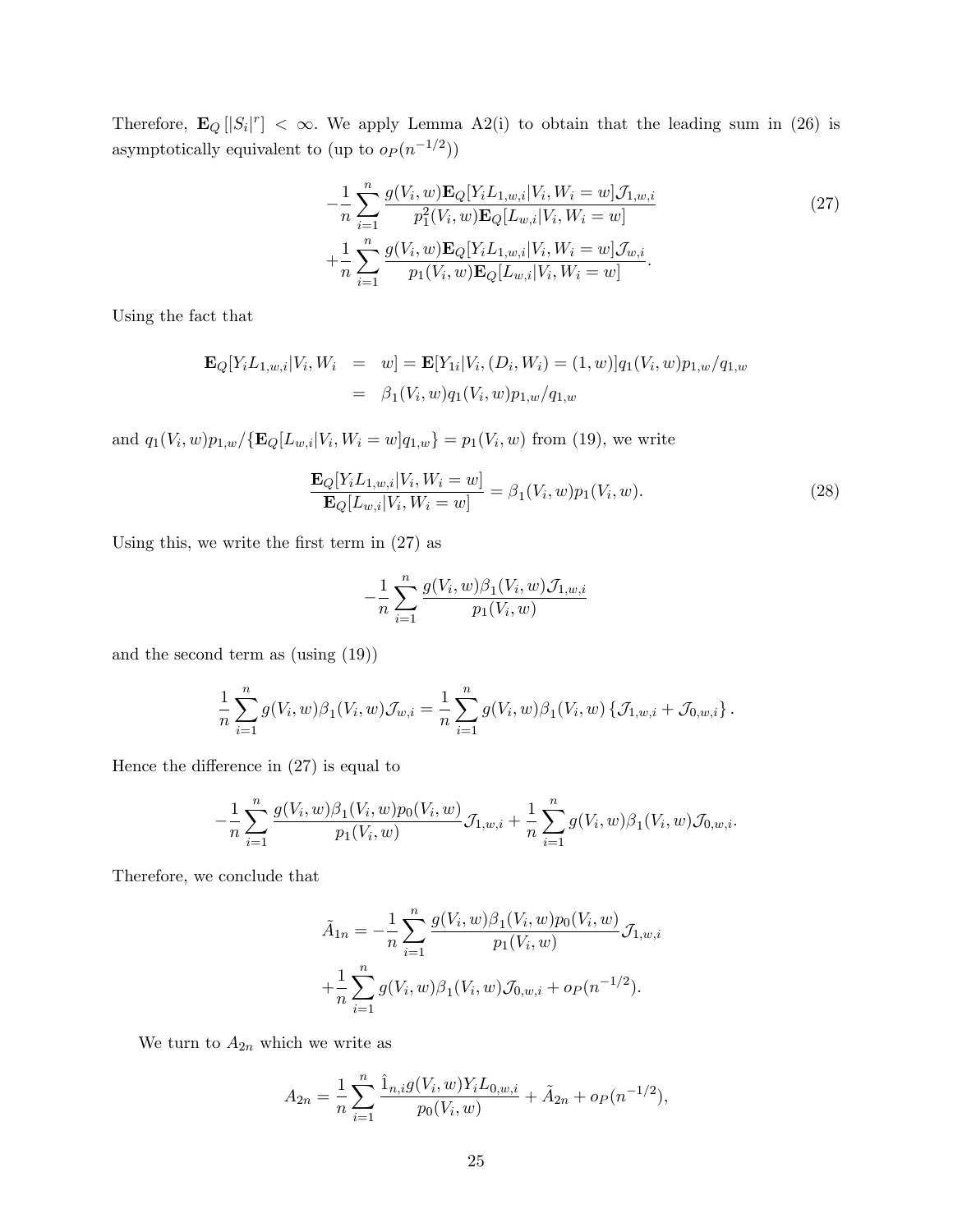where

$$
\tilde{A}_{2n} = \frac{1}{n} \sum_{i=1}^{n} g(V_i, w) \hat{1}_{n,i} Y_i L_{0,w,i} \left( \frac{1}{\hat{p}_0(V_i, w)} - \frac{1}{p_0(V_i, w)} \right).
$$

Similarly as before, we write

$$
\tilde{A}_{2n} = \frac{1}{n} \sum_{i=1}^{n} g(V_i, w) \beta_0(V_i, w) \mathcal{J}_{1, w, i} \n- \frac{1}{n} \sum_{i=1}^{n} \frac{g(V_i, w) \beta_0(V_i, w) p_1(V_i, w)}{p_0(V_i, w)} \mathcal{J}_{0, w, i} + o_P(n^{-1/2}).
$$

Using the arguments employed to show (21) and combining the two results for  $\tilde{A}_{1n}$  and  $\tilde{A}_{2n}$ , we deduce that

$$
\tilde{A}_{1n} - \tilde{A}_{2n} = -\frac{1}{n} \sum_{i=1}^{n} g(V_i, w) \left( \frac{\beta_1(V_i, w) p_0(V_i, w)}{p_1(V_i, w)} + \beta_0(V_i, w) \right) \mathcal{J}_{1, w, i} \n+ \frac{1}{n} \sum_{i=1}^{n} g(V_i, w) \left( \beta_1(V_i, w) + \frac{\beta_0(V_i, w) p_1(V_i, w)}{p_0(V_i, w)} \right) \mathcal{J}_{0, w, i} + o_P(n^{-1/2}) \n= -\frac{1}{n} \sum_{i=1}^{n} g(V_i, w) \left( \frac{\beta_1(V_i, w) - \tau(V_i, w) p_1(V_i, w)}{p_1(V_i, w)} \right) \mathcal{J}_{1, w, i} \n+ \frac{1}{n} \sum_{i=1}^{n} g(V_i, w) \left( \frac{\tau(V_i, w) p_0(V_i, w) + \beta_0(V_i, w)}{p_0(V_i, w)} \right) \mathcal{J}_{0, w, i} + o_P(n^{-1/2}),
$$

using the fact that  $\tau(X) = \beta_1(X) - \beta_0(X)$ .

Therefore,

$$
\frac{p_{1,w}}{q_{1,w}n} \sum_{i \in S_{1,w}} \hat{1}_{n,i} \frac{g(V_i, w)Y_i}{\hat{p}_1(V_i, w)} - \frac{p_{0,w}}{q_{0,w}n} \sum_{i \in S_{0,w}} \hat{1}_{n,i} \frac{g(V_i, w)Y_i}{\hat{p}_0(V_i, w)}
$$
\n
$$
= \frac{1}{n} \sum_{i=1}^n \frac{g(V_i, w)L_{1,w,i} \varepsilon_{1,w,i}}{p_1(V_i, w)} - \frac{1}{n} \sum_{i=1}^n \frac{g(V_i, w)L_{0,w,i} \varepsilon_{0,w,i}}{p_0(V_i, w)}
$$
\n
$$
+ \frac{1}{n} \sum_{i=1}^n \frac{g(V_i, w)L_{1,w,i} \beta_1(V_i, w)}{p_1(V_i, w)} - \frac{1}{n} \sum_{i=1}^n \frac{g(V_i, w)L_{0,w,i} \beta_0(V_i, w)}{p_0(V_i, w)}
$$
\n
$$
- \frac{1}{n} \sum_{i=1}^n g(V_i, w) \left( \frac{\beta_1(V_i, w) - \tau(V_i, w)p_1(V_i, w)}{p_1(V_i, w)} \right) \mathcal{J}_{1,w,i}
$$
\n
$$
+ \frac{1}{n} \sum_{i=1}^n g(V_i, w) \left( \frac{\tau(V_i, w)p_0(V_i, w) + \beta_0(V_i, w)}{p_0(V_i, w)} \right) \mathcal{J}_{0,w,i} + o_P(n^{-1/2}).
$$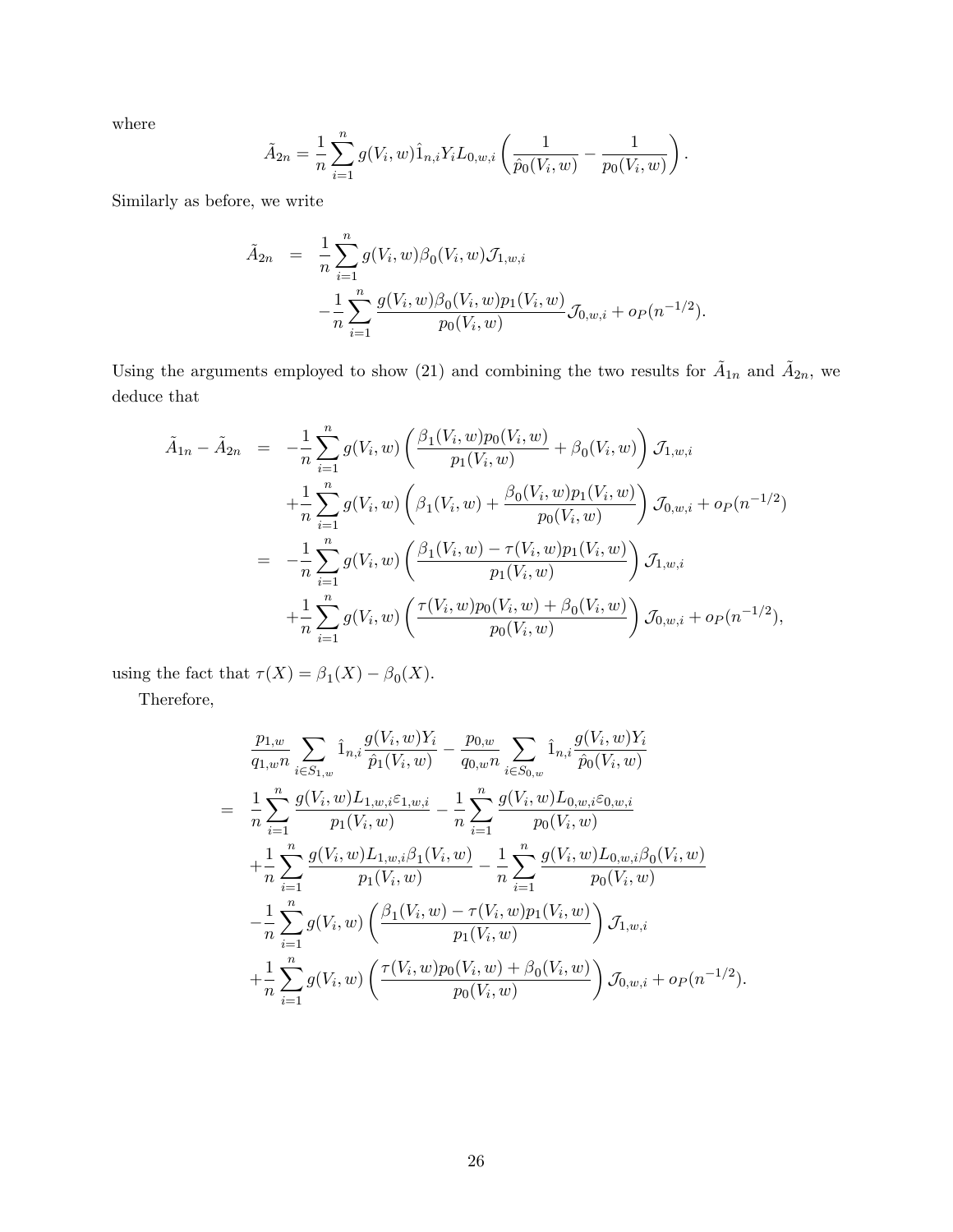By rearranging the terms, we rewrite

$$
\frac{p_{1,w}}{q_{1,wn}} \sum_{i \in S_{1,w}} \hat{1}_{n,i} \frac{g(V_i, w)Y_i}{\hat{p}_1(V_i, w)} - \frac{p_{0,w}}{q_{0,wn}} \sum_{i \in S_{0,w}} \hat{1}_{n,i} \frac{g(V_i, w)Y_i}{\hat{p}_0(V_i, w)}
$$
\n
$$
= \frac{1}{n} \sum_{i=1}^n \frac{g(V_i, w)L_{1,w,i} \varepsilon_{1,w,i}}{p_1(V_i, w)} - \frac{1}{n} \sum_{i=1}^n \frac{g(V_i, w)L_{0,w,i} \varepsilon_{0,w,i}}{p_0(V_i, w)}
$$
\n
$$
+ \frac{1}{n} \sum_{i=1}^n g(V_i, w) \tau(V_i, w) L_{1,w,i} + \frac{1}{n} \sum_{i=1}^n g(V_i, w) \tau(V_i, w) L_{0,w,i}
$$
\n
$$
+ \frac{1}{n} \sum_{i=1}^n g(V_i, w) \left( \frac{\beta_1(V_i, w) - \tau(V_i, w) p_1(V_i, w)}{p_1(V_i, w)} \right) (\mathbf{E}_Q[L_{1,w,i}|V_i, W_i = w])
$$
\n
$$
- \frac{1}{n} \sum_{i=1}^n g(V_i, w) \left( \frac{\tau(V_i, w) p_0(V_i, w) + \beta_0(V_i, w)}{p_0(V_i, w)} \right) {\{\mathbf{E}_Q[L_{0,w,i}|V_i, W_i = w]\}} + o_P(n^{-1/2}).
$$

As for the last two terms, observe that

$$
H_n = \left\{ \frac{\beta_1(V_i, w)}{p_1(V_i, w)} - \tau(V_i, w) \right\} \mathbf{E}_Q[L_{1,w,i}|V_i, W_i = w]
$$
  

$$
- \left\{ \frac{\beta_0(V_i, w)}{p_0(V_i, w)} + \tau(V_i, w) \right\} \mathbf{E}_Q[L_{0,w,i}|V_i, W_i = w]
$$
  

$$
= \left\{ \frac{\beta_1(V_i, w)}{p_1(V_i, w)} - \tau(V_i, w) \right\} \frac{q_1(V_i, w)p_{1,w}}{q_{1,w}}
$$
  

$$
- \left\{ \frac{\beta_0(V_i, w)}{p_0(V_i, w)} + \tau(V_i, w) \right\} \frac{q_0(V_i, w)p_{0,w}}{q_{0,w}}.
$$

However, by Bayes' rule,

$$
\frac{p_{1,w}q_1(V_i,w)}{q_{1,w}} = \frac{p_{1,w}q_1(V_i,w)f_Q(V_i,w)}{q_{1,w}f_Q(V_i,w)} = \frac{p_{1,w}f(V_i|1,w)}{f_Q(V_i,w)} = \frac{p_1(V_i,w)f_P(V_i,w)}{f_Q(V_i,w)}.
$$
(29)

Therefore,

$$
H_n = \frac{f_P(V_i, w)}{f_Q(V_i, w)} \left\{ \left\{ \frac{\beta_1(V_i, w)}{p_1(V_i, w)} - \tau(V_i, w) \right\} p_1(V_i, w) - \left\{ \frac{\beta_0(V_i, w)}{p_0(V_i, w)} + \tau(V_i, w) \right\} p_0(V_i, w) \right\}
$$
  
= 0

by the definition of  $\tau(V_i, w)$ . Hence we obtain the wanted result.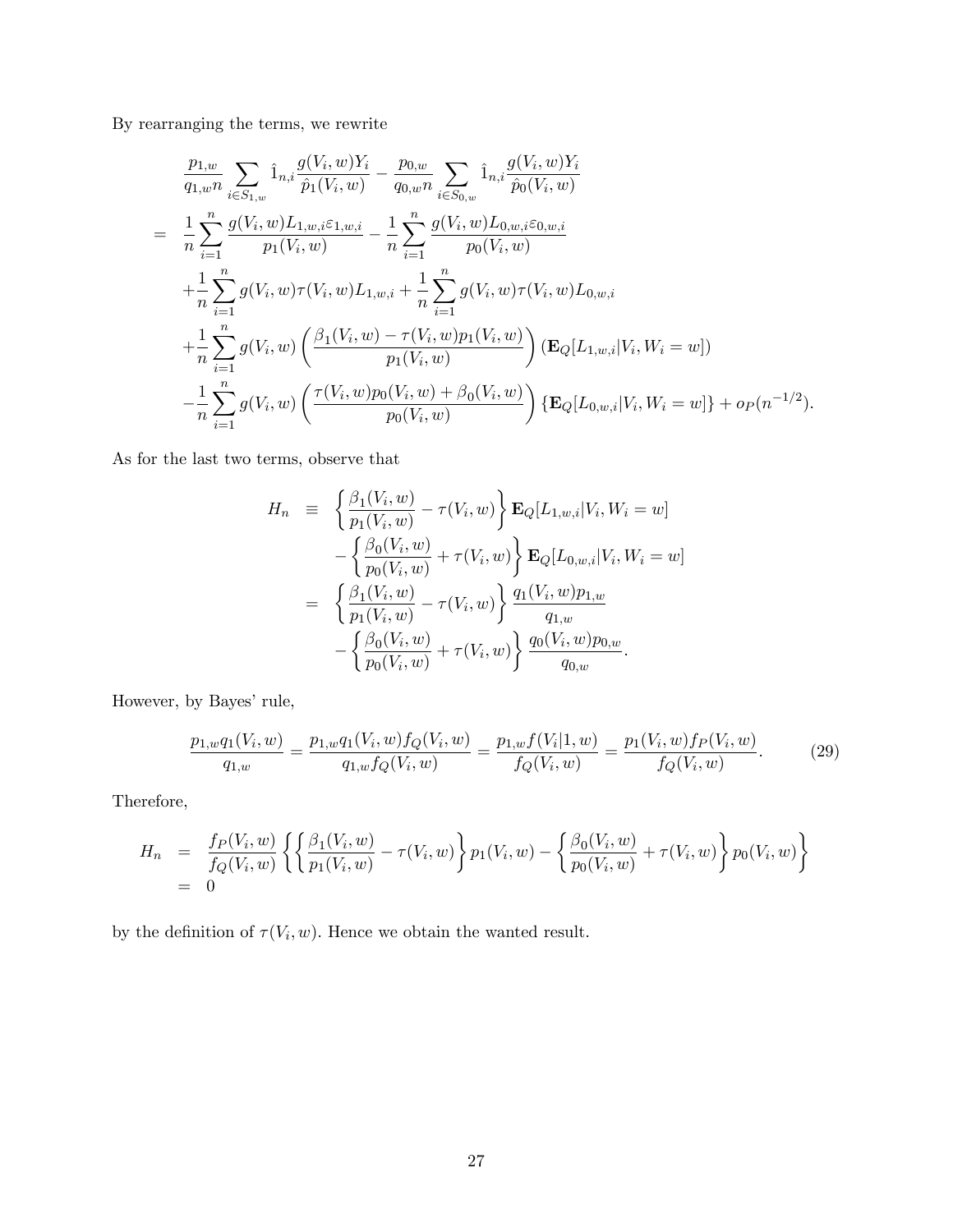(ii) We write

$$
\frac{1}{n} \sum_{i=1}^{n} \frac{g(V_i, w) Y_i \tilde{1}_{n,i} \hat{L}_{1,w,i}}{\tilde{p}_1(V_i, w)} - \frac{1}{n} \sum_{i=1}^{n} \frac{g(V_i, w) Y_i \tilde{1}_{n,i} \hat{L}_{0,w,i}}{\tilde{p}_0(V_i, w)}
$$
\n
$$
= \frac{1}{n} \sum_{i=1}^{n} \frac{g(V_i, w) Y_i \tilde{1}_{n,i} L_{1,w,i}}{\tilde{p}_1(V_i, w)} - \frac{1}{n} \sum_{i=1}^{n} \frac{g(V_i, w) Y_i \tilde{1}_{n,i} L_{0,w,i}}{\tilde{p}_0(V_i, w)}
$$
\n
$$
+ \frac{1}{n} \sum_{i=1}^{n} \frac{g(V_i, w) Y_i \tilde{1}_{n,i} \{\hat{L}_{1,w,i} - L_{1,w,i}\}}{\tilde{p}_1(V_i, w)} - \frac{1}{n} \sum_{i=1}^{n} \frac{g(V_i, w) Y_i \tilde{1}_{n,i} \{\hat{L}_{0,w,i} - L_{0,w,i}\}}{\tilde{p}_0(V_i, w)}.
$$
\n(30)

We write the first difference as

$$
\begin{aligned}\n&\left\{\frac{1}{n}\sum_{i=1}^{n}\frac{g(V_i, w)Y_i\hat{1}_{n,i}L_{1,w,i}}{\hat{p}_1(V_i, w)} - \frac{1}{n}\sum_{i=1}^{n}\frac{g(V_i, w)Y_i\hat{1}_{n,i}L_{0,w,i}}{\hat{p}_0(V_i, w)}\right\} \\
&+ \left\{\frac{1}{n}\sum_{i=1}^{n}\frac{g(V_i, w)Y_i\hat{1}_{n,i}L_{1,w,i}}{\hat{p}_1^2(V_i, w)}A_i - \frac{1}{n}\sum_{i=1}^{n}\frac{g(V_i, w)Y_i\hat{1}_{n,i}L_{0,w,i}}{\hat{p}_0^2(V_i, w)}B_i\right\} + o_P(n^{-1/2}) \\
&= J_{1n} + J_{2n} + o_P(n^{-1/2}), \text{ say,}\n\end{aligned}
$$

where  $A_i = \hat{p}_1(X_i)-\tilde{p}_1(X_i)$  and  $B_i = \hat{p}_0(X_i)-\tilde{p}_0(X_i)$ . One can check that the normalized sums with trimming factor  $\tilde{1}_{n,i}$  can be replaced by the same sums but with  $\hat{1}_{n,i}$  (with the resulting discrepancy confined to  $o_P(n^{-1/2})$ , because  $\hat{q}_{d,w}$  is consistent for  $q_{d,w} > 0$ . As for  $J_{2n}$ , by applying Lemma  $A2(i)$ , we have

$$
J_{2n} = \mathbf{E}_{Q} \left[ \frac{g(V_{i}, w)Y_{i}L_{1, w, i}p_{0}(V_{i}, w)}{p_{1}(V_{i}, w)} \right] \left( \frac{\hat{q}_{1, w} - q_{1, w}}{q_{1, w}} - \frac{\hat{q}_{0, w} - q_{0, w}}{q_{0, w}} \right)
$$
  
\n
$$
- \mathbf{E}_{Q} \left[ \frac{g(V_{i}, w)Y_{i}L_{0, w, i}p_{1}(V_{i}, w)}{p_{0}(V_{i}, w)} \right] \left( \frac{\hat{q}_{0, w} - q_{0, w}}{q_{0, w}} - \frac{\hat{q}_{1, w} - q_{1, w}}{q_{1, w}} \right) + o_{P}(n^{-1/2})
$$
  
\n
$$
= \mathbf{E}_{Q} \left[ g(V_{i}, w)Y_{i} \left\{ \frac{L_{1, w, i}p_{0}(V_{i}, w)}{p_{1}(V_{i}, w)} + \frac{L_{0, w, i}p_{1}(V_{i}, w)}{p_{0}(V_{i}, w)} \right\} \right] \left( \frac{\hat{q}_{1, w} - q_{1, w}}{q_{1, w}} \right)
$$
  
\n
$$
- \mathbf{E}_{Q} \left[ g(V_{i}, w)Y_{i} \left\{ \frac{L_{1, w, i}p_{0}(V_{i}, w)}{p_{1}(V_{i}, w)} + \frac{L_{0, w, i}p_{1}(V_{i}, w)}{p_{0}(V_{i}, w)} \right\} \right] \left( \frac{\hat{q}_{0, w} - q_{0, w}}{q_{0, w}} \right) + o_{P}(n^{-1/2}).
$$

On the other hand, as for the last difference in  $(30)$ , it is equal to

$$
\frac{1}{n} \sum_{i=1}^{n} \frac{g(V_i, w)Y_i\{\hat{L}_{1,w,i} - L_{1,w,i}\}}{p_1(V_i, w)} - \frac{1}{n} \sum_{i=1}^{n} \frac{g(V_i, w)Y_i\{\hat{L}_{0,w,i} - L_{0,w,i}\}}{p_0(V_i, w)} + o_P(n^{-1/2})
$$
\n
$$
= -\frac{1}{n} \sum_{i=1}^{n} \frac{g(V_i, w)Y_iL_{1,w,i}}{p_1(V_i, w)} \left(\frac{\hat{q}_{1,w} - q_{1,w}}{q_{1,w}}\right) + \frac{1}{n} \sum_{i=1}^{n} \frac{g(V_i, w)Y_iL_{0,w,i}}{p_0(V_i, w)} \left(\frac{\hat{q}_{0,w} - q_{0,w}}{q_{0,w}}\right) + o_P(n^{-1/2})
$$
\n
$$
= -\mathbf{E}_Q \left[ \frac{g(V_i, w)Y_iL_{1,w,i}}{p_1(V_i, w)} \right] \left(\frac{\hat{q}_{1,w} - q_{1,w}}{q_{1,w}}\right) + \mathbf{E}_Q \left[ \frac{g(V_i, w)Y_iL_{0,w,i}}{p_0(V_i, w)} \right] \left(\frac{\hat{q}_{0,w} - q_{0,w}}{q_{0,w}}\right) + o_P(n^{-1/2}).
$$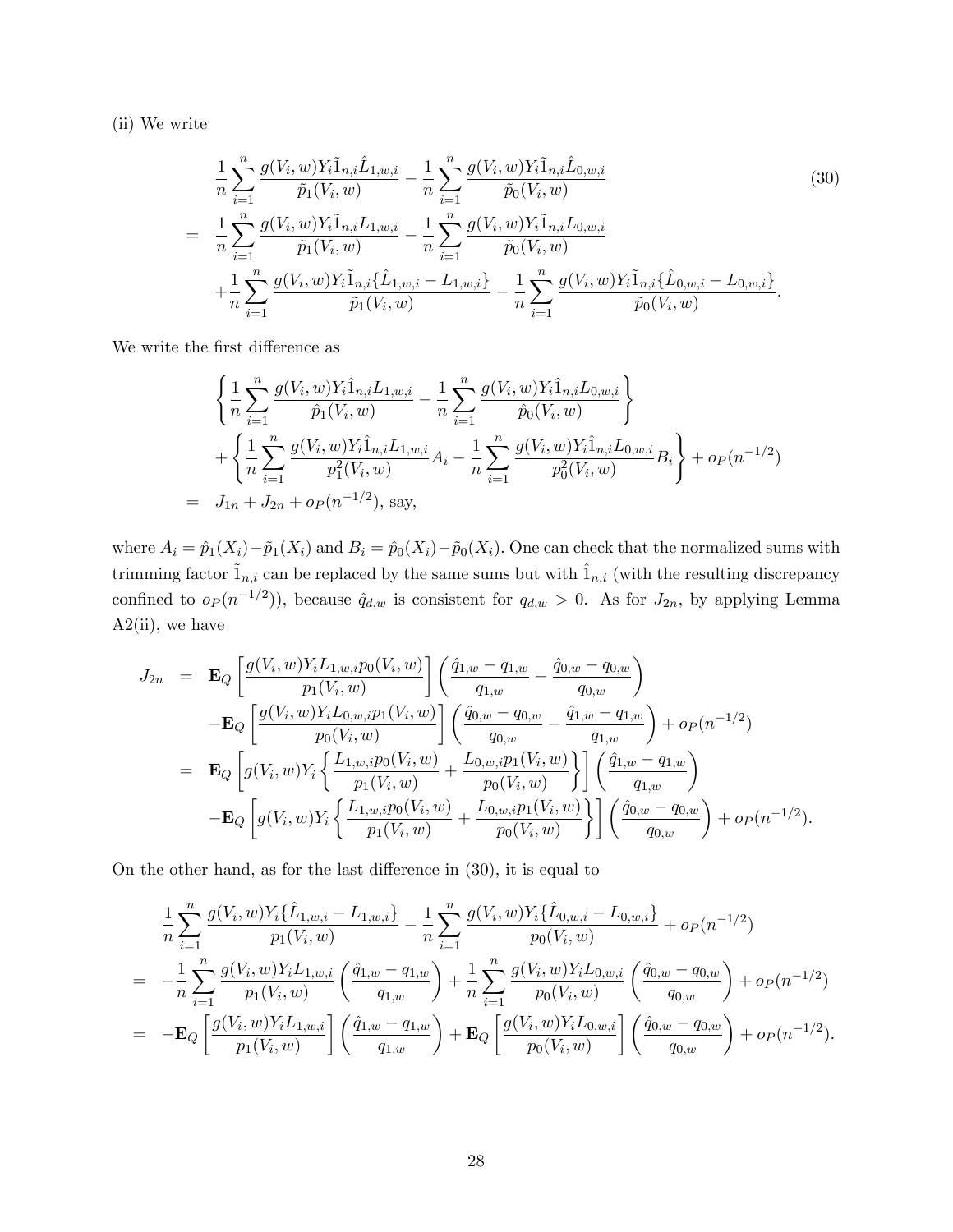Combining these results, we conclude that

$$
\frac{1}{n} \sum_{i=1}^{n} \frac{g(V_i, w) Y_i \tilde{1}_{n,i} \hat{L}_{1,w,i}}{\tilde{p}_1(V_i, w)} - \frac{1}{n} \sum_{i=1}^{n} \frac{g(V_i, w) Y_i \tilde{1}_{n,i} \hat{L}_{0,w,i}}{\tilde{p}_0(V_i, w)}
$$
\n
$$
= \frac{1}{n} \sum_{i=1}^{n} \frac{g(V_i, w) Y_i \hat{1}_{n,i} L_{1,w,i}}{\tilde{p}_1(V_i, w)} - \frac{1}{n} \sum_{i=1}^{n} \frac{g(V_i, w) Y_i \hat{1}_{n,i} L_{0,w,i}}{\tilde{p}_0(V_i, w)}
$$
\n
$$
+ \mathbf{E}_Q \left[ g(V_i, w) Y_i \left\{ -L_{1,w,i} + \frac{L_{0,w,i} p_1(V_i, w)}{p_0(V_i, w)} \right\} \right] \left( \frac{\hat{q}_{1,w} - q_{1,w}}{q_{1,w}} \right)
$$
\n
$$
- \mathbf{E}_Q \left[ g(V_i, w) Y_i \left\{ \frac{L_{1,w,i} p_0(V_i, w)}{p_1(V_i, w)} - L_{0,w,i} \right\} \right] \left( \frac{\hat{q}_{0,w} - q_{0,w}}{q_{0,w}} \right) + o_P(n^{-1/2}).
$$
\n(31)

The last difference is written as

$$
\mathbf{E}_{Q}\left[g(V_{i}, w)\left\{-Y_{1i}L_{1, w, i} + Y_{0, i}\frac{L_{0, w, i}p_{1}(V_{i}, w)}{p_{0}(V_{i}, w)}\right\}\right]\left(\frac{\hat{q}_{1, w} - q_{1, w}}{q_{1, w}}\right) \n-\mathbf{E}_{Q}\left[g(V_{i}, w)\left\{Y_{1i}\frac{L_{1, w, i}p_{0}(V_{i}, w)}{p_{1}(V_{i}, w)} - Y_{0, i}L_{0, w,i}\right\}\right]\left(\frac{\hat{q}_{0, w} - q_{0, w}}{q_{0, w}}\right) \n=\mathbf{E}_{Q}\left[g(V_{i}, w)\left\{-\{Y_{1i} - Y_{0, i}\}_{L_{1, w, i}}\right\}\right]\left(\frac{\hat{q}_{1, w} - q_{1, w}}{q_{1, w}}\right) \n+\mathbf{E}_{Q}\left[g(V_{i}, w)Y_{0, i}\left\{\frac{L_{0, w, i}p_{1}(V_{i}, w)}{p_{0}(V_{i}, w)} - L_{1, w, i}\right\}\right]\left(\frac{\hat{q}_{1, w} - q_{1, w}}{q_{1, w}}\right) \n-\mathbf{E}_{Q}\left[g(V_{i}, w)\left\{Y_{1i} - Y_{0, i}\right\}_{L_{0, w, i}}\right]\left(\frac{\hat{q}_{0, w} - q_{0, w}}{q_{0, w}}\right) \n+\mathbf{E}_{Q}\left[g(V_{i}, w)Y_{1i}\left\{L_{0, w, i} - \frac{L_{1, w, i}p_{0}(V_{i}, w)}{p_{1}(V_{i}, w)}\right\}\right]\left(\frac{\hat{q}_{0, w} - q_{0, w}}{q_{0, w}}\right).
$$

The second and the fourth expectations vanish because

$$
\mathbf{E}_{Q}\left[g(V_{i}, w)Y_{0,i}\left\{-L_{1,w,i}+\frac{L_{0,w,i}p_{1}(V_{i}, w)}{p_{0}(V_{i}, w)}\right\}\right]
$$
\n
$$
=\mathbf{E}\left[g(V_{i}, w)\beta_{0}(V_{i}, w)\left\{-1\{(D_{i}, W_{i})=(1, w)\}+\frac{1\{(D_{i}, W_{i})=(0, w)\}p_{1}(V_{i}, w)}{p_{0}(V_{i}, w)}\right\}\right]
$$
\n
$$
=\mathbf{E}\left[g(V_{i}, w)\beta_{0}(V_{i}, w)\left\{p_{1}(V_{i}, w)-p_{1}(V_{i}, w)\right\}\right]=0
$$

and similarly,

$$
\mathbf{E}_{Q}\left[g(V_{i}, w)Y_{1i}\left\{L_{0,w,i}-\frac{L_{1,w,i}p_{0}(V_{i}, w)}{p_{1}(V_{i}, w)}\right\}\right] = \mathbf{E}\left[g(V_{i}, w)\beta_{1}(V_{i}, w)\left\{p_{0}(V_{i}, w)-p_{0}(V_{i}, w)\right\}\right] = 0.
$$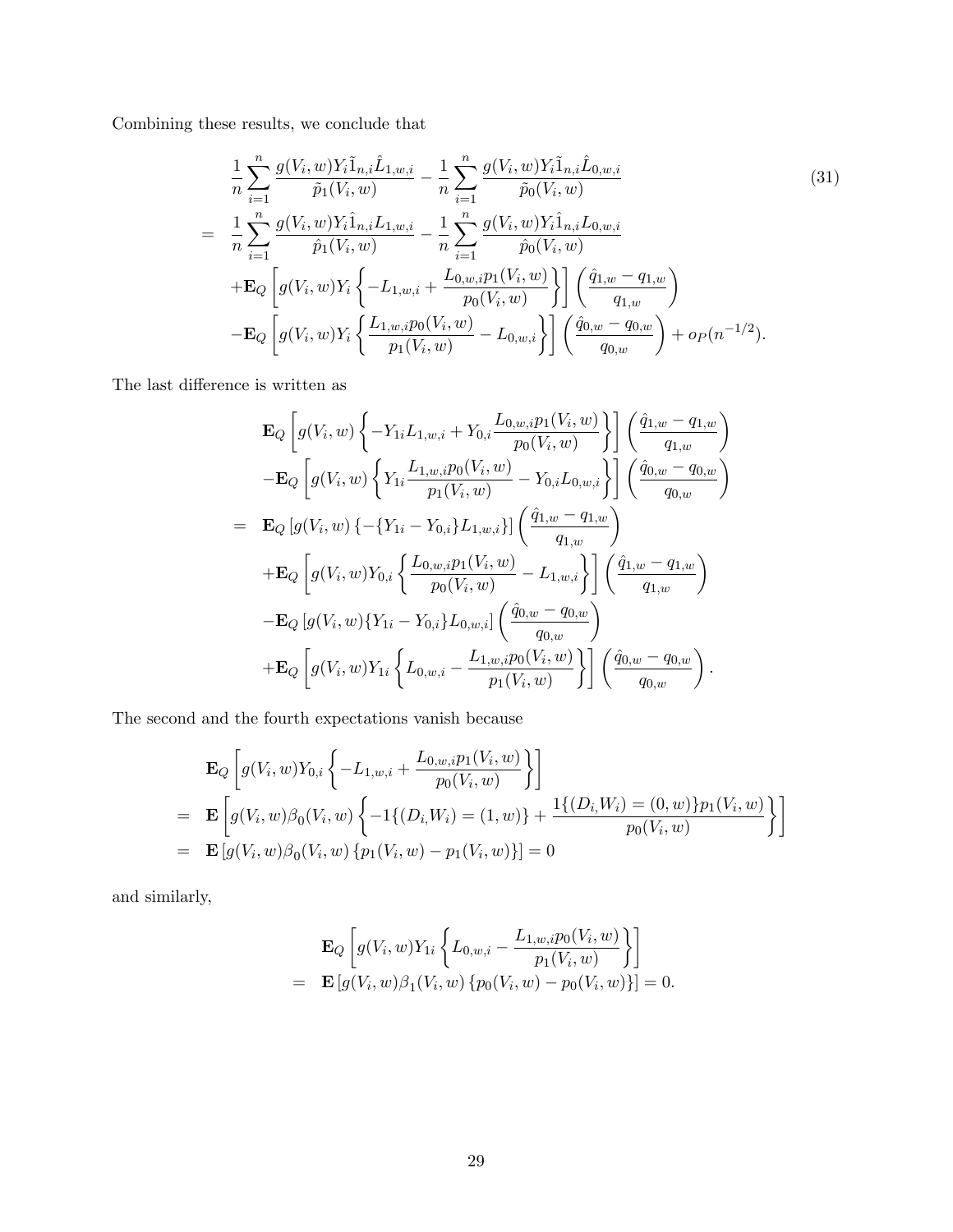Furthermore, observe that

$$
\mathbf{E}_{Q}[g(V_{i}, w) \{-\{Y_{1i} - Y_{0,i}\}L_{1,w,i}\}]
$$
\n
$$
= -\mathbf{E}[g(V_{i}, w)\{Y_{1i} - Y_{0,i}\}1\{(D_{i}, W_{i}) = (1, w)\}]
$$
\n
$$
= -\mathbf{E}[g(V_{i}, w)\{\beta_{1}(V_{i}, w) - \beta_{0}(V_{i}, w)\}p_{1}(V_{i}, w)]
$$
\n
$$
= -\mathbf{E}[g(V_{i}, w)\tau(V_{i}, w)p_{1}(V_{i}, w)]
$$

and similarly,

$$
-\mathbf{E}_Q[g(V_i,w)\{Y_{1i}-Y_{0,i}\}L_{0,w,i}]=-\mathbf{E}[g(V_i,w)\tau(V_i,w)p_0(V_i,w)].
$$

Hence, as for the last two terms in  $(31)$ , we find that

$$
\mathbf{E}_{Q}\left[g(V_{i},w)Y_{i}\left\{-L_{1,w,i}+\frac{L_{0,w,i}p_{1}(V_{i},w)}{p_{0}(V_{i},w)}\right\}\right]\left(\frac{\hat{q}_{1,w}-q_{1,w}}{q_{1,w}}\right) \n-\mathbf{E}_{Q}\left[g(V_{i},w)Y_{i}\left\{\frac{L_{1,w,i}p_{0}(V_{i},w)}{p_{1}(V_{i},w)}-L_{0,w,i}\right\}\right]\left(\frac{\hat{q}_{0,w}-q_{0,w}}{q_{0,w}}\right) \n=\n-\mathbf{E}_{Q}\left[g(V_{i},w)\tau(V_{i},w)L_{1,w,i}\right]\left(\frac{\hat{q}_{1,w}-q_{1,w}}{q_{1,w}}\right)-\mathbf{E}_{Q}\left[g(V_{i},w)\tau(V_{i},w)L_{0,w,i}\right]\left(\frac{\hat{q}_{0,w}-q_{0,w}}{q_{0,w}}\right) \n=\n-p_{1,w}\mathbf{E}_{1,w}\left[g(V_{i},w)\tau(V_{i},w)\right]\left(\frac{\hat{q}_{1,w}-q_{1,w}}{q_{1,w}}\right)-p_{0,w}\mathbf{E}_{0,w}\left[g(V_{i},w)\tau(V_{i},w)\right]\left(\frac{\hat{q}_{0,w}-q_{0,w}}{q_{0,w}}\right) \n=\n-\mathbf{E}_{1,w}\left[g(V_{i},w)\tau(V_{i},w)\right]\frac{1}{n}\sum_{i=1}^{n}\left(L_{1,w,i}-p_{1,w}\right)-\mathbf{E}_{0,w}\left[g(V_{i},w)\tau(V_{i},w)\right]\frac{1}{n}\sum_{i=1}^{n}\left(L_{0,w,i}-p_{0,w}\right).
$$

Applying the result of  $(i)$  to the first difference of  $(31)$ , we conclude that the difference in  $(ii)$  is equal to

$$
\frac{1}{n}\sum_{i=1}^n\frac{g(V_i,w)L_{1,w,i}\varepsilon_{1,w,i}}{p_1(V_i,w)}-\frac{1}{n}\sum_{i=1}^n\frac{g(V_i,w)L_{0,w,i}\varepsilon_{0,w,i}}{p_0(V_i,w)}+\Gamma_{n,w}+o_P(n^{-1/2}),
$$

where

$$
\Gamma_{n,w} = \frac{1}{n} \sum_{i=1}^{n} g(V_i, w) \tau(V_i, w) L_{1,w,i} + \frac{1}{n} \sum_{i=1}^{n} g(V_i, w) \tau(V_i, w) L_{0,w,i}
$$

$$
-\mathbf{E}_{1,w} \left[ g(V_i, w) \tau(V_i, w) \right] \frac{1}{n} \sum_{i=1}^{n} (L_{1,w,i} - p_{1,w})
$$

$$
-\mathbf{E}_{0,w} \left[ g(V_i, w) \tau(V_i, w) \right] \frac{1}{n} \sum_{i=1}^{n} (L_{0,w,i} - p_{0,w}).
$$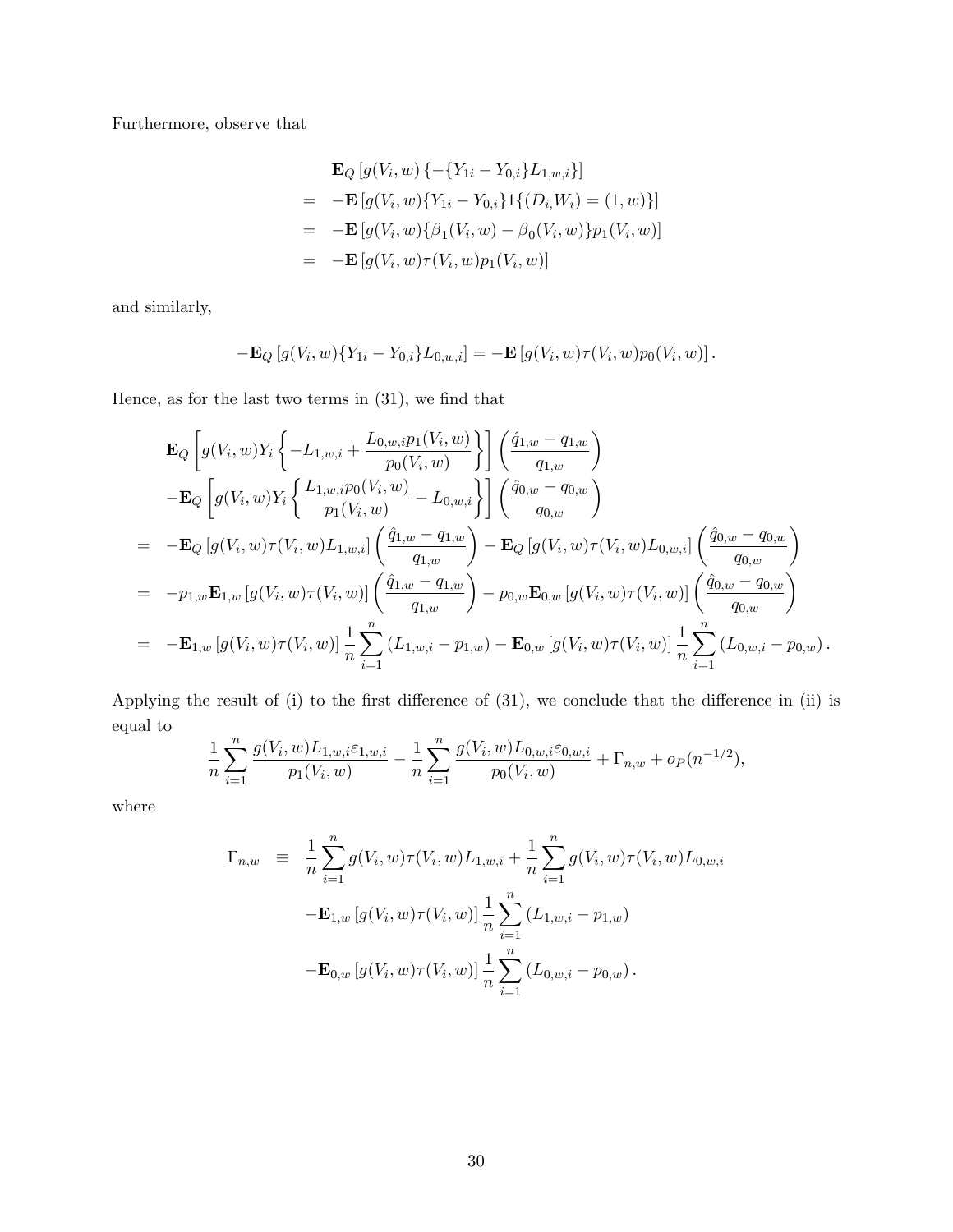The proof is complete because

$$
\Gamma_{n,w} = \left\{ \frac{1}{n} \sum_{i=1}^{n} g(V_i, w) \tau(V_i, w) - \mathbf{E}_{1,w} \left[ g(V_i, w) \tau(V_i, w) \right] \right\} L_{1,w,i}
$$
  
+ 
$$
\left\{ \frac{1}{n} \sum_{i=1}^{n} g(V_i, w) \tau(V_i, w) - \mathbf{E}_{0,w} \left[ g(V_i, w) \tau(V_i, w) \right] \right\} L_{0,w,i}
$$
  
+ 
$$
\mathbf{E}_{1,w} \left[ g(V_i, w) \tau(V_i, w) \right] p_{1,w} + \mathbf{E}_{0,w} \left[ g(V_i, w) \tau(V_i, w) \right] p_{0,w},
$$

rearranging the terms.  $\blacksquare$ 

Proof of Theorem 3 : Note that

$$
\hat{\tau}_{wate} - \tau_{wate} = \frac{1}{\mathbf{E}g(X_i)} \sum_{w \in \mathcal{W}} \left\{ \frac{p_{1,w}}{q_{1,w}n} \sum_{i \in S_{1,w}} \hat{1}_{n,i} \frac{g(V_i, w)Y_i}{\hat{p}_1(V_i, w)} - \frac{p_{0,w}}{q_{0,w}n} \sum_{i \in S_{0,w}} \hat{1}_{n,i} \frac{g(V_i, w)Y_i}{\hat{p}_0(V_i, w)} \right\} (32)
$$
\n
$$
+ R_n - \tau_{wate},
$$

where

$$
R_n = \left\{ \frac{1}{\sum_{w \in \mathcal{W}} \frac{1}{n} \sum_{i=1}^n g(V_i, w) L_{w,i}} - \frac{1}{\mathbf{E}g(X_i)} \right\}
$$
  
 
$$
\times \sum_{w \in \mathcal{W}} \left\{ \frac{p_{1,w}}{q_{1,w} n} \sum_{i \in S_{1,w}} \hat{1}_{n,i} \frac{g(V_i, w) Y_i}{\hat{p}_1(V_i, w)} - \frac{p_{0,w}}{q_{0,w} n} \sum_{i \in S_{0,w}} \hat{1}_{n,i} \frac{g(V_i, w) Y_i}{\hat{p}_0(V_i, w)} \right\}.
$$

Now, since  $\sum_{w \in \mathcal{W}} \frac{1}{n}$  $\frac{1}{n} \sum_{i=1}^{n} g(V_i, w) L_{w,i} = \mathbf{E}g(X_i) + O_P(n^{-1/2})$  and

$$
\sum_{w \in \mathcal{W}} \left\{ \frac{p_{1,w}}{q_{1,w}n} \sum_{i \in S_{1,w}} \hat{1}_{n,i} \frac{g(V_i, w)Y_i}{\hat{p}_1(V_i, w)} - \frac{p_{0,w}}{q_{0,w}n} \sum_{i \in S_{0,w}} \hat{1}_{n,i} \frac{g(V_i, w)Y_i}{\hat{p}_0(V_i, w)} \right\} \n= \sum_{w \in \mathcal{W}} \left\{ \frac{p_{1,w}}{q_{1,w}n} \sum_{i \in S_{1,w}} \frac{g(V_i, w)Y_i}{p_1(V_i, w)} - \frac{p_{0,w}}{q_{0,w}n} \sum_{i \in S_{0,w}} \frac{g(V_i, w)Y_i}{p_0(V_i, w)} \right\} + o_P(1),
$$

we find that

$$
R_n = \left\{ \frac{1}{\sum_{w \in \mathcal{W}} \frac{1}{n} \sum_{i=1}^n g(V_i, w) L_{w,i}} - \frac{1}{\mathbf{E}g(X_i)} \right\}
$$
  
\$\times \sum\_{w \in \mathcal{W}} \left\{ \frac{p\_{1,w}}{q\_{1,w} n} \sum\_{i \in S\_{1,w}} \frac{g(V\_i, w) Y\_i}{p\_1(V\_i, w)} - \frac{p\_{0,w}}{q\_{0,w} n} \sum\_{i \in S\_{0,w}} \frac{g(V\_i, w) Y\_i}{p\_0(V\_i, w)} \right\} + op(n^{-1/2}).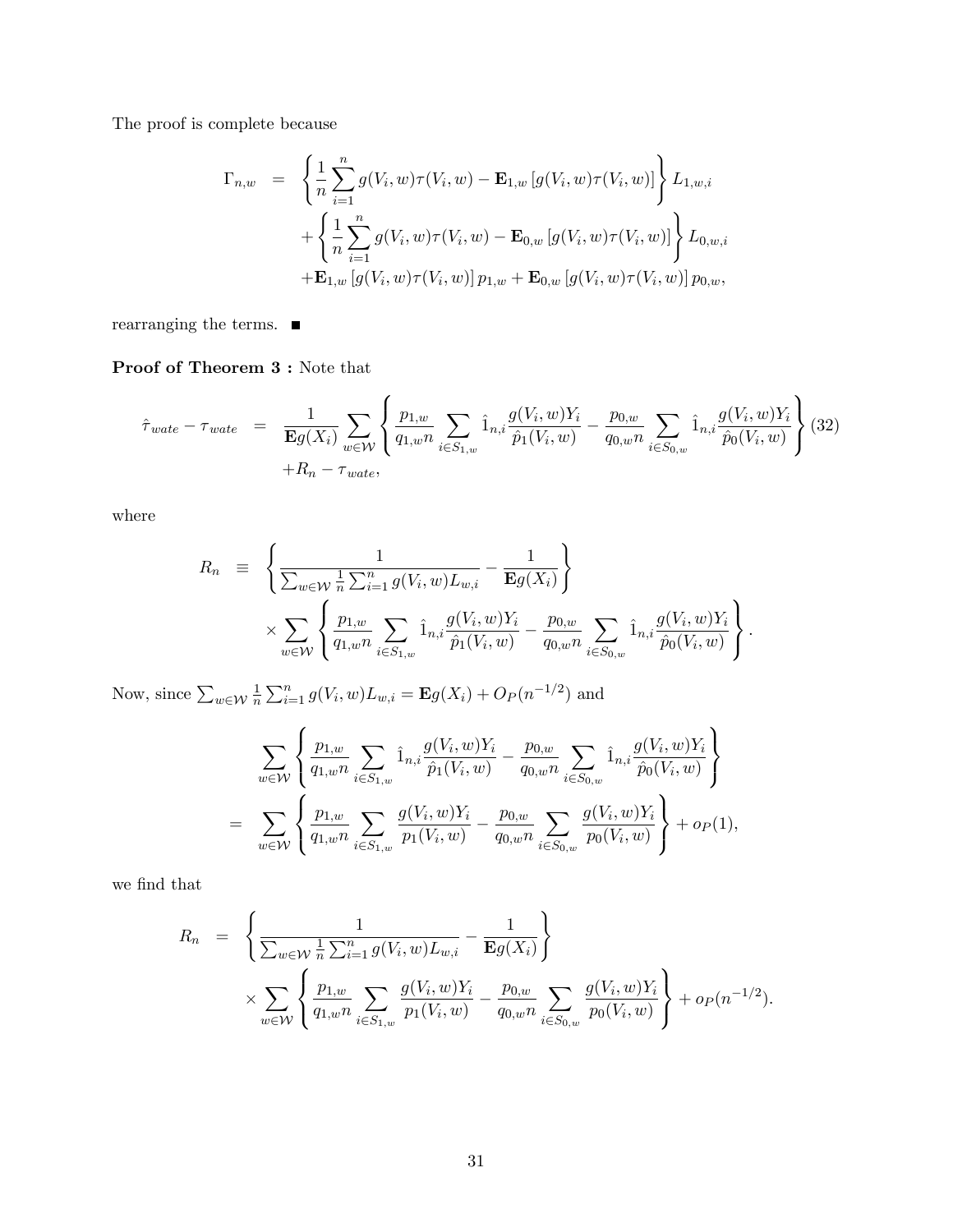Observing that

$$
\sum_{w \in \mathcal{W}} \left\{ \frac{p_{1,w}}{q_{1,wn}} \sum_{i \in S_{1,w}} \frac{g(V_i, w)Y_i}{p_1(V_i, w)} - \frac{p_{0,w}}{q_{0,wn}} \sum_{i \in S_{0,w}} \frac{g(V_i, w)Y_i}{p_0(V_i, w)} \right\}
$$
  
=  $\mathbf{E}g(X_i)\tau_{wate} + O_P(n^{-1/2})$ 

and

$$
\frac{1}{\sum_{w \in \mathcal{W}} \frac{1}{n} \sum_{i=1}^{n} g(V_i, w) L_{w,i}} - \frac{1}{\mathbf{E}g(X_i)} \\
= -\frac{\sum_{w \in \mathcal{W}} \frac{1}{n} \sum_{i=1}^{n} g(V_i, w) L_{w,i} - \mathbf{E}g(X_i)}{\mathbf{E}g(X_i)^2} + o_P(1),
$$

we can write

$$
R_n = -\frac{\sum_{w \in \mathcal{W}} \frac{1}{n} \sum_{i=1}^n g(V_i, w) L_{w,i} - \mathbf{E}g(X_i)}{\mathbf{E}g(X_i)} \tau_{wate} + o_P(n^{-1/2})
$$
  
= 
$$
-\frac{1}{\mathbf{E} [g(X_i)]} \sum_{w \in \mathcal{W}} \frac{1}{n} \sum_{i=1}^n g(V_i, w) L_{w,i} \tau_{wate} + \tau_{wate} + o_P(n^{-1/2}).
$$

Applying Lemma  $A3(i)$  to the first sum in  $(32)$ , we obtain that

$$
\frac{1}{\mathbf{E}[g(X_i)]} \sum_{w \in \mathcal{W}} \left\{ \frac{p_{1,w}}{q_{1,wn}} \sum_{i \in S_{1,w}} \hat{1}_{n,i} \frac{g(V_i, w)Y_i}{\hat{p}_1(V_i, w)} - \frac{p_{0,w}}{q_{0,wn}} \sum_{i \in S_{0,w}} \hat{1}_{n,i} \frac{g(V_i, w)Y_i}{\hat{p}_0(V_i, w)} \right\} + R_n - \tau_{wate}
$$
\n
$$
= \frac{1}{\mathbf{E}[g(X_i)]} \sum_{w \in \mathcal{W}} \frac{1}{n} \sum_{i=1}^n g(V_i, w) \left\{ \frac{L_{1,w,i} \varepsilon_{1,w,i}}{p_1(V_i, w)} - \frac{L_{0,w,i} \varepsilon_{0,w,i}}{p_0(V_i, w)} \right\}
$$
\n
$$
+ \frac{1}{\mathbf{E}[g(X_i)]} \sum_{w \in \mathcal{W}} \frac{1}{n} \sum_{i=1}^n g(V_i, w) (\tau(V_i, w) - \tau_{wate}) L_{w,i} + o_P(n^{-1/2}).
$$

By applying the Central Limit Theorem, we obtain the asymptotic distribution of  $\hat{\tau}_{wate}$ . As for  $\tilde{\tau}_{wate}$  , observe that

$$
\tilde{\tau}_{wate} - \tau_{wate} \qquad (33)
$$
\n
$$
= \frac{1}{\mathbf{E}g(X_i)} \sum_{w \in \mathcal{W}} \left\{ \frac{p_{1,w}}{n_{1,w}} \sum_{i \in S_{1,w}} \tilde{1}_{n,i} \frac{g(V_i, w)Y_i}{\tilde{p}_1(V_i, w)} - \frac{p_{0,w}}{n_{0,w}} \sum_{i \in S_{0,w}} \tilde{1}_{n,i} \frac{g(V_i, w)Y_i}{\tilde{p}_0(V_i, w)} \right\} + \tilde{R}_n - \tau_{wate}.
$$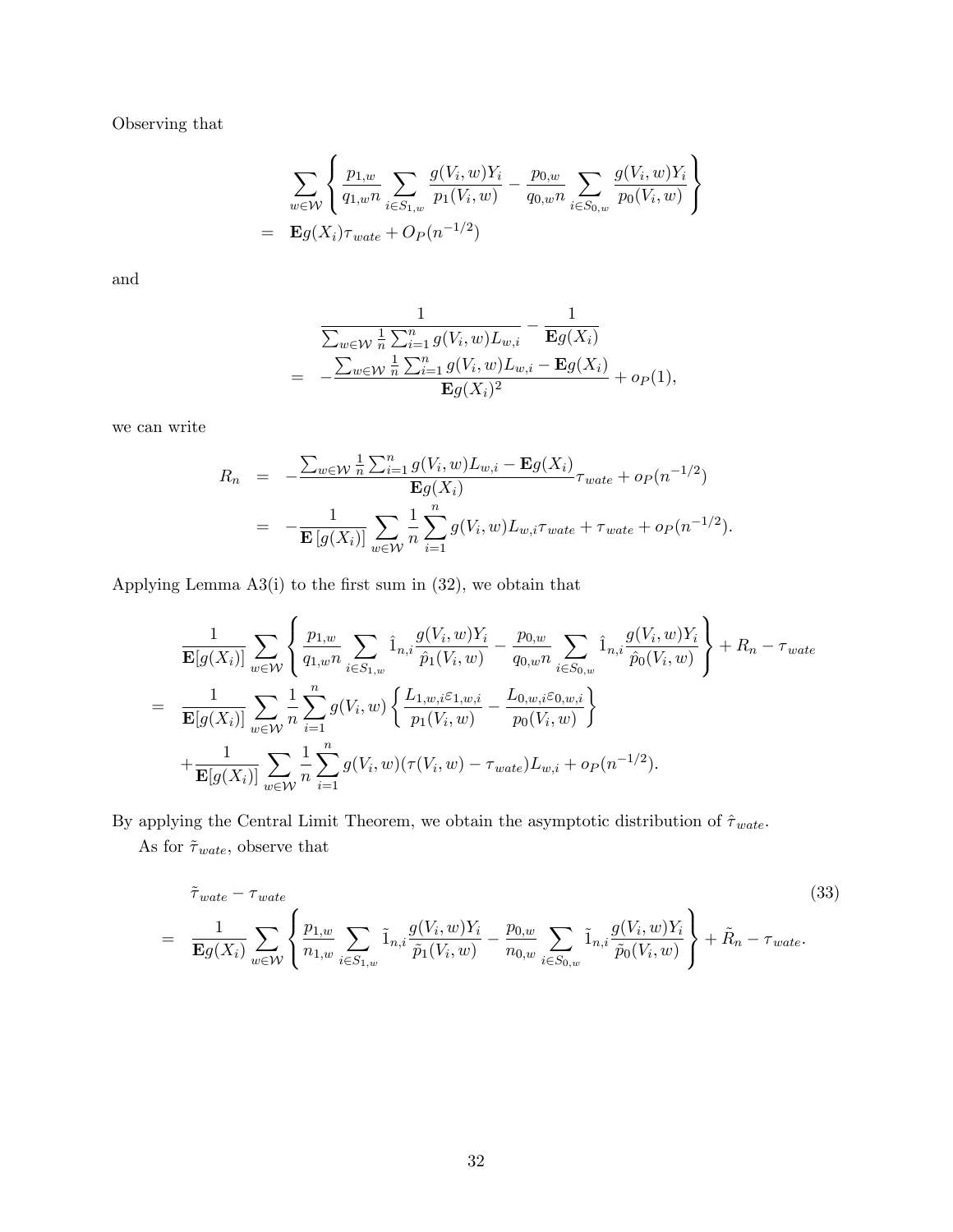where  $\mathbf{\tilde{E}}_d g(X_i) = \sum_{w \in \mathcal{W}}$  $p_{d,w}$  $\frac{p_{d,w}}{n_{d,w}}\sum_{i\in S_{d,w}} \tilde 1_{n,i} \frac{g(V_i,w)}{\tilde p_d(V_i,w)}$  $\frac{g(V_i, w)}{\tilde{p}_d(V_i, w)}, \tau_d = \mathbf{E}\left[g(X_i)\beta_d(X_i)\right] / \mathbf{E}g(X_i)$ , and  $\tilde{R}_n \equiv$  $\int$  1  $\overline{\tilde{\mathbf{E}}_1g(X_i)}$  – 1  $\mathbf{E} g(X_i)$  $\big\}$   $p_{1,w}$  $n_{1,w}$  $\sum$  $i\in S_{1,w}$  $\tilde{1}_{n,i} \frac{g(V_i,w)Y_i}{g(V_i,w)}$  $\widetilde{p}_1(V_i,w)$ Ξ  $\begin{bmatrix} 1 \end{bmatrix}$  $\overline{\tilde{\mathbf{E}}_1g(X_i)}$  – 1  $\mathbf{E} g(X_i)$  $\left| \right. p_{0,w}$  $n_{0,w}$  $\overline{\phantom{0}}$  $i\in S_{0,w}$  $\tilde{1}_{n,i} \frac{g(V_i,w)Y_i}{g(V_i,w)}$  $\frac{\widetilde{p}_0(V_i,w)}{ \widetilde{p}_0(V_i,w)}.$ 

It is not hard to show that

$$
\frac{p_{1,w}}{n_{1,w}} \sum_{i \in S_{1,w}} \tilde{1}_{n,i} \frac{g(V_i, w)Y_i}{\tilde{p}_1(V_i, w)} = \tau_1 \mathbf{E}g(X_i) + O_P(n^{-1/2}) \text{ and}
$$
  
\n
$$
\frac{p_{0,w}}{n_{0,w}} \sum_{i \in S_{0,w}} \tilde{1}_{n,i} \frac{g(V_i, w)Y_i}{\tilde{p}_0(V_i, w)} = \tau_0 \mathbf{E}g(X_i) + O_P(n^{-1/2}).
$$

Hence

$$
\tilde{R}_n \equiv \left\{ \frac{1}{\tilde{\mathbf{E}}_1 g(X_i)} - \frac{1}{\mathbf{E}g(X_i)} \right\} \tau_1 \mathbf{E}g(X_i)
$$
\n
$$
- \left\{ \frac{1}{\tilde{\mathbf{E}}_0 g(X_i)} - \frac{1}{\mathbf{E}g(X_i)} \right\} \tau_0 \mathbf{E}g(X_i) + o_P(n^{-1/2})
$$
\n
$$
= -\frac{\tilde{\mathbf{E}}_1 g(X_i) - \mathbf{E}g(X_i)}{\mathbf{E}g(X_i)} \tau_1 + \frac{\tilde{\mathbf{E}}_0 g(X_i) - \mathbf{E}g(X_i)}{\mathbf{E}g(X_i)} \tau_0 + o_P(n^{-1/2})
$$
\n
$$
= -\frac{\tilde{\mathbf{E}}_1 g(X_i) \tau_1 - \tilde{\mathbf{E}}_0 g(X_i) \tau_0}{\mathbf{E}g(X_i)} + \tau_{wate} + o_P(n^{-1/2}).
$$

However, observe that

$$
-\frac{\tilde{\mathbf{E}}_1 g(X_i)\tau_1 - \tilde{\mathbf{E}}_0 g(X_i)\tau_0}{\mathbf{E}g(X_i)}\n= -\frac{1}{\mathbf{E}\left[g(X_i)\right]}\sum_{w\in\mathcal{W}}\left\{\frac{p_{1,w}}{n_{1,w}}\sum_{i\in S_{1,w}}\tilde{1}_{n,i}\frac{g(V_i,w)\tau_1}{\tilde{p}_1(V_i,w)} - \frac{p_{0,w}}{n_{0,w}}\sum_{i\in S_{0,w}}\tilde{1}_{n,i}\frac{g(V_i,w)\tau_0}{\tilde{p}_0(V_i,w)}\right\}.
$$
\n(34)

By replacing  $Y_i 1\{(D_i, W_i) = (1, w)\}\$  by  $\tau_1 1\{(D_i, W_i) = (1, w)\}\$  and  $Y_i 1\{(D_i, W_i) = (0, w)\}\$  by  $\tau_0 1\{(D_i, W_i) = (0, w)\}\$ in Lemma A3(ii) and noting that  $\tau_{wate} = \tau_1 - \tau_0$ , we find that the last term in (34) is equal to

$$
-\frac{\tau_{wate}}{\mathbf{E}g(X_i)} \sum_{w \in \mathcal{W}} \frac{1}{n} \sum_{i=1}^n \left\{ g(V_i, w) - \mathbf{E}_{1,w} \left[ g(V_i, w) \right] \right\} L_{1,w,i}
$$
  

$$
-\frac{\tau_{wate}}{\mathbf{E}g(X_i)} \sum_{w \in \mathcal{W}} \frac{1}{n} \sum_{i=1}^n \left\{ g(V_i, w) - \mathbf{E}_{0,w} \left[ g(V_i, w) \right] \right\} L_{0,w,i}
$$
  

$$
-\frac{\tau_1 - \tau_0}{\mathbf{E}g(X_i)} \sum_{w \in \mathcal{W}} \left\{ \mathbf{E}_{1,w} \left[ g(V_i, w) \right] p_{1,w} + \mathbf{E}_{0,w} \left[ g(V_i, w) \right] p_{0,w} \right\} + o_P(n^{-1/2}).
$$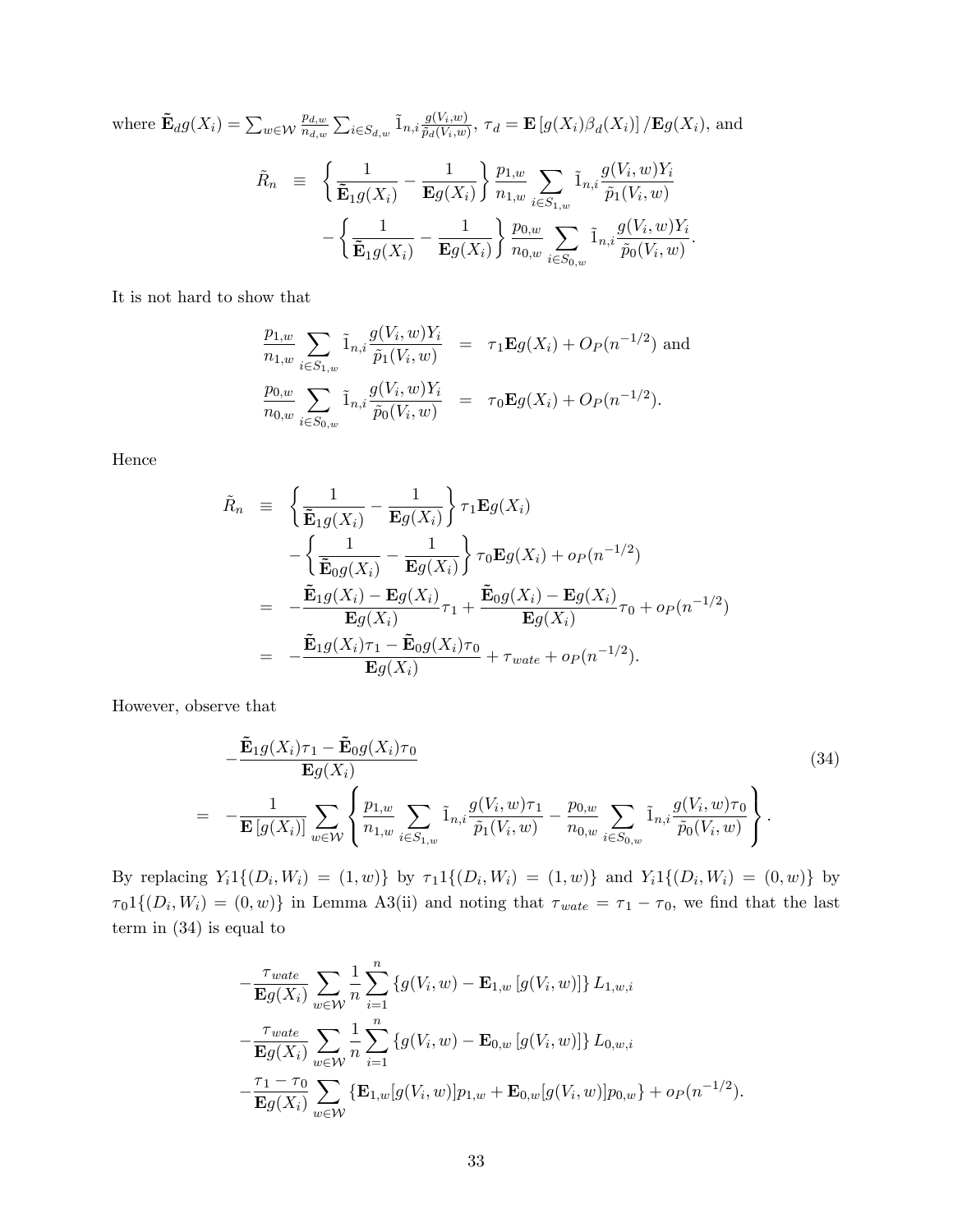Observe that for the last term,

$$
\frac{\tau_1-\tau_0}{\mathbf{E}g(X_i)}\sum_{w\in\mathcal{W}}\left\{\mathbf{E}_{1,w}[g(V_i,w)]p_{1,w}+\mathbf{E}_{0,w}[g(V_i,w)]p_{0,w}\right\}=\tau_{wate}.
$$

Therefore, by applying Lemma A3(ii) to the leading term of (33), we conclude that  $\tilde{\tau}_{wate} - \tau_{wate}$ is asymptotically equivalent to (up to  $o_P(n^{-1/2})$ )

$$
\frac{1}{\mathbf{E}g(X_i)} \sum_{w \in \mathcal{W}} \left\{ \frac{1}{n} \sum_{i=1}^n \frac{g(V_i, w) L_{1, w, i} \varepsilon_{1, w, i}}{p_1(V_i, w)} - \frac{1}{n} \sum_{i=1}^n \frac{g(V_i, w) L_{0, w, i} \varepsilon_{0, w, i}}{p_{0, w}(V_i, w)} \right\} \n+ \frac{1}{\mathbf{E}g(X_i)} \sum_{w \in \mathcal{W}} \frac{1}{n} \sum_{i=1}^n (\zeta_1(V_i, w) L_{1, w, i} + \zeta_0(V_i, w) L_{0, w, i}) \n+ \frac{1}{\mathbf{E}g(X_i)} \sum_{w \in \mathcal{W}} \left\{ \mathbf{E}_{1, w}[g(V_i, w) \tau(V_i, w)] p_{1, w} + \mathbf{E}_{0, w}[g(V_i, w) \tau(V_i, w)] p_{0, w} \right\} - \tau_{wate}.
$$

The second to the last term is actually  $\tau_{wate}$  cancelling the last  $\tau_{wate}$ . The wanted result follows from the Central Limit Theorem.

**Proof of Theorem 4**: (i) We first consider  $\tilde{\tau}_{\text{atet}}$ . Let  $\mathbf{E}_1 [\beta_0(X_i)] = \mathbf{E} [\beta_0(X_i)|D_i = 1]$ . Note that

$$
\tilde{\tau}_{\text{atet}} - \tau_{\text{atet}} = \frac{1}{p_1} \sum_{w \in \mathcal{W}} \left\{ \frac{p_{1,w}}{n_{1,w}} \sum_{i \in S_{1,w}} Y_i - \frac{p_{0,w}}{n_{0,w}} \sum_{i \in S_{0,w}} \tilde{1}_{n,i} \frac{\tilde{p}_1(V_i, w) Y_i}{\tilde{p}_0(V_i, w)} \right\} + \bar{R}_n - \tau_{\text{atet}}, \tag{35}
$$

where

$$
\bar{R}_n \equiv \left\{ \frac{1}{p_1} - \frac{1}{\sum_{w \in \mathcal{W}} \frac{p_{0,w}}{n_{0,w}} \sum_{i \in S_{0,w}} \tilde{1}_{n,i} \tilde{p}_1(V_i, w) / \tilde{p}_0(V_i, w)} \right\} \sum_{w \in \mathcal{W}} \frac{p_{0,w}}{n_{0,w}} \sum_{i \in S_{0,w}} \tilde{1}_{n,i} \frac{\tilde{p}_1(V_i, w) Y_i}{\tilde{p}_0(V_i, w)}.
$$

Note that  $\tau_{\text{atet}} = \mathbf{E}_1 [\beta_1(X_i)] - \mathbf{E}_1 [\beta_0(X_i)],$ 

$$
\sum_{w \in \mathcal{W}} \frac{p_{0,w}}{n_{0,w}} \sum_{i \in S_{0,w}} \tilde{1}_{n,i} \frac{\tilde{p}_1(V_i, w)}{\tilde{p}_0(V_i, w)} = \sum_{w \in \mathcal{W}} p_{0,w} \mathbf{E} \left[ \frac{p_1(V_i, w)}{p_0(V_i, w)} | (D_i, W_i) = (0, w) \right] + O_P(n^{-1/2})
$$
  
= 
$$
\mathbf{E} \left[ \frac{p_1(X_i)}{p_0(X_i)} | D_i = 0 \right] p_0 + O_P(n^{-1/2}),
$$

and

$$
\sum_{w \in \mathcal{W}} \frac{p_{0,w}}{n_{0,w}} \sum_{i \in S_{0,w}} \tilde{1}_{n,i} \frac{\tilde{p}_1(V_i, w)Y_i}{\tilde{p}_0(V_i, w)} = \sum_{w \in \mathcal{W}} p_{0,w} \mathbf{E} \left[ \frac{p_1(V_i, w)Y_i}{p_0(V_i, w)} | (D_i, W_i) = (0, w) \right] + O_P(n^{-1/2})
$$
  
\n
$$
= \sum_{w \in \mathcal{W}} p_{0,w} \mathbf{E} \left[ \frac{p_1(V_i, w) \beta_0(V_i, w)}{p_0(V_i, w)} | (D_i, W_i) = (0, w) \right] + O_P(n^{-1/2})
$$
  
\n
$$
= \mathbf{E} \left[ \frac{p_1(X_i) \beta_0(X_i)}{p_0(X_i)} | D_i = 0 \right] p_0 + O_P(n^{-1/2}).
$$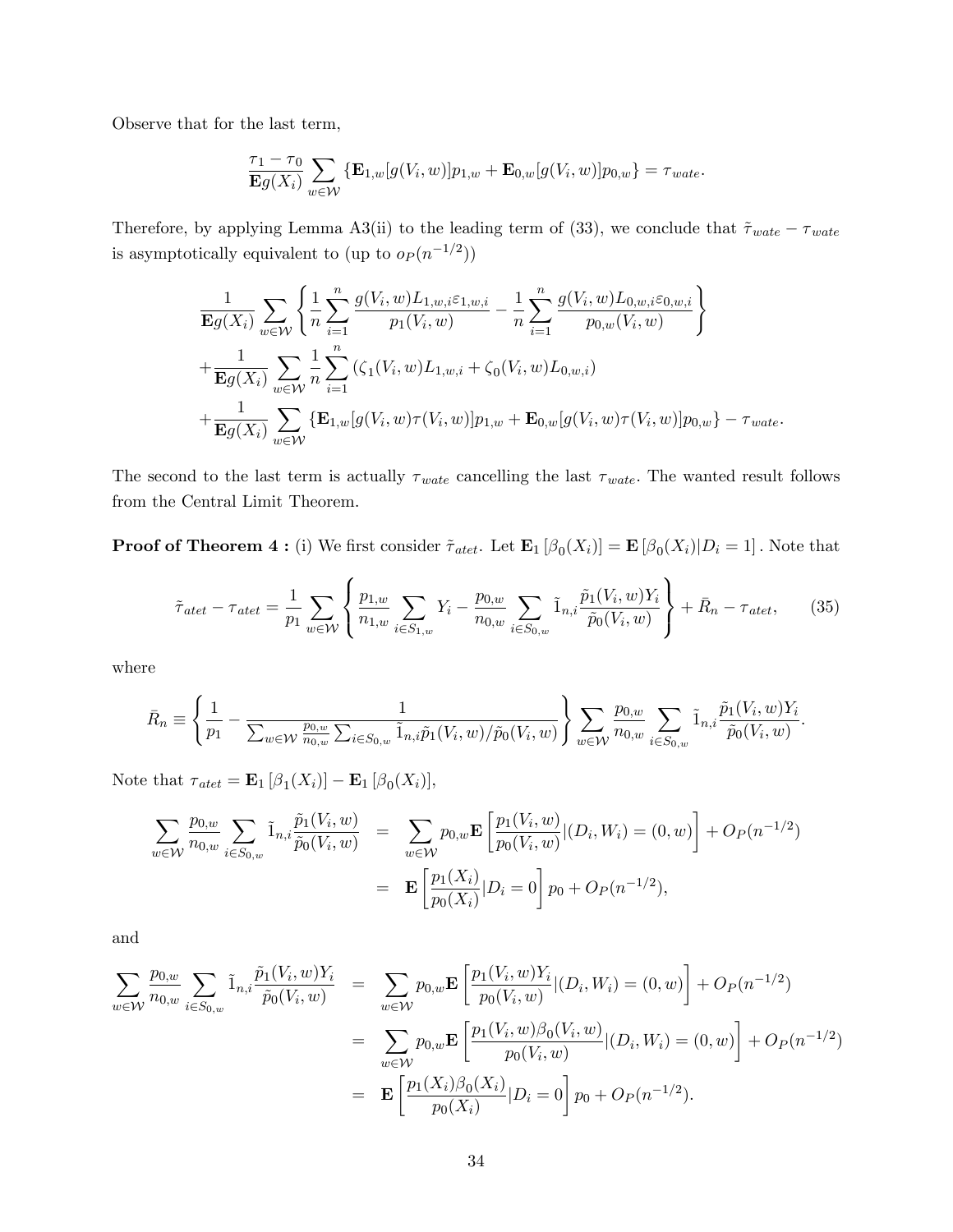However, we can simplify

$$
\mathbf{E}\left[\frac{p_1(X_i)}{p_0(X_i)}|D_i=0\right]p_0=\mathbf{E}\left[\frac{p_1(X_i)(1-D_i)}{p_0(X_i)}\right]=\mathbf{E}\left[p_1(X_i)\right]=p_1
$$

and

$$
\mathbf{E}\left[\frac{p_1(X_i)\beta_0(X_i)}{p_0(X_i)}|D_i=0\right]p_0 = \mathbf{E}\left[\frac{p_1(X_i)\beta_0(X_i)(1-D_i)}{p_0(X_i)}\right] = \mathbf{E}\left[p_1(X_i)\beta_0(X_i)\right]
$$
  
= 
$$
\mathbf{E}\left[\beta_0(X_i)D_i\right] = \mathbf{E}\left[\beta_0(X_i)|D_i=1\right]p_1 = \mathbf{E}_1\left[\beta_0(X_i)\right]p_1.
$$

Hence we can write

$$
\bar{R}_n = \frac{1}{p_1} \left\{ \sum_{w \in \mathcal{W}} \frac{p_{0,w}}{n_{0,w}} \sum_{i \in S_{0,w}} \tilde{1}_{n,i} \frac{\tilde{p}_1(V_i, w)}{\tilde{p}_0(V_i, w)} - p_1 \right\} \mathbf{E}_1 \left[ \beta_0(X_i) \right] + o_P(n^{-1/2})
$$
\n
$$
= \frac{1}{p_1} \left\{ \sum_{w \in \mathcal{W}} \frac{p_{0,w}}{n_{0,w}} \sum_{i \in S_{0,w}} \tilde{1}_{n,i} \frac{\tilde{p}_1(V_i, w)}{\tilde{p}_0(V_i, w)} \mathbf{E}_1 \left[ \beta_0(X_i) \right] - p_1 \mathbf{E}_1 \left[ \beta_1(X_i) \right] \right\} + \tau_{atet} + o_P(n^{-1/2}).
$$

Plugging this into (35) and defining  $\tilde{\varepsilon}_{d,i} = Y_{di} - \mathbf{E} [\beta_d(X_i)|D_i = 1]$ , we write

$$
\tilde{\tau}_{\text{atet}} - \tau_{\text{atet}} = \frac{1}{p_1} \sum_{w \in \mathcal{W}} \left\{ \frac{p_{1,w}}{n_{1,w}} \sum_{i \in S_{1,w}} \tilde{\varepsilon}_{1,i} - \frac{p_{0,w}}{n_{0,w}} \sum_{i \in S_{0,w}} \tilde{1}_{n,i} \frac{\tilde{p}_1(V_i, w) \tilde{\varepsilon}_{0,i}}{\tilde{p}_0(V_i, w)} \right\} + o_P(n^{-1/2}) \quad (36)
$$
\n
$$
= \frac{1}{p_1} \sum_{w \in \mathcal{W}} \left\{ \frac{p_{1,w}}{n_{1,w}} \sum_{i \in S_{1,w}} \tilde{\varepsilon}_{1,i} - \frac{p_{0,w}}{n_{0,w}} \sum_{i \in S_{0,w}} \frac{p_1(V_i, w) \tilde{\varepsilon}_{0,i}}{p_0(V_i, w)} \right\}
$$
\n
$$
- \frac{1}{p_1} \sum_{w \in \mathcal{W}} \frac{p_{0,w}}{n_{0,w}} \sum_{i \in S_{0,w}} \tilde{\varepsilon}_{0,i} \left\{ \tilde{1}_{n,i} \frac{\tilde{p}_1(V_i, w)}{\tilde{p}_0(V_i, w)} - \hat{1}_{n,i} \frac{\hat{p}_1(V_i, w)}{\hat{p}_0(V_i, w)} \right\}
$$
\n
$$
- \frac{1}{p_1} \sum_{w \in \mathcal{W}} \left\{ \frac{p_{0,w}}{n_{0,w}} \sum_{i \in S_{0,w}} \tilde{\varepsilon}_{0,i} \left( \hat{1}_{n,i} \frac{\hat{p}_1(V_i, w)}{\hat{p}_0(V_i, w)} - \frac{p_1(V_i, w)}{p_0(V_i, w)} \right) \right\} + o_P(n^{-1/2})
$$
\n
$$
= B_n - C_n - D_n + o_P(n^{-1/2}), \text{ say.}
$$
\n(36)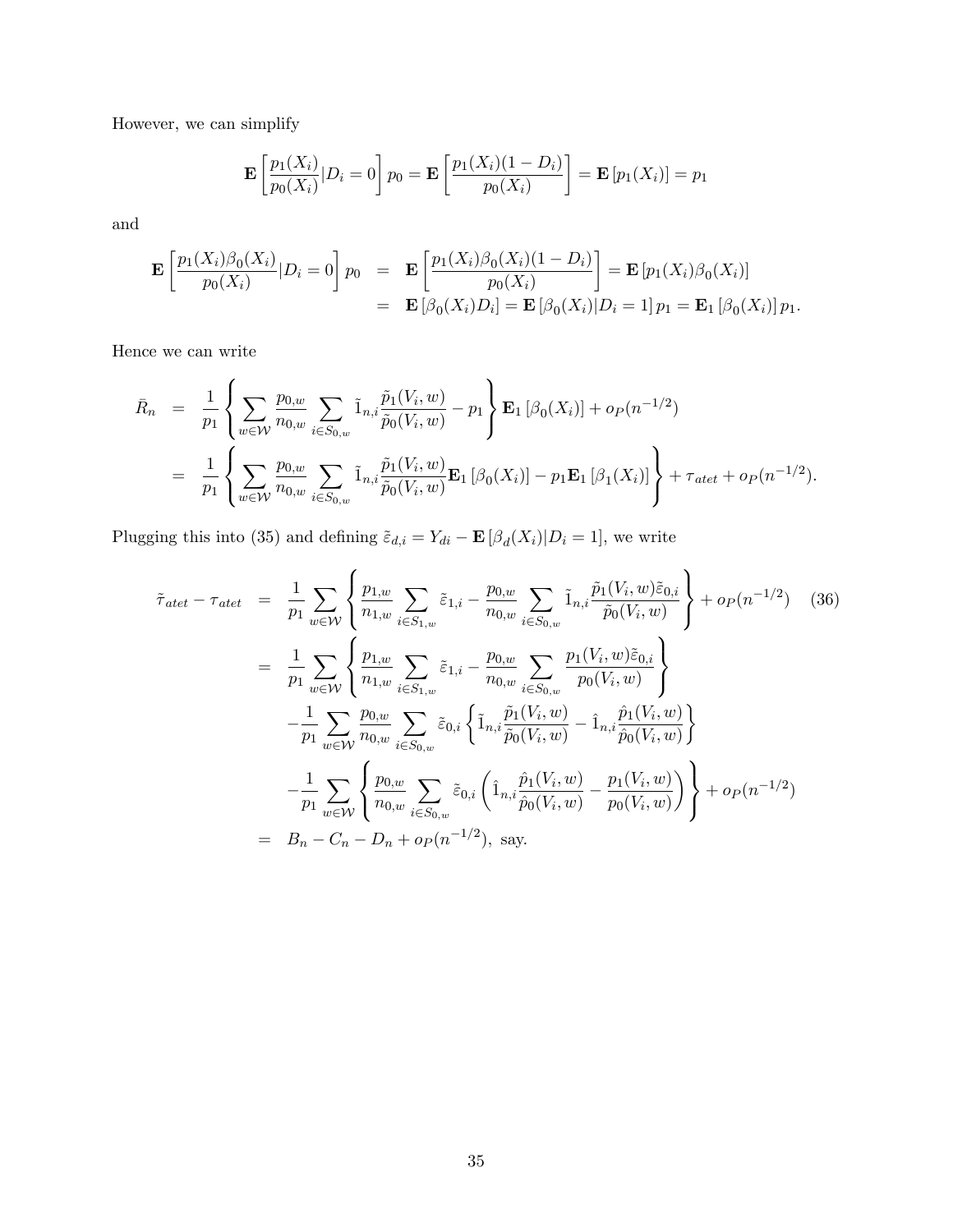We consider  $\mathcal{D}_n$  first. Write it as

$$
\frac{1}{p_1} \sum_{w \in \mathcal{W}} \left\{ \frac{p_{0,w}}{n_{0,w}} \sum_{i \in S_{0,w}} \tilde{\varepsilon}_{0,i} \left( \frac{\hat{p}_1(V_i, w) p_0(V_i, w) - p_1(V_i, w) \hat{p}_0(V_i, w)}{p_0^2(V_i, w)} \right) \right\} + o_P(n^{-1/2})
$$
\n
$$
= \frac{1}{p_1} \sum_{w \in \mathcal{W}} \left\{ \frac{p_{0,w}}{q_{0,w}n} \sum_{i \in S_{0,w}} \tilde{\varepsilon}_{0,i} \left( \frac{\hat{p}_1(V_i, w) - p_1(V_i, w)}{p_0(V_i, w)} \right) \right\}
$$
\n
$$
+ \frac{1}{p_1} \sum_{w \in \mathcal{W}} \left\{ \frac{p_{0,w}}{q_{0,w}n} \sum_{i \in S_{0,w}} \tilde{\varepsilon}_{0,i} \left( \frac{p_1(V_i, w) \{ p_0(V_i, w) - \hat{p}_0(V_i, w) \}}{p_0^2(V_i, w)} \right) \right\} + o_P(n^{-1/2})
$$
\n
$$
= D_{1n} + D_{2n} + o_P(n^{-1/2}), \text{ say.}
$$

Apply Lemma A2(i) to write  $D_{1n}$  as (up to  $o_P(n^{-1/2})$ )

$$
\frac{1}{p_1} \sum_{w \in \mathcal{W}} \left\{ \frac{1}{n} \sum_{i=1}^n \frac{\mathbf{E}_Q \left[ \tilde{\varepsilon}_{0,i} L_{0,w,i} | V_i, W_i = w \right] \mathcal{J}_{1,w,i} }{p_0(V_i, w) \mathbf{E}_Q \left[ L_{w,i} | V_i, W_i = w \right]} \right\} \n- \frac{1}{p_1} \sum_{w \in \mathcal{W}} \left\{ \frac{1}{n} \sum_{i=1}^n \frac{\mathbf{E}_Q \left[ \tilde{\varepsilon}_{0,i} L_{0,w,i} | V_i, W_i = w \right] p_1(V_i, w) \mathcal{J}_{w,i} }{p_0(V_i, w) \mathbf{E}_Q \left[ L_{w,i} | V_i, W_i = w \right]} \right\}.
$$

Defining  $\Delta_{d,w,i} \equiv \beta_d(V_i, w) - \mathbf{E}[\beta_d(X_i)|D_i = 1]$ , we write the last difference as

$$
\frac{1}{p_1} \sum_{w \in \mathcal{W}} \left\{ \frac{1}{n} \sum_{i=1}^n \Delta_{0,w,i} \mathcal{J}_{1,w,i} \right\} - \frac{1}{p_1} \sum_{w \in \mathcal{W}} \left\{ \frac{1}{n} \sum_{i=1}^n p_1(V_i, w) \Delta_{0,w,i} \mathcal{J}_{w,i} \right\},\,
$$

because similarly as in (28),

$$
\frac{\mathbf{E}_{Q} [\tilde{\varepsilon}_{0,i} L_{0,w,i} | V_i, W_i = w]}{\mathbf{E}_{Q} [L_{w,i} | V_i, W_i = w]} = p_0(V_i, w) \{ \beta_0(V_i, w) - \mathbf{E}_1 [\beta_0(X_i)] \}
$$
\n
$$
= p_0(V_i, w) \Delta_{0,w,i} \text{ and}
$$
\n
$$
\frac{\mathbf{E}_{Q} [\tilde{\varepsilon}_{0,i} L_{0,w,i} | V_i, W_i = w] p_1(V_i, w)}{p_0(V_i, w) \mathbf{E}_{Q} [L_{w,i} | V_i, W_i = w]} = \{ \beta_0(V_i, w) - \mathbf{E}_1 [\beta_0(X_i)] \} p_1(V_i, w)
$$
\n
$$
= p_1(V_i, w) \Delta_{0,w,i}.
$$

Applying Lemma A2(i), we write  $D_{2n}$  as (up to  $o_P(n^{-1/2})$ )

$$
-\frac{1}{p_1} \sum_{w \in \mathcal{W}} \frac{1}{n} \sum_{i=1}^n \frac{p_1(V_i, w) \mathbf{E}_Q \left[\tilde{\varepsilon}_{0,i} L_{0,w,i} | V_i, W_i = w\right]}{p_0^2(V_i, w) \mathbf{E}_Q \left[L_{w,i} | V_i, W_i = w\right]} \mathcal{J}_{0,w,i}
$$
  
+ 
$$
\frac{1}{p_1} \sum_{w \in \mathcal{W}} \frac{1}{n} \sum_{i=1}^n \frac{p_1(V_i, w) \mathbf{E}_Q \left[\tilde{\varepsilon}_{0,i} L_{0,w,i} | V_i, W_i = w\right]}{p_0(V_i, w) \mathbf{E}_Q \left[L_{w,i} | V_i, W_i = w\right]} \mathcal{J}_{w,i}
$$
  
= 
$$
-\frac{1}{p_1} \sum_{w \in \mathcal{W}} \left\{\frac{1}{n} \sum_{i=1}^n \frac{p_1(V_i, w) \Delta_{0,w,i}}{p_0(V_i, w)} \mathcal{J}_{0,w,i}\right\} + \frac{1}{p_1} \sum_{w \in \mathcal{W}} \left\{\frac{1}{n} \sum_{i=1}^n p_1(V_i, w) \Delta_{0,w,i} \mathcal{J}_{w,i}\right\}.
$$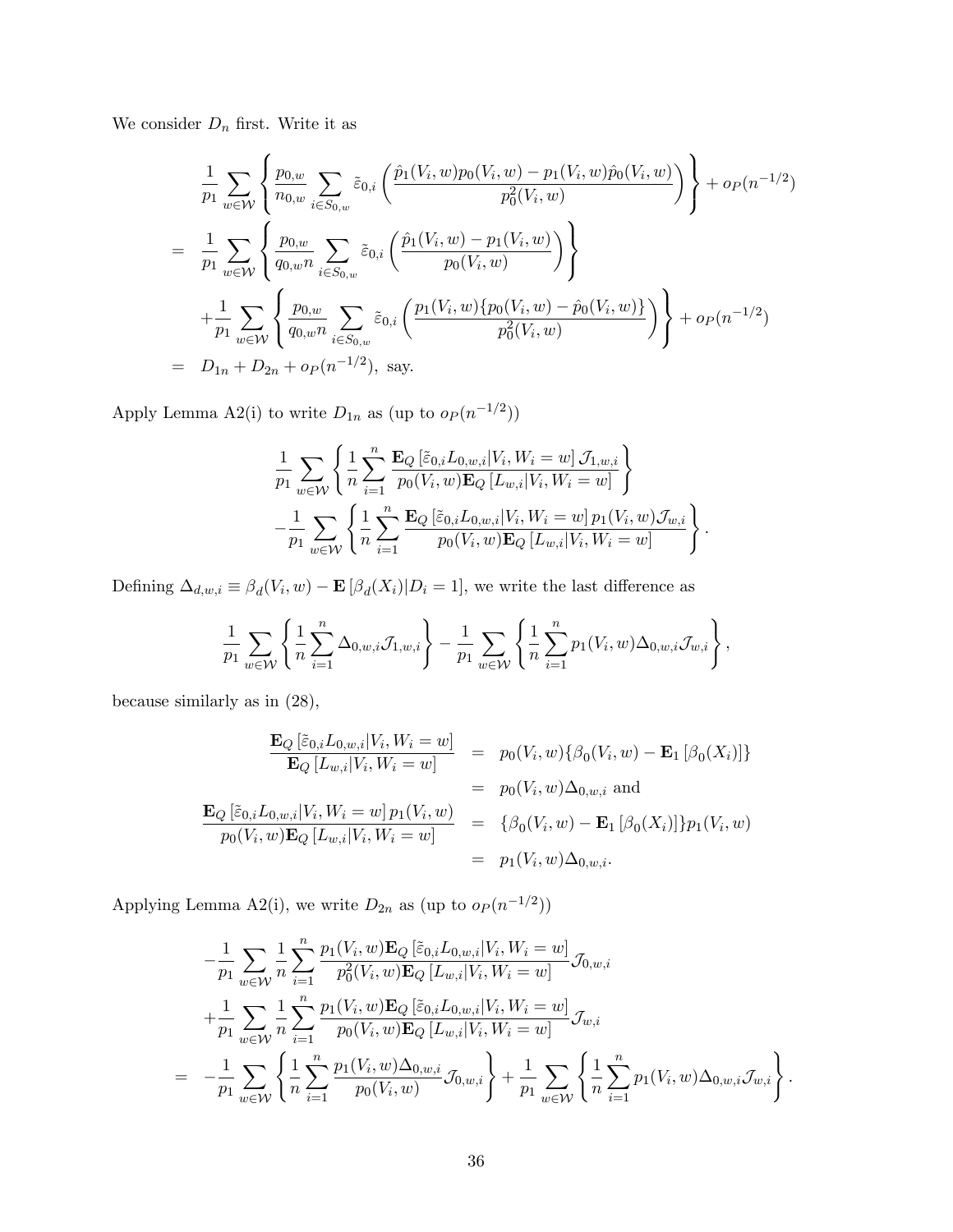Therefore,  $D_{1n} + D_{2n}$  is equal to

$$
\frac{1}{p_1} \sum_{w \in \mathcal{W}} \left\{ \frac{1}{n} \sum_{i=1}^n \Delta_{0,w,i} \mathcal{J}_{1,w,i} \right\} - \frac{1}{p_1} \sum_{w \in \mathcal{W}} \left\{ \frac{1}{n} \sum_{i=1}^n p_1(V_i, w) \Delta_{0,w,i} \mathcal{J}_{w,i} \right\} \n- \frac{1}{p_1} \sum_{w \in \mathcal{W}} \left\{ \frac{1}{n} \sum_{i=1}^n \frac{p_1(V_i, w) \Delta_{0,w,i}}{p_0(V_i, w)} \mathcal{J}_{0,w,i} \right\} \n+ \frac{1}{p_1} \sum_{w \in \mathcal{W}} \left\{ \frac{1}{n} \sum_{i=1}^n p_1(V_i, w) \Delta_{0,w,i} \mathcal{J}_{w,i} \right\} + o_P(n^{-1/2}) \n= \frac{1}{p_1} \sum_{w \in \mathcal{W}} \left\{ \frac{1}{n} \sum_{i=1}^n \Delta_{0,w,i} \mathcal{J}_{1,w,i} \right\} - \frac{1}{p_1} \sum_{w \in \mathcal{W}} \left\{ \frac{1}{n} \sum_{i=1}^n \frac{p_1(V_i, w) \Delta_{0,w,i}}{p_0(V_i, w)} \mathcal{J}_{0,w,i} \right\} + o_P(n^{-1/2}).
$$

As for the last difference, recall the definition  $\mathcal{J}_{d,w,i} \equiv L_{d,w,i} - \mathbf{E}_Q [L_{d,w,i}|V_i, W_i = w]$  and write it as

$$
\frac{1}{p_1} \sum_{w \in \mathcal{W}} \left\{ \frac{1}{n} \sum_{i=1}^n \Delta_{0,w,i} L_{1,w,i} \right\} - \frac{1}{p_1} \sum_{w \in \mathcal{W}} \left\{ \frac{1}{n} \sum_{i=1}^n \frac{p_1(V_i, w) \Delta_{0,w,i}}{p_0(V_i, w)} L_{0,w,i} \right\} \n- \frac{1}{p_1} \sum_{w \in \mathcal{W}} \left\{ \frac{1}{n} \sum_{i=1}^n \Delta_{0,w,i} \mathbf{E}_Q \left[ L_{1,w,i} | V_i, W_i = w \right] \right\} \n+ \frac{1}{p_1} \sum_{w \in \mathcal{W}} \left\{ \frac{1}{n} \sum_{i=1}^n \frac{p_1(V_i, w) \Delta_{0,w,i}}{p_0(V_i, w)} \mathbf{E}_Q \left[ L_{0,w,i} | V_i, W_i = w \right] \right\}.
$$

Note that from (29),

$$
\mathbf{E}_{Q}[L_{1,w,i}|V_{i}, W_{i} = w] - \frac{p_{1}(V_{i}, w)}{p_{0}(V_{i}, w)} \mathbf{E}_{Q}[L_{0,w,i}|V_{i}, W_{i} = w]
$$
\n
$$
= \frac{p_{1,w}}{q_{1,w}} q_{1}(V_{i}, w) - \frac{p_{0,w}}{q_{0,w}} \frac{p_{1}(V_{i}, w) q_{0}(V_{i}, w)}{p_{0}(V_{i}, w)}
$$
\n
$$
= p_{1}(V_{i}, w) \frac{f_{P}(V_{i}, w)}{f_{Q}(V_{i}, w)} - \frac{p_{0,w}}{q_{0,w}} \frac{q_{0}(V_{i}, w)}{p_{0}(V_{i}, w)} + \frac{p_{0,w}}{q_{0,w}} q_{0}(V_{i}, w)
$$
\n
$$
= p_{1}(V_{i}, w) \frac{f_{P}(V_{i}, w)}{f_{Q}(V_{i}, w)} - \frac{f_{P}(V_{i}, w)}{f_{Q}(V_{i}, w)} + p_{0}(V_{i}, w) \frac{f_{P}(V_{i}, w)}{f_{Q}(V_{i}, w)} = 0.
$$
\n(37)

Therefore,

$$
D_n = D_{1n} + D_{2n}
$$
  
=  $\frac{1}{p_1} \sum_{w \in \mathcal{W}} \left\{ \frac{1}{n} \sum_{i=1}^n \Delta_{0,w,i} L_{1,w,i} \right\}$   
 $- \frac{1}{p_1} \sum_{w \in \mathcal{W}} \left\{ \frac{1}{n} \sum_{i=1}^n \frac{p_1(V_i, w) \Delta_{0,w,i}}{p_0(V_i, w)} L_{0,w,i} \right\} + o_P(n^{-1/2}).$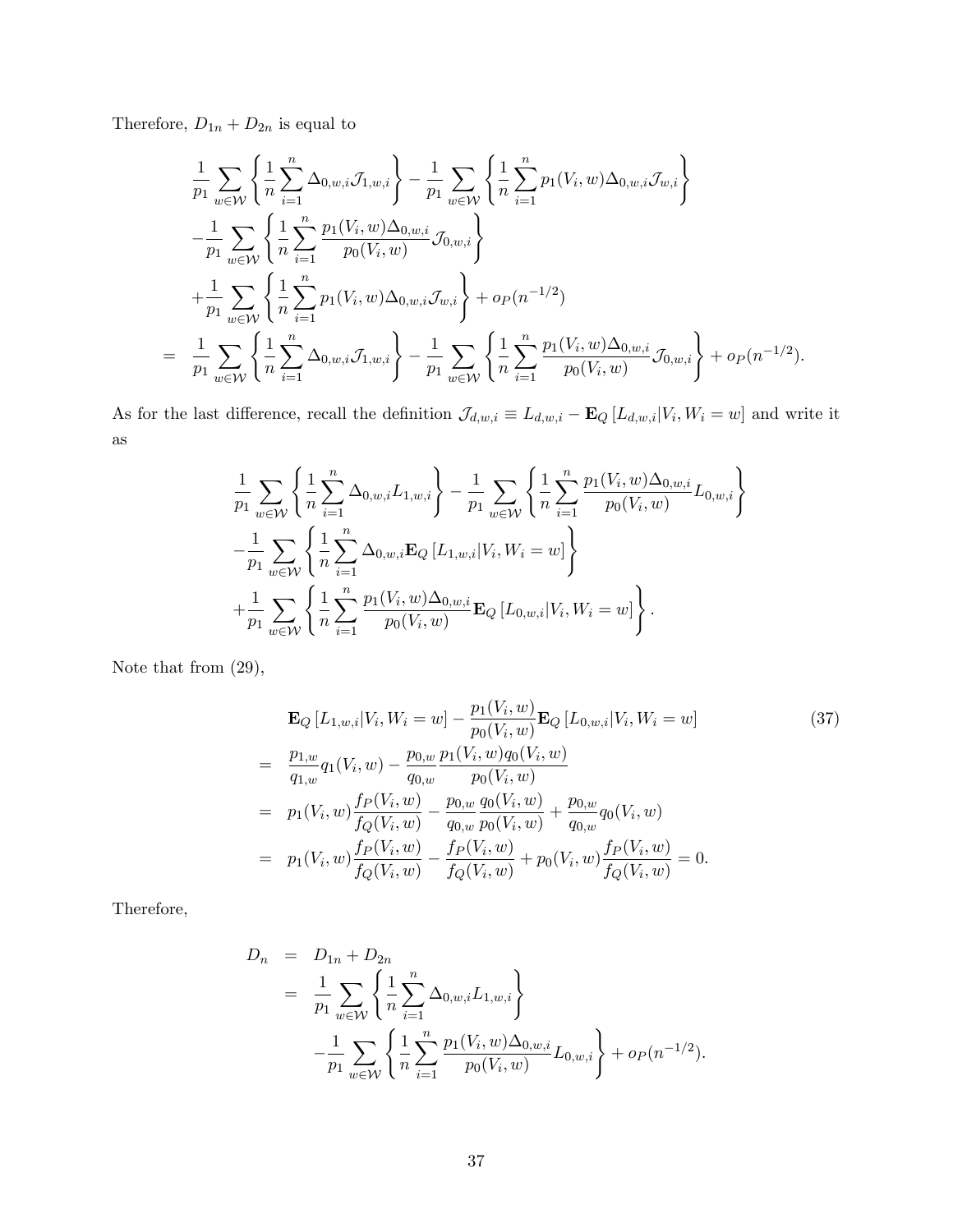Now, we turn to  $C_n$  (in  $\left(36\right))$  which we write as

$$
\frac{1}{p_1} \sum_{w \in \mathcal{W}} \frac{1}{n} \sum_{i=1}^n \tilde{\varepsilon}_{0,i} L_{0,w,i} \left\{ \tilde{1}_{n,i} \frac{\tilde{p}_1(V_i, w)}{\tilde{p}_0(V_i, w)} - \hat{1}_{n,i} \frac{\hat{p}_1(V_i, w)}{\hat{p}_0(V_i, w)} \right\} + o_P(n^{-1/2})
$$
\n
$$
= \frac{1}{p_1} \sum_{w \in \mathcal{W}} \frac{1}{n} \sum_{i=1}^n \tilde{\varepsilon}_{0,i} L_{0,w,i} \hat{1}_{n,i} \left\{ \frac{\tilde{p}_1(V_i, w)\tilde{p}_0(V_i, w) - \hat{p}_1(V_i, w)\tilde{p}_0(V_i, w)}{\tilde{p}_0^2(V_i, w)} \right\} + o_P(n^{-1/2})
$$
\n
$$
= \frac{1}{p_1} \sum_{w \in \mathcal{W}} \frac{1}{n} \sum_{i=1}^n \tilde{\varepsilon}_{0,i} L_{0,w,i} \hat{1}_{n,i} \left\{ \frac{\tilde{p}_1(V_i, w)\{\hat{p}_0(V_i, w) - \tilde{p}_0(V_i, w)\}}{\tilde{p}_0^2(V_i, w)} \right\}
$$
\n
$$
+ \frac{1}{p_1} \sum_{w \in \mathcal{W}} \frac{1}{n} \sum_{i=1}^n \tilde{\varepsilon}_{0,i} L_{0,w,i} \hat{1}_{n,i} \left\{ \frac{\{\tilde{p}_1(V_i, w) - \hat{p}_1(V_i, w)\}\tilde{p}_0(V_i, w)}{\tilde{p}_0^2(V_i, w)} \right\} + o_P(n^{-1/2}).
$$
\n
$$
= \frac{1}{p_1} \sum_{w \in \mathcal{W}} \frac{1}{n} \sum_{i=1}^n \tilde{\varepsilon}_{0,i} L_{0,w,i} \hat{1}_{n,i} \left\{ \frac{\tilde{p}_1(V_i, w)\{\hat{p}_0(V_i, w) - \tilde{p}_0(V_i, w)\}}{\tilde{p}_0^2(V_i, w)} \right\} + o_P(n^{-1/2})
$$
\n
$$
= \frac{1}{p_1} \sum_{w \in \mathcal{W}} \frac{1}{n} \sum_{i=1}^n \til
$$

As for the last term, we apply Lemma A2(ii) to write it as

$$
\frac{1}{p_1} \sum_{w \in \mathcal{W}} \mathbf{E}_Q \left[ \frac{p_1(V_i, w) \tilde{\varepsilon}_{0,i} L_{0,w,i}}{p_0(V_i, w)} \right] \left( \frac{\hat{q}_{0,w} - q_{0,w}}{q_{0,w}} - \frac{\hat{q}_{1,w} - q_{1,w}}{q_{1,w}} \right) + o_P(n^{-1/2})
$$
\n
$$
= \frac{1}{p_1} \sum_{w \in \mathcal{W}} \mathbf{E} \left[ p_1(V_i, w) \Delta_{0,w,i} \right] \left( \frac{\hat{q}_{0,w} - q_{0,w}}{q_{0,w}} - \frac{\hat{q}_{1,w} - q_{1,w}}{q_{1,w}} \right) + o_P(n^{-1/2})
$$

because

$$
\mathbf{E}_{Q}\left[\frac{p_{1}(V_{i}, w)\tilde{\varepsilon}_{0,i}L_{0,w,i}}{p_{0}(V_{i}, w)}\right] = \frac{p_{0,w}}{q_{0,w}}\mathbf{E}_{Q}\left[\frac{p_{1}(V_{i}, w)\tilde{\varepsilon}_{0,i}1\{(D_{i}, W_{i}) = (0, w)\}}{p_{0}(V_{i}, w)}\right]
$$
\n
$$
= \mathbf{E}\left[\frac{p_{1}(V_{i}, w)}{p_{0}(V_{i}, w)}\tilde{\varepsilon}_{0,i}1\{(D_{i}, W_{i}) = (0, w)\}\right] = \mathbf{E}\left[p_{1}(V_{i}, w)\tilde{\varepsilon}_{0,i}\right]
$$
\n
$$
= \mathbf{E}\left[p_{1}(V_{i}, w)\Delta_{0,w,i}\right].
$$

Now, let us turn to  $B_n$  (in (36)) which we write as

$$
\frac{1}{p_1} \sum_{w \in \mathcal{W}} \left\{ \frac{1}{n} \sum_{i=1}^n \tilde{\varepsilon}_{1,i} L_{1,w,i} - \frac{1}{n} \sum_{i=1}^n \frac{p_1(V_i, w) \tilde{\varepsilon}_{0,i} L_{0,w,i}}{p_0(V_i, w)} \right\} + E_n,
$$

where

$$
E_n \equiv \frac{1}{p_1} \sum_{w \in \mathcal{W}} \left\{ \frac{1}{n} \sum_{i=1}^n \tilde{\varepsilon}_{1,i} (\hat{L}_{1,w,i} - L_{1,w,i}) - \frac{1}{n} \sum_{i=1}^n \frac{p_1(V_i, w) \tilde{\varepsilon}_{0,i} (\hat{L}_{0,w,i} - L_{0,w,i})}{p_0(V_i, w)} \right\}.
$$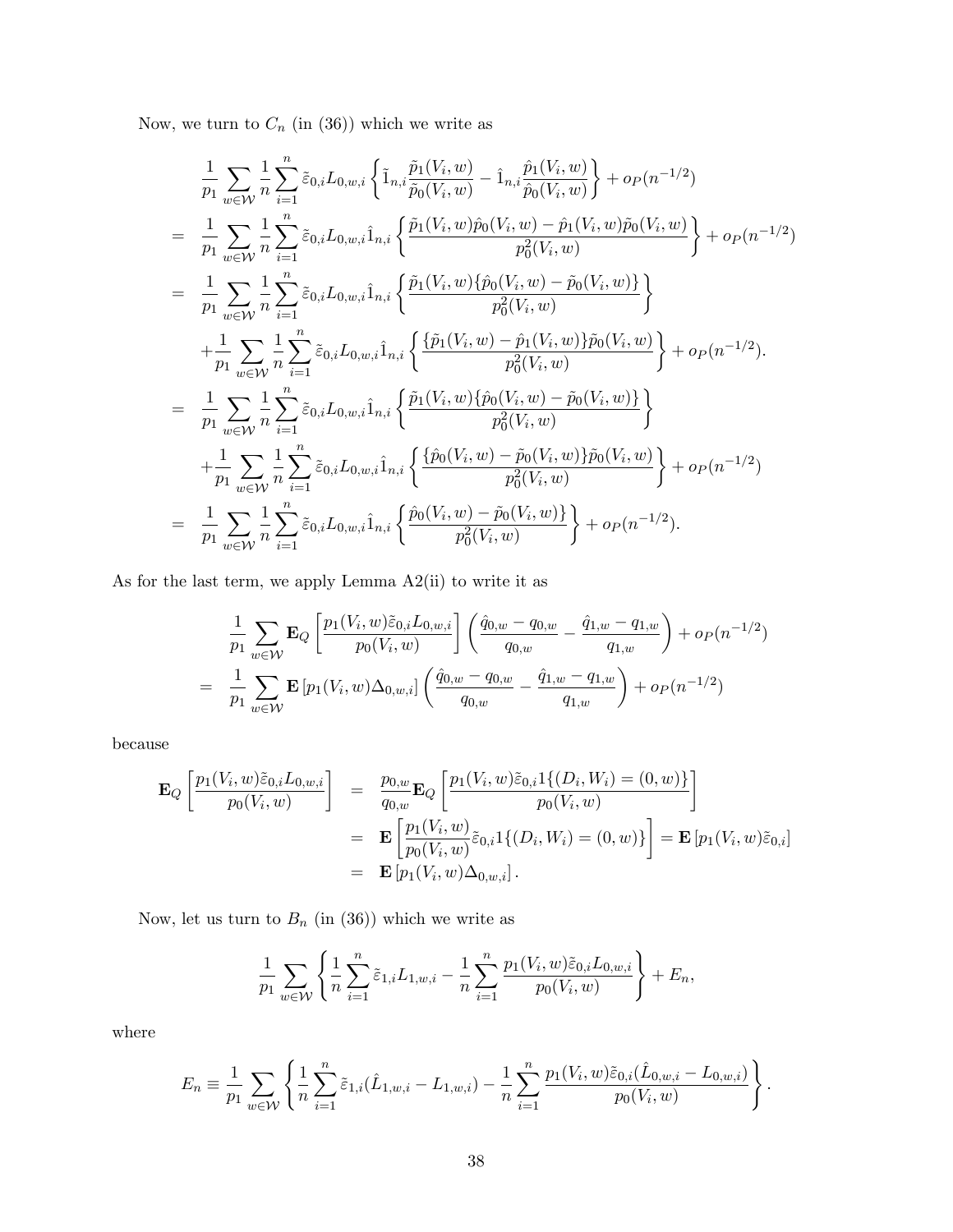Now, we focus on  $\mathcal{E}_n.$  Observe that

$$
\frac{1}{n} \sum_{i=1}^{n} \tilde{\varepsilon}_{1,i} (\hat{L}_{1,w,i} - L_{1,w,i}) = \frac{1}{n} \sum_{i=1}^{n} \tilde{\varepsilon}_{1,i} p_{1,w} \left( \frac{q_{1,w} - \hat{q}_{1,w}}{q_{1,w}^2} \right) 1 \{ (D_i, W_i) = (1, w) \} + o_P(n^{-1/2})
$$
\n
$$
= \frac{1}{n} \sum_{i=1}^{n} \tilde{\varepsilon}_{1,i} L_{1,w,i} \left( \frac{q_{1,w} - \hat{q}_{1,w}}{q_{1,w}} \right) + o_P(n^{-1/2})
$$
\n
$$
= \mathbf{E}_Q \left[ \tilde{\varepsilon}_{1,i} L_{1,w,i} \right] \left( \frac{q_{1,w} - \hat{q}_{1,w}}{q_{1,w}} \right) + o_P(n^{-1/2}).
$$

As for the last expectation,

$$
\mathbf{E}_{Q} \left[ \tilde{\varepsilon}_{1,i} L_{1,w,i} \right] = \frac{p_{1,w}}{q_{1,w}} \mathbf{E}_{Q} \left[ \tilde{\varepsilon}_{1,i} 1\{ (D_i, W_i) = (1, w) \} \right] = \mathbf{E} \left[ \tilde{\varepsilon}_{1,i} 1\{ (D_i, W_i) = (1, w) \} \right]
$$
  
\n
$$
= \mathbf{E} \left[ p_1(V_i, w) \left( \beta_1(V_i, w) - \mathbf{E}[\beta_1(X_i)|D_i = 1] \right) \right] = \mathbf{E} \left[ p_1(V_i, w) \Delta_{1,w,i} \right].
$$

Hence

$$
\frac{1}{n}\sum_{i=1}^n \tilde{\varepsilon}_{1,i}(\hat{L}_{1,w,i}-L_{1,w,i}) = \mathbf{E}\left[p_1(V_i,w)\Delta_{1,w,i}\right]\left(\frac{q_{1,w}-\hat{q}_{1,w}}{q_{1,w}}\right) + o_P(n^{-1/2}).
$$

Also,

$$
\frac{1}{n} \sum_{i=1}^{n} \frac{p_1(V_i, w) \tilde{\varepsilon}_{0,i} (\hat{L}_{0,w,i} - L_{0,w,i})}{p_0(V_i, w)} \n= \frac{1}{n} \sum_{i=1}^{n} \frac{p_1(V_i, w) \tilde{\varepsilon}_{0,i}}{p_0(V_i, w)} \left(\frac{q_{0,w} - \hat{q}_{0,w}}{q_{0,w}}\right) L_{0,w,i} \n= \mathbf{E} \left[ p_1(V_i, w) \Delta_{0,w,i} \right] \left(\frac{q_{0,w} - \hat{q}_{0,w}}{q_{0,w}}\right) + o_P(n^{-1/2}).
$$

Therefore, we write  $E_n$  as

$$
\frac{1}{p_1} \sum_{w \in \mathcal{W}} \mathbf{E} \left[ p_1(V_i, w) \Delta_{1, w, i} \right] \left( \frac{q_{1, w} - \hat{q}_{1, w}}{q_{1, w}} \right) \n- \frac{1}{p_1} \sum_{w \in \mathcal{W}} \mathbf{E} \left[ p_1(V_i, w) \Delta_{0, w, i} \right] \left( \frac{q_{0, w} - \hat{q}_{0, w}}{q_{0, w}} \right) + o_P(n^{-1/2}).
$$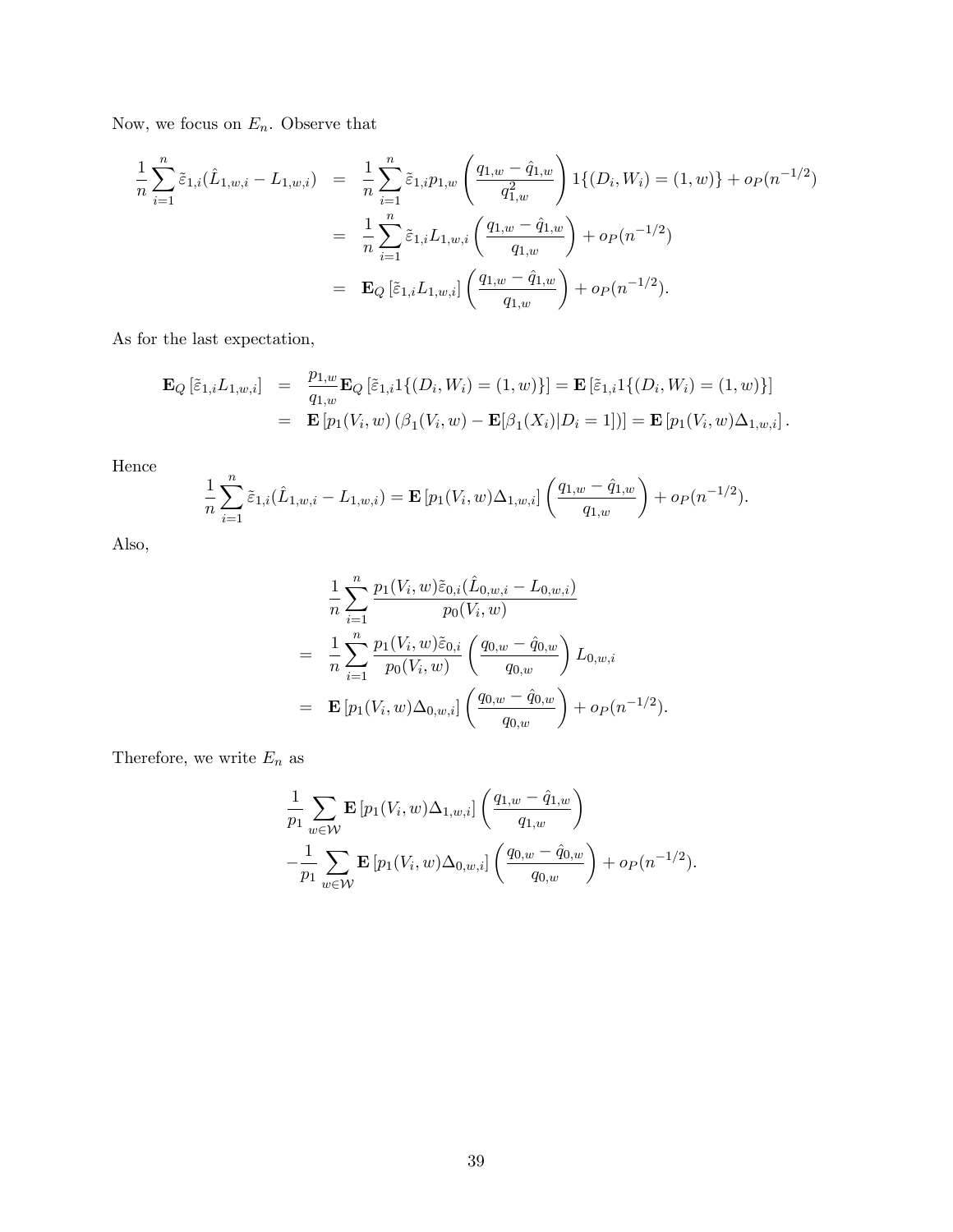Now, let us collect all the results for  $B_n$ ,  $C_n$ , and  $D_n$  and plug these into (36) to deduce that

$$
\tilde{\tau}_{\text{atet}} - \tau_{\text{atet}} \\
= \frac{1}{p_1} \sum_{w \in \mathcal{W}} \left\{ \frac{1}{n} \sum_{i=1}^n \tilde{\varepsilon}_{1,i} L_{1,w,i} - \frac{1}{n} \sum_{i=1}^n \frac{p_1(V_i, w) \tilde{\varepsilon}_{0,i} L_{0,w,i}}{p_0(V_i, w)} \right\} \\
+ \frac{1}{p_1} \sum_{w \in \mathcal{W}} \mathbf{E} \left[ p_1(V_i, w) \Delta_{1,w,i} \right] \left( \frac{q_{1,w} - \hat{q}_{1,w}}{q_{1,w}} \right) - \frac{1}{p_1} \sum_{w \in \mathcal{W}} \mathbf{E} \left[ p_1(V_i, w) \Delta_{0,w,i} \right] \left( \frac{q_{0,w} - \hat{q}_{0,w}}{q_{0,w}} \right) \\
- \frac{1}{p_1} \sum_{w \in \mathcal{W}} \mathbf{E} \left[ p_1(V_i, w) \Delta_{0,w,i} \right] \left( \frac{\hat{q}_{0,w} - q_{0,w}}{q_{0,w}} - \frac{\hat{q}_{1,w} - q_{1,w}}{q_{1,w}} \right) \\
- \frac{1}{p_1} \sum_{w \in \mathcal{W}} \left\{ \frac{1}{n} \sum_{i=1}^n \Delta_{0,w,i} L_{1,w,i} \right\} + \frac{1}{p_1} \sum_{w \in \mathcal{W}} \left\{ \frac{1}{n} \sum_{i=1}^n \frac{p_1(V_i, w) \Delta_{0,w,i}}{p_0(V_i, w)} L_{0,w,i} \right\} + o_P(n^{-1/2})
$$

By consolidating the second, third, and fourth terms, we rewrite

$$
\tilde{\tau}_{\text{atet}} - \tau_{\text{atet}} = \frac{1}{p_1} \sum_{w \in \mathcal{W}} \left\{ \frac{1}{n} \sum_{i=1}^n \tilde{\epsilon}_{1,i} L_{1,w,i} - \frac{1}{n} \sum_{i=1}^n \frac{p_1(V_i, w) \tilde{\epsilon}_{0,i} L_{0,w,i}}{p_0(V_i, w)} \right\} \n+ \frac{1}{p_1} \sum_{w \in \mathcal{W}} \mathbf{E} \left[ p_1(V_i, w) \left( \tau(V_i, w) - \mathbf{E} [\tau(X_i) | D_i = 1] \right) \right] \left( \frac{q_{1,w} - \hat{q}_{1,w}}{q_{1,w}} \right) \n- \frac{1}{p_1} \sum_{w \in \mathcal{W}} \left\{ \frac{1}{n} \sum_{i=1}^n \Delta_{0,w,i} L_{1,w,i} \right\} + \frac{1}{p_1} \sum_{w \in \mathcal{W}} \left\{ \frac{1}{n} \sum_{i=1}^n \frac{p_1(V_i, w) \Delta_{0,w,i}}{p_0(V_i, w)} L_{0,w,i} \right\} + o_P(n^{-1/2}).
$$

By writing  $\tilde{\varepsilon}_{d,i} = Y_{di} - \beta_d(X_i) + \beta_d(X_i) - \mathbf{E}_1[\beta_1(X_i)]$  and splitting the sums, we rewrite

$$
\tilde{\tau}_{\text{atet}} - \tau_{\text{atet}} \\
= \frac{1}{p_1} \sum_{w \in \mathcal{W}} \left\{ \frac{1}{n} \sum_{i=1}^n (Y_{1i} - \beta_1(X_i)) L_{1,w,i} - \frac{1}{n} \sum_{i=1}^n \frac{p_1(V_i, w)(Y_{0i} - \beta_0(X_i)) L_{0,w,i}}{p_0(V_i, w)} \right\} \\
+ \frac{1}{p_1} \sum_{w \in \mathcal{W}} \left\{ \frac{1}{n} \sum_{i=1}^n (\beta_1(X_i) - \mathbf{E}_1 [\beta_1(X_i)]) L_{1,w,i} \right\} \\
- \frac{1}{p_1} \sum_{w \in \mathcal{W}} \left\{ \frac{1}{n} \sum_{i=1}^n \frac{p_1(V_i, w)(\beta_0(X_i) - \mathbf{E}_1 [\beta_0(X_i)]) L_{0,w,i}}{p_0(V_i, w)} \right\} \\
+ \frac{1}{p_1} \sum_{w \in \mathcal{W}} \mathbf{E} [p_1(V_i, w) (\tau(V_i, w) - \mathbf{E} [\tau(X_i)|D_i = 1])] \left( \frac{q_{1,w} - \hat{q}_{1,w}}{q_{1,w}} \right) \\
- \frac{1}{p_1} \sum_{w \in \mathcal{W}} \left\{ \frac{1}{n} \sum_{i=1}^n \{ \beta_0(V_i, w) - \mathbf{E}_1 [\beta_0(X_i)] \} L_{1,w,i} \right\} \\
+ \frac{1}{p_1} \sum_{w \in \mathcal{W}} \left\{ \frac{1}{n} \sum_{i=1}^n \frac{p_1(V_i, w) \{ \beta_0(V_i, w) - \mathbf{E}_1 [\beta_0(X_i)] \} }{p_0(V_i, w)} L_{0,w,i} \right\} + o_P(n^{-1/2}).
$$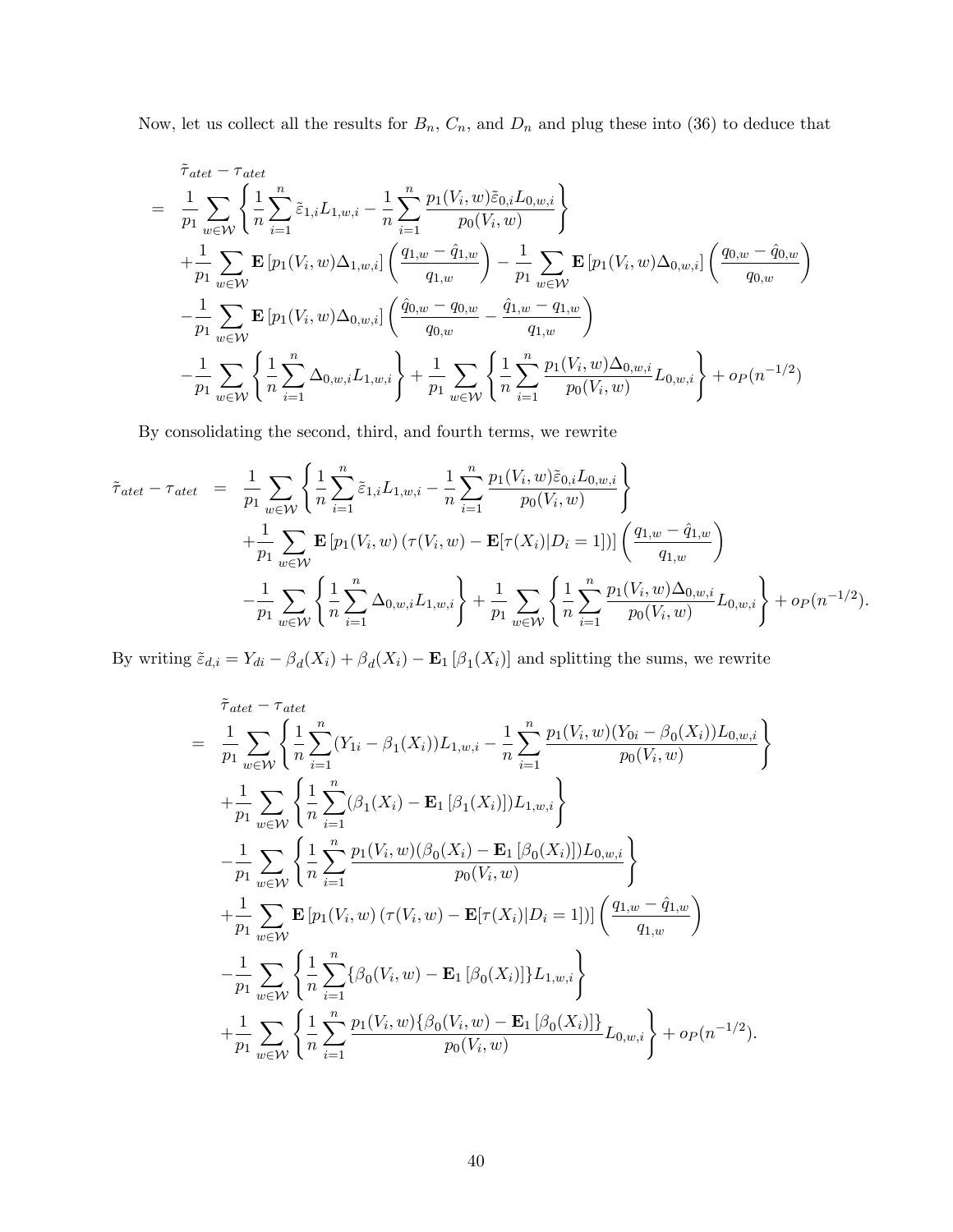Note that

$$
\mathbf{E}\left[p_1(V_i,w)\left(\tau(V_i,w)-\mathbf{E}[\tau(X_i)|D_i=1]\right)\right]=\mathbf{E}_{1,w}\left[\tau(V_i,w)-\mathbf{E}[\tau(X_i)|D_i=1]\right]p_{1,w}.
$$

Using this and noting that  $\mathbf{E} [\tau(X_i)|D_i = 1] = \tau_{\text{atet}}$  and cancelling out some terms, we rewrite

$$
\tilde{\tau}_{\text{atet}} - \tau_{\text{atet}} \\
= \frac{1}{p_1} \sum_{w \in \mathcal{W}} \left\{ \frac{1}{n} \sum_{i=1}^n (Y_{1i} - \beta_1(X_i)) L_{1,w,i} - \frac{1}{n} \sum_{i=1}^n \frac{p_1(V_i, w)(Y_{0i} - \beta_0(X_i)) L_{0,w,i}}{p_0(V_i, w)} \right\} \\
+ \frac{1}{p_1} \sum_{w \in \mathcal{W}} \frac{1}{n} \sum_{i=1}^n (\tau(V_i, w) - \tau_{\text{atet}}) L_{1,w,i} \\
+ \frac{1}{p_1} \sum_{w \in \mathcal{W}} \frac{p_{1,w}}{n q_{1,w}} \mathbf{E}_{1,w} [\tau(V_i, w) - \tau_{\text{atet}}] (q_{1,w} - \hat{q}_{1,w}) + o_P(n^{-1/2}) \\
= \frac{1}{p_1} \sum_{w \in \mathcal{W}} \left\{ \frac{1}{n} \sum_{i=1}^n (Y_{1i} - \beta_1(X_i)) L_{1,w,i} - \frac{1}{n} \sum_{i=1}^n \frac{p_1(V_i, w)(Y_{0i} - \beta_0(X_i)) L_{0,w,i}}{p_0(V_i, w)} \right\} \\
+ \frac{1}{p_1} \sum_{w \in \mathcal{W}} \frac{1}{n} \sum_{i=1}^n (\tau(V_i, w) - \tau_{\text{atet}} - \mathbf{E}_{d,w} [\tau(V_i, w) - \tau_{\text{atet}}]) L_{1,w,i} + o_P(n^{-1/2}).
$$

The last equality follows because

$$
\frac{1}{p_1} \sum_{w \in \mathcal{W}} p_{1,w} \mathbf{E}_{1,w} \left[ \tau(V_i, w) - \tau_{\text{atet}} \right] = \frac{1}{p_1} \mathbf{E} \left[ \left( \tau(X_i) - \tau_{\text{atet}} \right) \mathbf{1} \{ D_i = 1 \} \right]
$$
\n
$$
= \mathbf{E} \left[ \tau(X_i) - \tau_{\text{atet}} | D_i = 1 \right] = 0.
$$

Hence the wanted result follows by the Central Limit Theorem.

(ii) The case of  $\tilde{\tau}_{\text{atet},p}$  is a special case of  $\tilde{\tau}_{\text{atet}}$  with  $W_i = 1$  for all  $i = 1, \dots, n$ . Hence we focus on  $\hat{\tau}_{\textit{atet,p}}.$  We write it as

$$
\hat{\tau}_{\text{atet},p} - \tau_{\text{atet}} = \frac{1}{p_1} \left\{ \frac{p_1}{q_1 n} \sum_{i \in S_1} Y_i - \frac{p_0}{q_0 n} \sum_{i \in S_0} \hat{1}_{n,i} \frac{\hat{p}_1(X_i) Y_i}{\hat{p}_0(X_i)} \right\} + R_n - \tau_{\text{atet}} + o_P(n^{-1/2}),
$$

where  $L_{d,i} = \sum_{d \in \mathcal{D}} 1\{D_i = d\} p_d / q_d$  and

$$
R_n \equiv \left\{ \frac{1}{\frac{1}{n} \sum_{i=1}^n \hat{1}_{n,i} \hat{p}_1(X_i) \{L_{1,i} + L_{0,i}\}} - \frac{1}{p_1} \right\} p_1 \tau_{\text{atet}} + o_P(n^{-1/2})
$$
  

$$
= \left\{ p_1 - \frac{1}{n} \sum_{i=1}^n \hat{1}_{n,i} \hat{p}_1(X_i) \{L_{1,i} + L_{0,i}\} \right\} \frac{\tau_{\text{atet}}}{p_1} + o_P(n^{-1/2}).
$$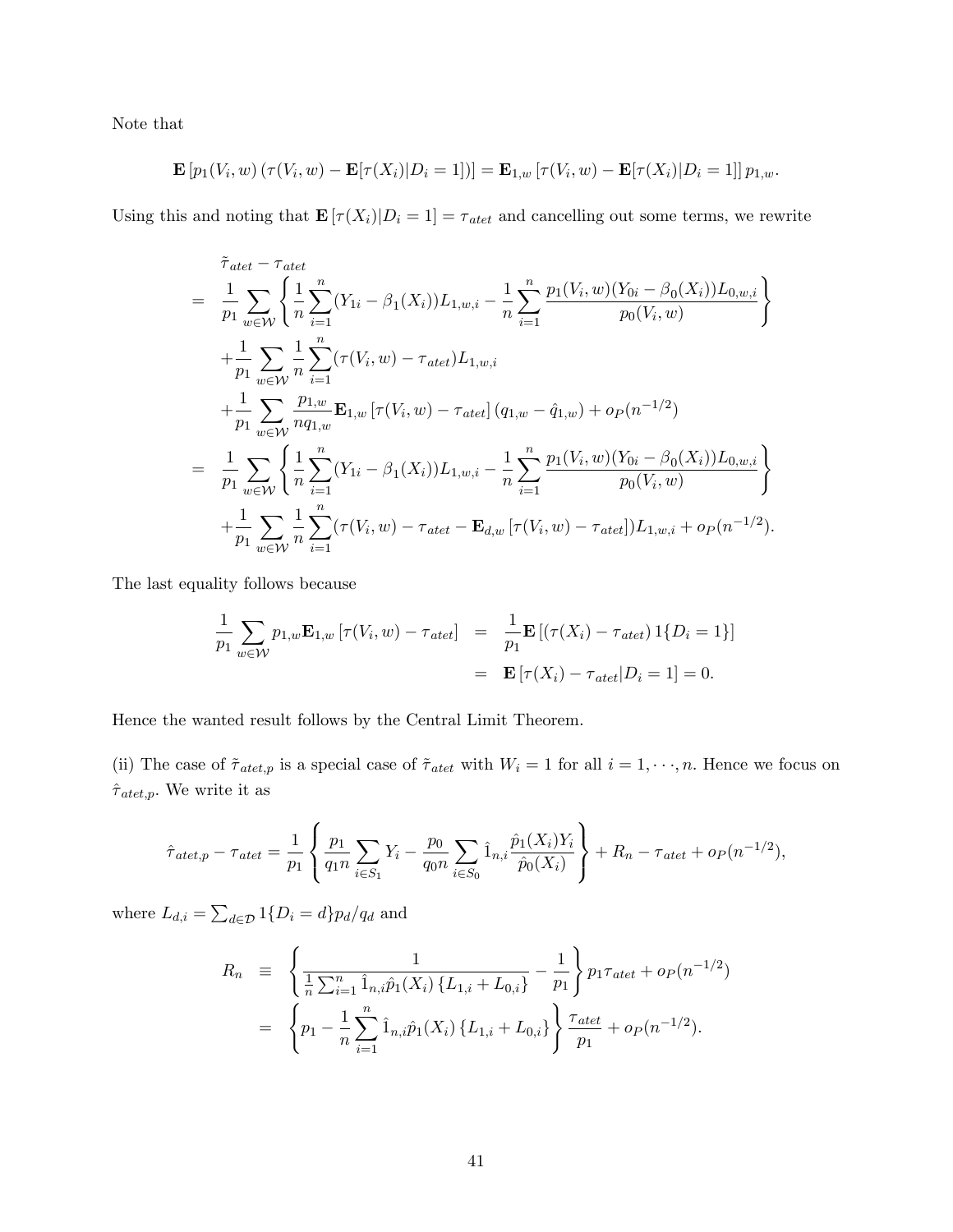Hence we can write  $\hat{\tau}_{\textit{atet},p} - \tau_{\textit{atet}}$  as

$$
\frac{1}{p_1} \left\{ \frac{p_1}{q_1 n} \sum_{i \in S_1} Y_i - \frac{p_0}{q_0 n} \sum_{i \in S_0} \hat{1}_{n,i} \frac{\hat{p}_1(X_i)Y_i}{\hat{p}_0(X_i)} \right\} - \frac{\tau_{atet}}{np_1} \sum_{i=1}^n \hat{1}_{n,i} \hat{p}_1(X_i) \{L_{1,i} + L_{0,i}\} + o_P(n^{-1/2})
$$
\n
$$
= \frac{1}{p_1} \left\{ \frac{p_1}{q_1 n} \sum_{i \in S_1} \{Y_i - \tau_{atet} \hat{1}_{n,i} \hat{p}_1(X_i)\} - \frac{p_0}{q_0 n} \sum_{i \in S_0} \hat{1}_{n,i} \hat{p}_1(X_i) \left\{ \frac{Y_i}{\hat{p}_0(X_i)} + \tau_{atet} \right\} \right\} + o_P(n^{-1/2})
$$
\n
$$
= \frac{1}{p_1} \left\{ \frac{p_1}{q_1 n} \sum_{i \in S_1} \{Y_i - \tau_{atet} p_1(X_i)\} - \frac{p_0}{q_0 n} \sum_{i \in S_0} \hat{1}_{n,i} \hat{p}_1(X_i) \left\{ \frac{Y_i}{p_0(X_i)} + \tau_{atet} \right\} \right\}
$$
\n
$$
+ \frac{1}{p_1} \left\{ \frac{p_1 \tau_{atet}}{q_1 n} \sum_{i \in S_1} \hat{1}_{n,i} \{p_1(X_i) - \hat{p}_1(X_i)\} + \frac{p_0}{q_0 n} \sum_{i \in S_0} \hat{1}_{n,i} \hat{p}_1(X_i)Y_i \left\{ \frac{1}{p_0(X_i)} - \frac{1}{\hat{p}_0(X_i)} \right\} \right\} + o_P(n^{-1/2})
$$
\n
$$
= \frac{1}{p_1} \left\{ \frac{p_1}{q_1 n} \sum_{i \in S_1} \{Y_i - \tau_{atet} p_1(X_i)\} - \frac{p_0}{q_0 n} \sum_{i \in S_0} p_1(X_i) \left\{ \frac{Y_i}{p_0(X_i)} + \tau_{atet} \right\} \right\} + F_n + G_n + o_P(n^{-1/2}),
$$

where

$$
F_n \equiv \frac{p_0}{p_1 q_0 n} \sum_{i \in S_0} \hat{1}_{n,i} \{p_1(X_i) - \hat{p}_1(X_i)\} \left\{ \frac{Y_i}{p_0(X_i)} + \tau_{\text{atet}} \right\} \text{ and}
$$
  
\n
$$
G_n \equiv \frac{1}{p_1} \left\{ \frac{p_1 \tau_{\text{atet}}}{q_1 n} \sum_{i \in S_1} \hat{1}_{n,i} \{p_1(X_i) - \hat{p}_1(X_i)\} + \frac{p_0}{q_0 n} \sum_{i \in S_0} \frac{p_1(X_i)}{p_0(X_i)^2} Y_i \hat{1}_{n,i} \{ \hat{p}_0(X_i) - p_0(X_i) \} \right\}.
$$

By applying Lemma A2(i), we write  $F_n$  as

$$
-\frac{1}{p_{1}n} \sum_{i=1}^{n} \frac{\mathbf{E}_{Q} [(Y_{i}/p_{0}(X_{i}) + \tau_{atet}) L_{0,i}|X_{i}]}{\mathbf{E}_{Q} [L_{i}|X_{i}]} \mathcal{J}_{1,i}
$$
  
+ 
$$
\frac{1}{p_{1}n} \sum_{i=1}^{n} \frac{\mathbf{E}_{Q} [(Y_{i}/p_{0}(X_{i}) + \tau_{atet}) L_{0,i}|X_{i}] p_{1}(X_{i})}{\mathbf{E}_{Q} [L_{i}|X_{i}]} \mathcal{J}_{i} + o_{P}(n^{-1/2})
$$
  
= 
$$
-\frac{1}{p_{1}n} \sum_{i=1}^{n} (\beta_{0}(X_{i}) + \tau_{atet} p_{0}(X_{i})) \mathcal{J}_{1,i}
$$
  
+ 
$$
\frac{1}{p_{1}n} \sum_{i=1}^{n} (\beta_{0}(X_{i}) + \tau_{atet} p_{0}(X_{i})) p_{1}(X_{i}) \mathcal{J}_{i} + o_{P}(n^{-1/2})
$$
  
= 
$$
-\frac{1}{p_{1}n} \sum_{i=1}^{n} (\beta_{0}(X_{i}) + \tau_{atet} p_{0}(X_{i})) p_{0}(X_{i}) \mathcal{J}_{1,i}
$$
  
+ 
$$
\frac{1}{p_{1}n} \sum_{i=1}^{n} (\beta_{0}(X_{i}) + \tau_{atet} p_{0}(X_{i})) p_{1}(X_{i}) \mathcal{J}_{0,i} + o_{P}(n^{-1/2}).
$$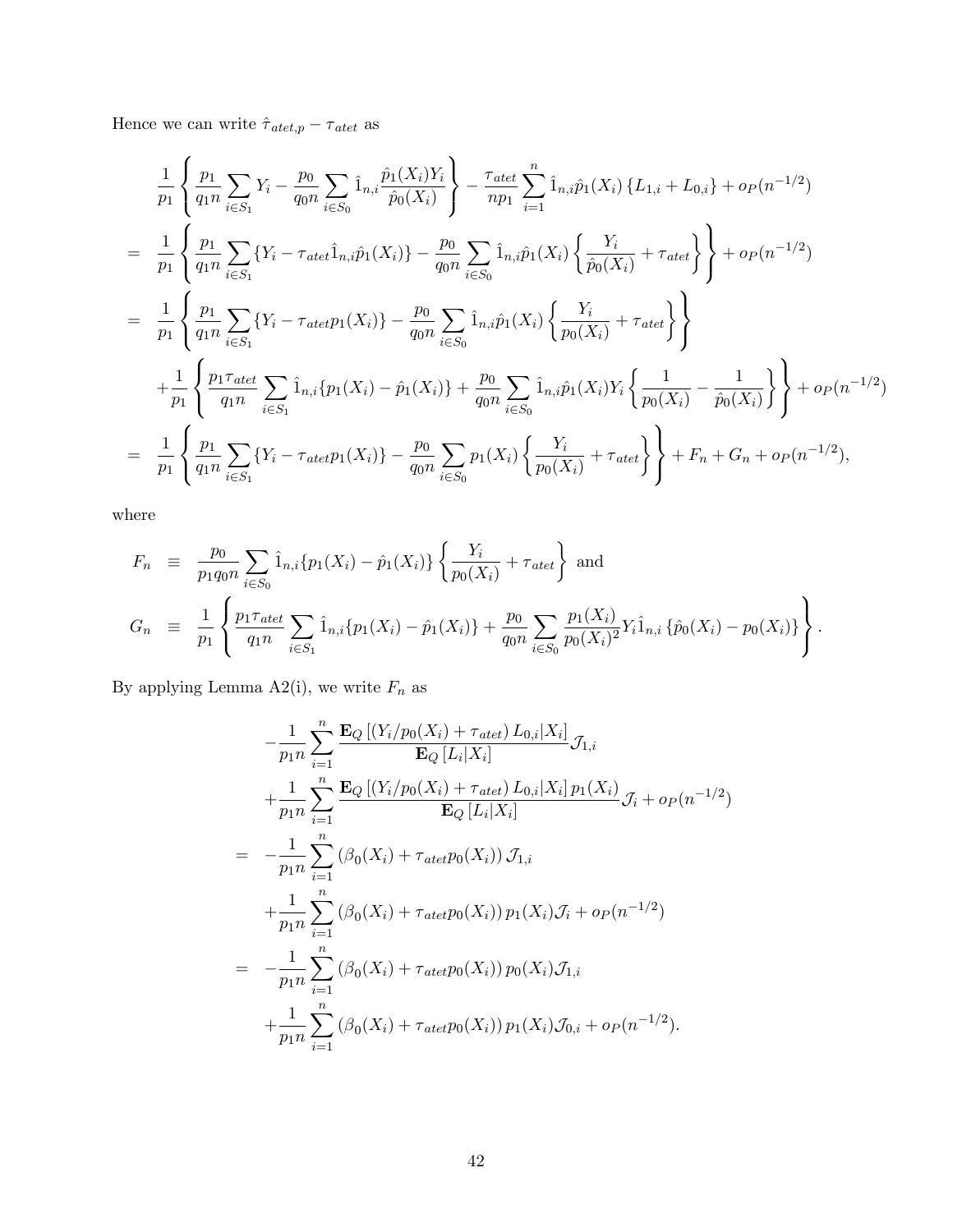Again by applying Lemma A2(i), we write  $G_n$  as

$$
-\frac{\tau_{atet}}{p_1 n} \sum_{i=1}^n p_1(X_i) \mathcal{J}_{1,i} + \frac{\tau_{atet}}{p_1 n} \sum_{i=1}^n p_1(X_i)^2 \mathcal{J}_i
$$
  
+ 
$$
\frac{1}{p_1 n} \sum_{i=1}^n \frac{p_1(X_i) \beta_0(X_i)}{p_0(X_i)} \mathcal{J}_{0,i}
$$
  
- 
$$
\frac{1}{p_1 n} \sum_{i=1}^n p_1(X_i) \beta_0(X_i) \mathcal{J}_i + o_P(n^{-1/2})
$$
  
= 
$$
-\frac{\tau_{atet}}{p_1 n} \sum_{i=1}^n p_1(X_i) p_0(X_i) \mathcal{J}_{1,i} + \frac{\tau_{atet}}{p_1 n} \sum_{i=1}^n p_1(X_i)^2 \mathcal{J}_{0,i}
$$
  
+ 
$$
\frac{1}{p_1 n} \sum_{i=1}^n \frac{p_1^2(X_i) \beta_0(X_i)}{p_0(X_i)} \mathcal{J}_{0,i} - \frac{1}{p_1 n} \sum_{i=1}^n p_1(X_i) \beta_0(X_i) \mathcal{J}_{1,i} + o_P(n^{-1/2}).
$$

Collecting these results, we write

$$
\hat{\tau}_{\text{atet},p} - \tau_{\text{atet},p} = \frac{1}{p_1} \left\{ \frac{1}{n} \sum_{i=1}^n L_{1,i} \{ Y_i - \tau_{\text{atet}} p_1(X_i) \} - \frac{1}{n} \sum_{i=1}^n L_{0,i} p_1(X_i) \left\{ \frac{Y_i}{p_0(X_i)} + \tau_{\text{atet}} \right\} \right\} \n- \frac{1}{p_1 n} \sum_{i=1}^n (\beta_0(X_i) + \tau_{\text{atet}} p_0(X_i)) p_0(X_i) \mathcal{J}_{1,i} \n+ \frac{1}{p_1 n} \sum_{i=1}^n (\beta_0(X_i) + \tau_{\text{atet}} p_0(X_i)) p_1(X_i) \mathcal{J}_{0,i} \n- \frac{\tau_{\text{atet}}}{p_1 n} \sum_{i=1}^n p_1(X_i) p_0(X_i) \mathcal{J}_{1,i} + \frac{\tau_{\text{atet}}}{p_1 n} \sum_{i=1}^n p_1(X_i)^2 \mathcal{J}_{0,i} \n+ \frac{1}{p_1 n} \sum_{i=1}^n \frac{p_1^2(X_i) \beta_0(X_i)}{p_0(X_i)} \mathcal{J}_{0,i} - \frac{1}{p_1 n} \sum_{i=1}^n p_1(X_i) \beta_0(X_i) \mathcal{J}_{1,i} + o_P(n^{-1/2}).
$$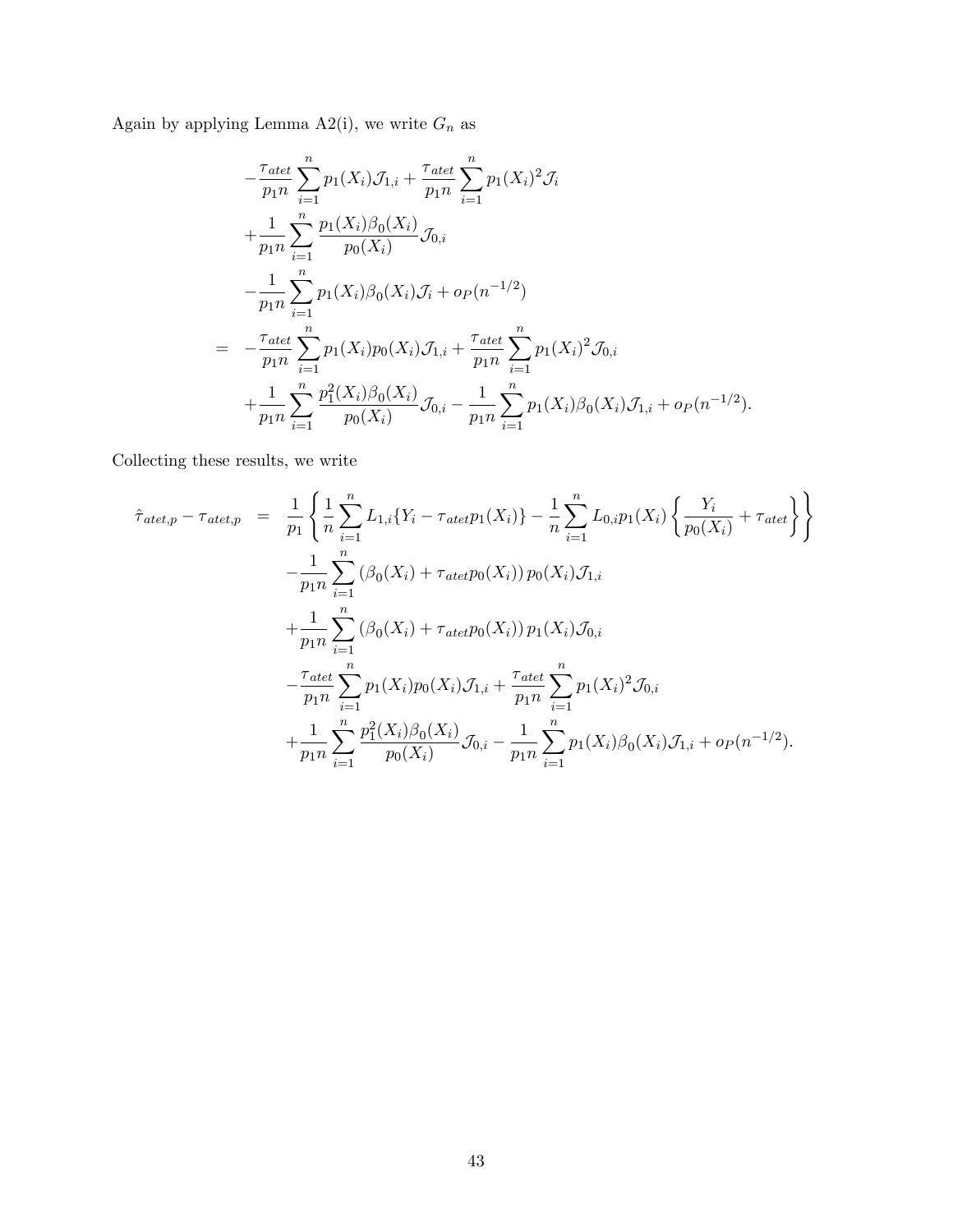By rearranging the terms, we rewrite  $\hat{\tau}_{\mathit{atet},p} - \tau_{\mathit{atet},p}$  as

$$
\frac{1}{p_{1}}\left\{\frac{1}{n}\sum_{i=1}^{n}\left\{Y_{i}-\beta_{1}(X_{i})\right\}L_{1,i}-\frac{1}{n}\sum_{i=1}^{n}\left\{\frac{\left\{Y_{i}-\beta_{0}(X_{i})\right\}p_{1}(X_{i})}{p_{0}(X_{i})}\right\}L_{0,i}\right\}+\frac{1}{p_{1}}\frac{1}{n}\sum_{i=1}^{n}\left\{\frac{\beta_{1}(X_{i})-\tau_{\text{det}}p_{1}(X_{i})-(\beta_{0}(X_{i})+\tau_{\text{det}}p_{0}(X_{i}))p_{0}(X_{i})}{-\tau_{\text{det}}p_{1}(X_{i})p_{0}(X_{i})-p_{1}(X_{i})\beta_{0}(X_{i})}\right\}L_{1,i}-\frac{1}{p_{1}}\frac{1}{n}\sum_{i=1}^{n}\left\{\frac{\beta_{0}(X_{i})p_{1}(X_{i})/p_{0}(X_{i})+\tau_{\text{det}}p_{1}(X_{i})-(\beta_{0}(X_{i})+\tau_{\text{det}}p_{0}(X_{i}))p_{1}(X_{i})}{-\tau_{\text{det}}p_{1}(X_{i})^{2}-p_{1}^{2}(X_{i})\beta_{0}(X_{i})/p_{0}(X_{i})}\right\}L_{0,i}+\frac{1}{p_{1}n}\sum_{i=1}^{n}\left(\beta_{0}(X_{i})+\tau_{\text{det}}p_{0}(X_{i})\right)\frac{p_{1}}{q_{1}}p_{0}(X_{i})q_{1}(X_{i})-\frac{1}{p_{1}n}\sum_{i=1}^{n}\left(\beta_{0}(X_{i})+\tau_{\text{det}}p_{0}(X_{i})\right)\frac{p_{0}}{q_{0}}p_{1}(X_{i})q_{0}(X_{i})+\frac{\tau_{\text{det}}}{p_{1}n}\sum_{i=1}^{n}p_{1}(X_{i})p_{0}(X_{i})\frac{p_{1}}{q_{1}}q_{1}(X_{i})-\frac{\tau_{\text{det}}}{p_{1}n}\sum_{i=1}^{n}p_{1}(X_{i})^{2}\frac{p_{0}}{q_{0}}q_{0}(X_{i})-\frac{1}{p_{1}n}\sum_{i=1}^{n}\frac{p_{1}^{2}(X_{i})\beta_{0}(X_{i})}{p_{0}(X_{
$$

Or by cancelling terms out,

$$
\hat{\tau}_{\text{atet},p} - \tau_{\text{atet},p} = \frac{1}{p_1} \left\{ \frac{1}{n} \sum_{i=1}^n \{ Y_i - \beta_1(X_i) \} L_{1,i} - \frac{1}{n} \sum_{i=1}^n \left\{ \frac{\{ Y_i - \beta_0(X_i) \} p_1(X_i)}{p_0(X_i)} \right\} L_{0,i} \right\} \n+ \frac{1}{p_1} \sum_{i=1}^n L_{1,i} \{ \tau(X_i) - \tau_{\text{atet}} \} \n+ \frac{1}{p_1 n} \sum_{i=1}^n (\beta_0(X_i) + \tau_{\text{atet}} p_0(X_i)) \frac{p_1}{q_1} q_1(X_i) \n- \frac{1}{p_1 n} \sum_{i=1}^n \left( \frac{\beta_0(X_i) p_1(X_i)}{p_0(X_i)} + \tau_{\text{atet}} p_1(X_i) \right) \frac{p_0}{q_0} q_0(X_i).
$$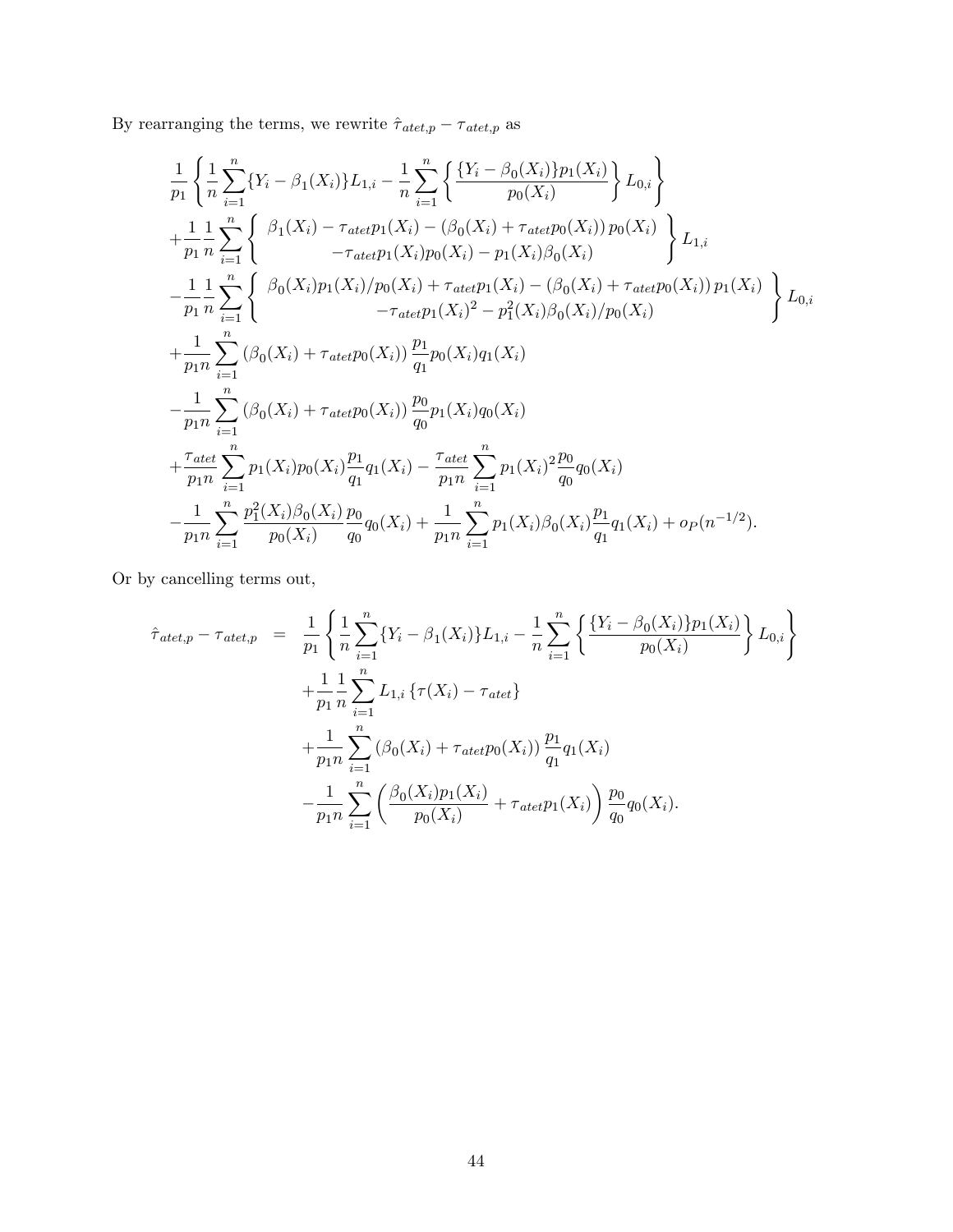We rearrange the terms to write

$$
\hat{\tau}_{\text{atet},p} - \tau_{\text{atet}} = \frac{1}{p_1} \left\{ \frac{1}{n} \sum_{i=1}^n \{Y_i - \beta_1(X_i)\} L_{1,i} - \frac{1}{n} \sum_{i=1}^n \left\{ \frac{\{Y_i - \beta_0(X_i)\} p_1(X_i)}{p_0(X_i)} \right\} L_{0,i} \right\} \n+ \frac{1}{p_1} \frac{1}{n} \sum_{i=1}^n L_{1,i} \{ \tau(X_i) - \tau_{\text{atet}} \} \n+ \frac{1}{p_1 n} \sum_{i=1}^n \beta_0(X_i) \left( \frac{p_1}{q_1} q_1(X_i) - \frac{p_0}{q_0} \frac{p_1(X_i)}{p_0(X_i)} q_0(X_i) \right) \n+ \frac{1}{p_1 n} \sum_{i=1}^n \tau_{\text{atet}} \left( p_0(X_i) \frac{p_1}{q_1} q_1(X_i) - \frac{p_0}{q_0} q_0(X_i) p_1(X_i) \right) \n= \frac{1}{p_1} \left\{ \frac{1}{n} \sum_{i=1}^n L_{1,i} \{ Y_i - \beta_1(X_i) \} - \frac{1}{n} \sum_{i=1}^n L_{0,i} \left\{ \frac{\{ Y_i - \beta_0(X_i) \} p_1(X_i)}{p_0(X_i)} \right\} \right\} \n+ \frac{1}{p_1} \frac{1}{n} \sum_{i=1}^n L_{1,i} \{ \tau(X_i) - \tau_{\text{atet}} \}.
$$

The last equality follows because  $p_0(X_i)q_1(X_i)p_1/q_1 = p_1(X_i)q_0(X_i)p_0/q_0$  (e.g. see (37)). The wanted result follows by the Central Limit Theorem.

The following lemma is used to prove Lemma A2(i) and useful for other purposes. Hence we make the notations and assumptions self-contained here. Let  $(Z_i, H_i, X_i)_{i=1}^n$  be an i.i.d. sample from P, where  $Z_i$  and  $H_i$  are random variables. Let  $X_i = (X_{1i}, X_{2i}) \in \mathbb{R}^{L_1 + L_2}$  where  $X_{1i}$  is continuous and  $X_{2i}$  is discrete, and let  $K_{ji} = K_h (X_{1j} - X_{1i}) 1\{X_{2j} = X_{2i}\}, K_h(\cdot) = K(\cdot/h)/h^{L_1}$ . Let X be the support of  $X_i$  and  $f(\cdot)$  be its density with respect to a  $\sigma$ -finite measure.

Assumption B1: (i) For some  $\sigma \geq 4$ ,  $\sup_{x \in \mathcal{X}} ||x_1||^{L_1} \mathbf{E}[[Z_i]^{\sigma} | X_i = (x_1, x_2)] < \infty$ ,  $\mathbf{E}[|H_i|^{\sigma}] < \infty$ , and  $\mathbf{E} \Vert X_i \Vert^{\sigma} < \infty$ . (ii)  $f(\cdot, x_2)$ ,  $\mathbf{E}[Z_i|X_{1i} = \cdot, X_{2i} = x_2]f(\cdot, x_2)$  and  $\mathbf{E}[H_i|X_{1i} = \cdot, X_{2i} = x_2]f(\cdot, x_2)$  are  $L_1 + 1$  times continuously differentiable with bounded derivatives on  $\mathbb{R}^{L_1}$  and their  $(L_1 + 1)$ -th derivatives are uniformly continuous.

(iii)  $\mathbf{E}[f^{-\bar{a}}(X_{1i})] < \infty$  for some  $\bar{a} \geq 4$ .

**Assumption B2**: For the kernel K and the bandwidth  $h$ , Assumption 3 holds.

**Lemma B1**: Suppose that Assumptions B1-B2 hold. Let  $1_{n,i}^* = \{(n-1)^{-1} \sum_{j=1,j\neq i}^n K_{ji} \ge \delta_n\}.$ Then

$$
\frac{1}{\sqrt{n}}\sum_{i=1}^n H_i \left\{ \mathbf{E}[Z_i|X_i] - \frac{1_{n,i}^* \sum_{j=1,j\neq i}^n Z_j K_{ji}}{\sum_{j=1,j\neq i}^n K_{ji}} \right\} = \frac{1}{\sqrt{n}}\sum_{i=1}^n \mathbf{E}[H_i|X_i] \left\{ \mathbf{E}[Z_i|X_i] - Z_i \right\} + o_P(1).
$$

**Proof of Lemma B1 :** For simplicity, we only prove the result for the case where  $X_i = X_{1,i}$  so that  $X_i$  is continuous. Let  $\hat{f}_j(x) = \frac{1}{n-1} \sum_{j=1, j\neq i}^{n} K_h(X_j - x_1)$  and define  $1_{n,i} = 1\{f(X_i) \ge \delta_n\}$ .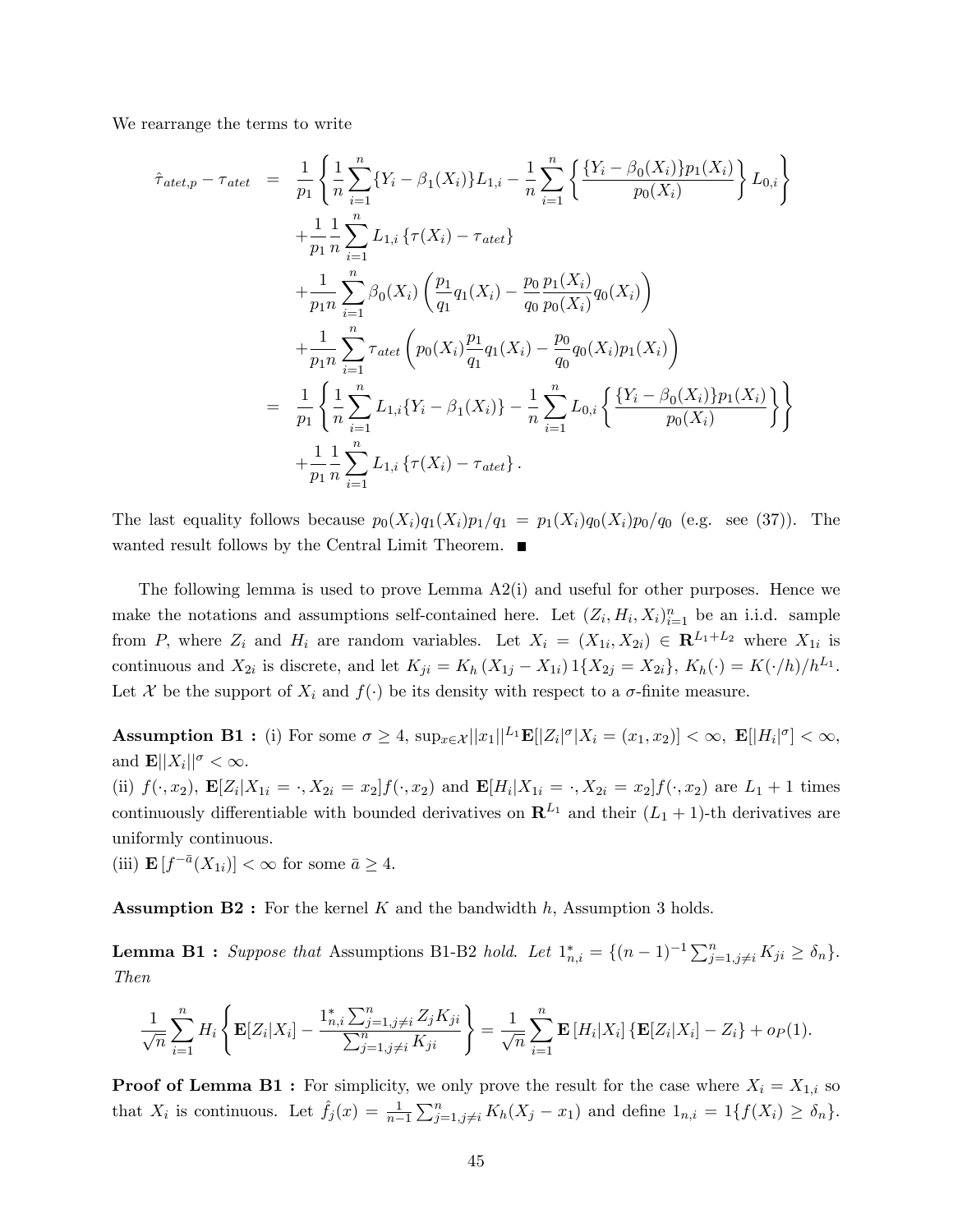Observe that

$$
\frac{1}{\sqrt{n}} \sum_{i=1}^{n} H_i \left\{ \mathbf{E}[Z_i|X_i] - \frac{1_{n,i}^* \sum_{j=1,j\neq i}^{n} Z_j K_{ji}}{\sum_{j=1,j\neq i}^{n} K_{ji}} \right\}
$$
\n
$$
= \frac{1}{\sqrt{n}} \sum_{i=1}^{n} H_i \mathbf{E}[Z_i|X_i] \left\{ 1 - \frac{1_{n,i}^* \hat{f}_i(X_i)}{f(X_i)} \right\}
$$
\n
$$
+ \frac{1}{\sqrt{n}} \sum_{i=1}^{n} H_i 1_{n,i}^* \left\{ \mathbf{E}[Z_i|X_i] \frac{\hat{f}_i(X_i)}{f(X_i)} - \frac{\frac{1}{n-1} \sum_{j=1,j\neq i}^{n} Z_j K_{ji}}{f(X_i)} \right\}
$$
\n
$$
+ \frac{1}{(n-1)\sqrt{n}} \sum_{i=1}^{n} H_i 1_{n,i}^* \sum_{j=1,j\neq i}^{n} Z_j K_{ji} \left\{ \frac{1}{f(X_i)} - \frac{1}{\hat{f}_i(X_i)} \right\}
$$
\n
$$
= A_{1n} + A_{2n} + A_{3n}, \text{ say.}
$$

As for  $\mathcal{A}_{3n},$  we write it as

$$
\frac{1}{\sqrt{n}} \sum_{i=1}^{n} H_i 1_{n,i}^* \mathbf{E} \left[ Z_i | X_i \right] f(X_i) \left\{ \frac{1}{f(X_i)} - \frac{1}{\hat{f}_i(X_i)} \right\} \n+ \frac{1}{\sqrt{n}} \sum_{i=1}^{n} H_i 1_{n,i}^* \left\{ \frac{1}{n-1} \sum_{j=1,j \neq i}^{n} Z_j K_{ji} - \mathbf{E} \left[ Z_i | X_i \right] f(X_i) \right\} \left\{ \frac{1}{f(X_i)} - \frac{1}{\hat{f}_i(X_i)} \right\} \n= B_{1n} + B_{2n}, \text{ say.}
$$

As for  $B_{1n}$ ,

$$
B_{1n} = \frac{1}{\sqrt{n}} \sum_{i=1}^{n} H_i 1_{n,i}^* \mathbf{E} [Z_i | X_i] \left\{ \frac{\hat{f}_i(X_i) - f(X_i)}{\hat{f}_i(X_i)} \right\}
$$
  
\n
$$
= \frac{1}{\sqrt{n}} \sum_{i=1}^{n} H_i 1_{n,i}^* \mathbf{E} [Z_i | X_i] \left\{ \frac{\hat{f}_i(X_i) - f(X_i)}{f_i(X_i)} \right\}
$$
  
\n
$$
+ \frac{1}{\sqrt{n}} \sum_{i=1}^{n} H_i 1_{n,i}^* \mathbf{E} [Z_i | X_i] \left\{ \hat{f}_i(X_i) - f(X_i) \right\} \left\{ \frac{1}{f(X_i)} - \frac{1}{\hat{f}_i(X_i)} \right\}
$$
  
\n
$$
= C_{1n} + C_{2n}, \text{ say.}
$$

As for  $C_{2n}$ ,

$$
|C_{2n}| \leq \frac{1}{\delta_n \sqrt{n}} \sum_{i=1}^n \left| H_i 1_{n,i}^* \mathbf{E} \left[ Z_i | X_i \right] \left\{ \hat{f}_i(X_i) - f(X_i) \right\}^2 \frac{1}{f(X_i)} \right|
$$
  
 
$$
\leq \frac{\sup_{x \in \mathbf{R}^{L_1}} |\hat{f}(x) - f(x)|^2}{\delta_n \sqrt{n}} \sum_{i=1}^n \left| \frac{H_i 1_{n,i}^* \mathbf{E} \left[ Z_i | X_i \right]}{f(X_i)} \right|.
$$

Since  $\mathbf{E}\left[f(X_i)^{-4}\right] < \infty$ , we find that  $\mathbf{E}\left[H_i\mathbf{E}\left[Z_i|X_i\right]/f(X_i)\right] < \infty$  by Cauchy-Schwartz inequality.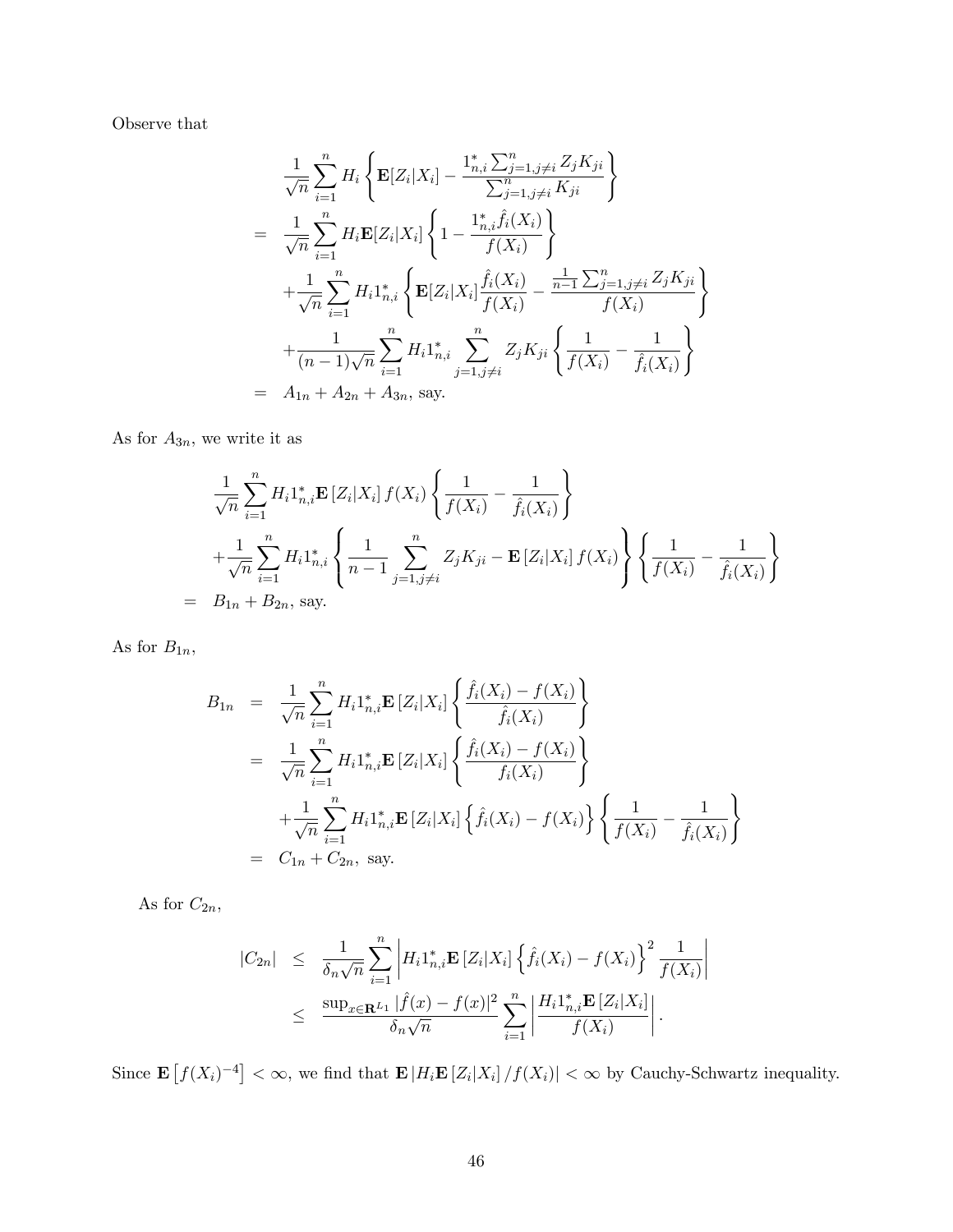By Theorem 6 of Hansen (2008), we have

$$
\sup_{x \in \mathbf{R}^{L_1}} |\hat{f}(x) - f(x)| = O_P(\varepsilon_n).
$$

Therefore,

$$
|C_{2n}| = \sqrt{n}\delta_n^{-1} \times O_P\left(\varepsilon_n^2\right) = o_P(1).
$$

We turn to  $C_{1n}$ . We write it as

$$
\frac{1}{\sqrt{n}} \sum_{i=1}^{n} H_i \mathbf{E} \left[ Z_i | X_i \right] \left\{ \frac{1_{n,i}^* \hat{f}_i(X_i) - f(X_i)}{f_i(X_i)} \right\} + \frac{1}{\sqrt{n}} \sum_{i=1}^{n} H_i \mathbf{E} \left[ Z_i | X_i \right] \left( 1 - 1_{n,i}^* \right)
$$
\n
$$
= D_{1n} + D_{2n}, \text{ say.}
$$

Note that

$$
D_{2n} = \frac{1}{\sqrt{n}} \sum_{i=1}^{n} H_i \mathbf{E} \left[ Z_i | X_i \right] 1_{n,i} \left( 1 - 1_{n,i}^* \right) + \frac{1}{\sqrt{n}} \sum_{i=1}^{n} H_i \mathbf{E} \left[ Z_i | X_i \right] \left( 1 - 1_{n,i} \right) \left( 1 - 1_{n,i}^* \right)
$$
  
=  $E_{1n} + E_{2n}$ , say.

As for  $E_{2n}$ ,

$$
\mathbf{E}\left[|E_{2n}|\right] \leq C\sqrt{n}\mathbf{E}\left[|1-\mathbb{1}_{n,i}|\right] \leq C\sqrt{n}\delta_n^{\bar{a}}\mathbf{E}\left[f_i(X_i)^{-\bar{a}}\right] \to 0,
$$

so that  $D_{2n} = E_{1n} + op(1)$ . As for  $E_{1n}$ , note that

$$
\mathbf{E}\left[\left|E_{1n}\right|\right] \leq C\sqrt{n}\mathbf{E}\left[1_{n,i}\left|1-1_{n,i}^{*}\right|\right] = C\sqrt{n}P\left\{\hat{f}_i(X_i) \leq \delta_n \text{ and } f(X_i) \geq \delta_n\right\}
$$
  

$$
\leq C\sqrt{n}P\left\{\delta_n \leq f_i(X_i) \leq \delta_n + v_n\right\} + o(1),
$$

where  $v_n \to 0$  such that  $\sqrt{n}v_n^{\bar{n}} \to 0$  and  $v_n/\varepsilon_n \to \infty$ . (If we take  $v_n = \delta_n$ , then the latter condition is satisfied by Assumption  $3(ii)$ .) The last inequality follows by Theorem 6 of Hansen (2008). The last quantity is bounded by

$$
C\sqrt{n}(\delta_n + v_n)^{\bar{a}} \mathbf{E}\left[f_i(X_i)^{-\bar{a}}\right] \to 0.
$$

Hence  $D_{2n} = o_P(1)$ . Therefore, we can write

$$
B_{1n} = \frac{1}{\sqrt{n}} \sum_{i=1}^{n} H_i \mathbf{E} \left[ Z_i | X_i \right] \left\{ \frac{1_{n,i}^* \hat{f}_i(X_i) - f(X_i)}{f_i(X_i)} \right\} + o_P(1).
$$

Following previous steps, it is not hard to show that  $B_{2n} = o_P(1)$ . Hence we conclude that

$$
A_{1n} + A_{3n} = o_P(1).
$$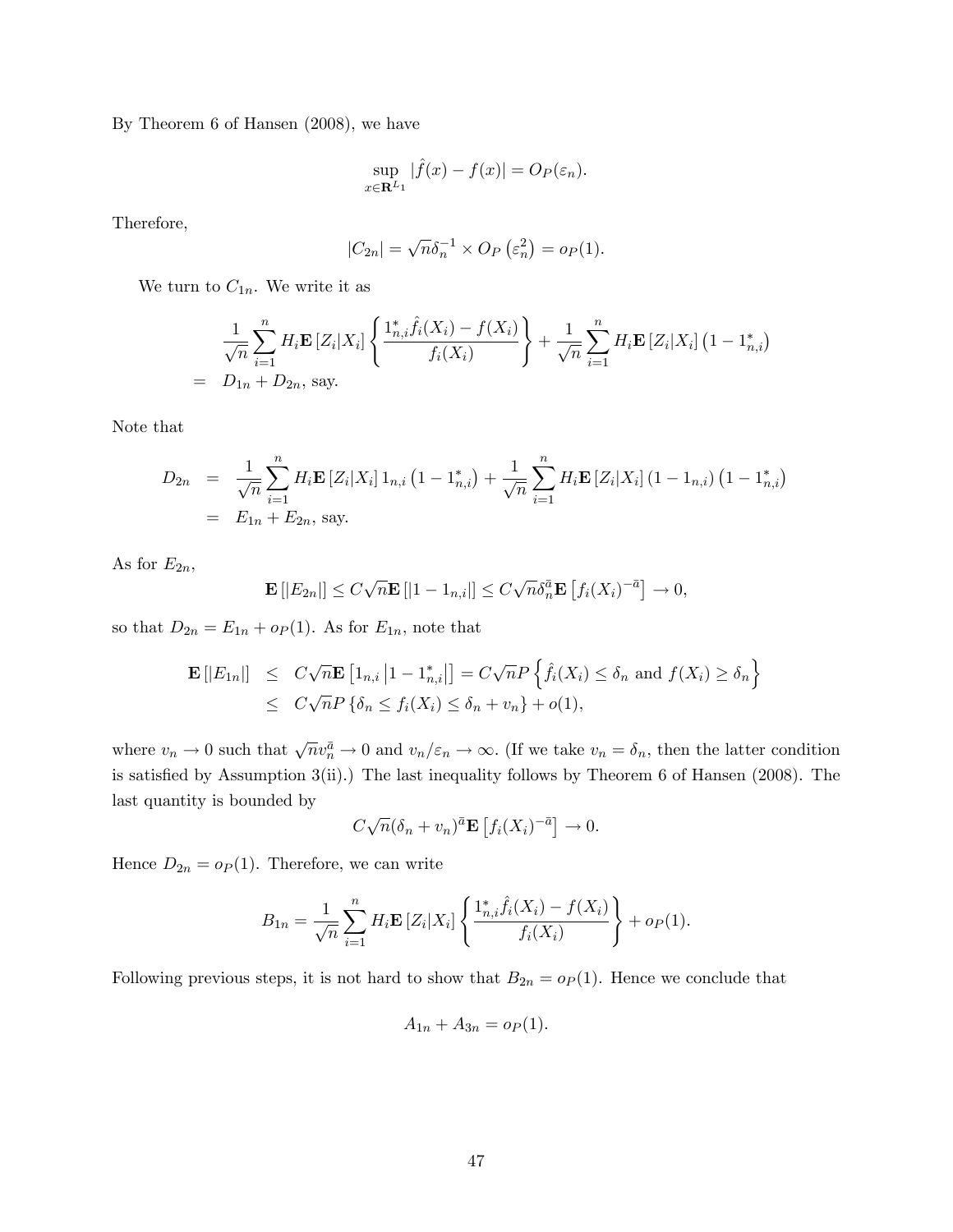We are left with  $A_{2n}$ . It remains to show that

$$
A_{2n} = \frac{1}{\sqrt{n}} \sum_{i=1}^{n} \mathbf{E} [H_i | X_i] \{ \mathbf{E} [Z_i | X_i] - Z_i \} + o_P(1).
$$

First we write

$$
A_{2n} = \frac{1}{(n-1)\sqrt{n}} \sum_{i=1}^{n} \sum_{j=1, j \neq i}^{n} q_h(S_i, S_j)
$$
  
= 
$$
\frac{1}{\sqrt{n}} \sum_{i=1}^{n} \mathbf{E} [q_h(S_i, S_j) | S_j] + r_n
$$

where  $q_h(S_i, S_j) = H_i \{ \mathbf{E}[Z_i | X_i] - Z_j \} K_h(X_j - X_i) / f(X_i)$  and  $S_i = (X_i, Z_i, H_i)$ , and

$$
r_n = \frac{1}{\sqrt{n}} \sum_{i=1}^n \{q_h(S_i, S_j) - \mathbf{E} [q_h(S_i, S_j) | S_j] \}.
$$

Observe that

$$
n^{-1}\mathbf{E}(q_h(S_i, S_j)^2) = n^{-1}\mathbf{E}\left[H_i^2\left\{\mathbf{E}[Z_i|X_i] - Z_j\right\}^2\left\{K_h(X_j - X_i)\right\}^2/f^2(X_i)\right]
$$
  
 
$$
\leq n^{-1}\sqrt{\mathbf{E}\left[\left\{K_h(X_j - X_i)\right\}^4\right]} = O(n^{-1}h^{-2L_1}) = o(1)
$$

by change of variables and by Assumption B2. Therefore, by Lemma 3.1 of Powell, Stock, and Stoker (1989),  $r_n = o_P(1)$ . As for  $\mathbf{E}[q_h(S_i, S_j)|S_j]$ , we use change of variables, Taylor expansion, and deduce that

$$
\mathbf{E}\left[|\mathbf{E}\left[q_h(S_i,S_j)|S_j\right]-\mathbf{E}[H_j|X_j]\left\{\mathbf{E}[Z_j|X_j]-Z_j\right\}\right|]=o(n^{-1/2}).
$$

The wanted result follows from this.  $\blacksquare$ 

#### References

- [1] Ashenfelter, O. and D. Card (1985) Using the longitudinal structure of earnings to estimate the effect of training programs. Review of Economics and Statistics, 67, 648-660.
- [2] Andrews, D. W. K. (1995) Nonparametric kernel estimation for semiparametric models, Econometric Theory 11, 560-596.
- [3] Bickel, P., C. A. J. Klaassen, Y. Ritov, and J. A. Wellner (1993), *Efficient and Adaptive* Estimation for Semiparametric Models, Baltimore: Johns Hopkins University Press.
- [4] Bickel, P. and J. Kwon (2001), "Inference for semiparametric models: some questions and an answer," Statistica Sinica, 11, 863-960.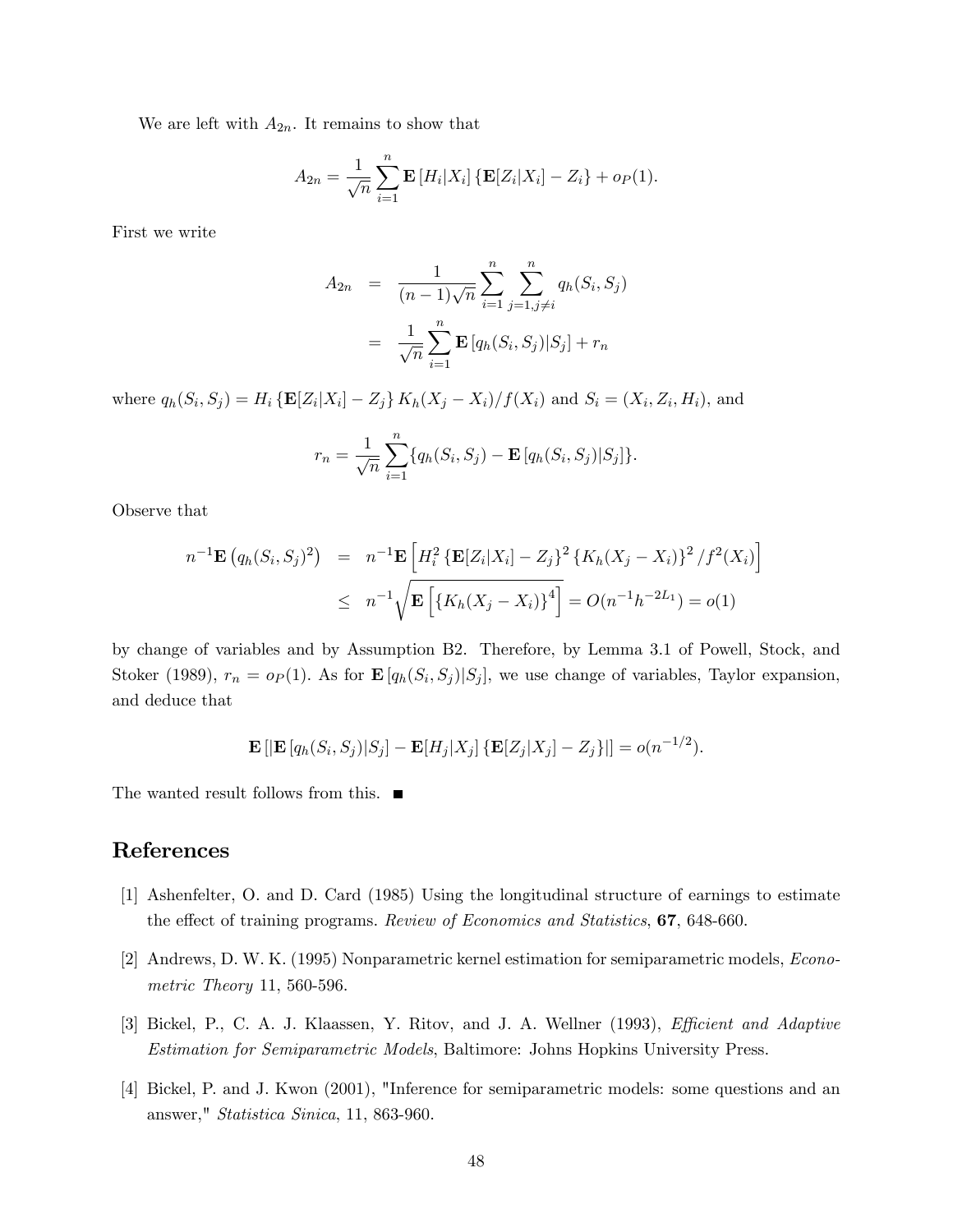- [5] Breslow, N., B. McNeney, and J. A. Wellner (2003) Large sample theory for semiparametric regression models with two-phase, outcome-dependent sampling. Annals of Statistics, 31, 1110- 1139.
- [6] Chen, X., H. Hong, and A. Tarozzi (2008) Semiparametric efficiency in GMM models with auxiliary data. Annals of Statistics, 36, 808-843.
- [7] Cosslett, S. R., (1981a) Efficient estimation of discrete choice models. In C. F. Manski and D. McFadden, eds. Structural Analysis of Discrete Choice Data with Economic Applications, MIT Press, Cambridge, Massachusetts.
- [8] Cosslett, S. R., (1981b) Maximum likelihood estimator for choice-based samples. Econometrica, 49, 1289-1316.
- [9] Dehejia, R. and S. Wahba (1998) Propensity score matching methods for nonexperimental causal studies. NBER Working Paper No. 6829.
- [10] Dehejia, R. and S. Wahba (1999) Causal effects in nonexperimental studies: reevaluating the evaluation of training programs. Journal of the American Statistical Association, 94, 1053- 1062.
- [11] Hahn, J. (1998) On the role of the propensity score in efficient semiparametric estimation of average treatment effects.  $Econometrica$ , 66, 315-331.
- [12] Hahn, J., K. Hirano, and D. Karlan (2008) Adaptive experimental design using the propensity score. Forthcoming in Journal of Business, Economics, and Statistics.
- [13] Hansen, B. E. (2008) Uniform convergence rates for kernel estimation with dependent data. Econometric Theory, 24, 726-748.
- [14] Heckman, J. J., Ichimura, H. and P. Todd (1997) Matching as an econometric evaluation estimator : evidence from evaluating a job training programme. Review of Economic Studies, 64, 605-654.
- [15] Heckman, J. J. and P. E. Todd (2008) A note on adapting propensity score matching and selection models to choice based samples. Forthcoming in Econometrics Journal.
- [16] Hirano, K., G. Imbens, and G. Ridder, (2003) Efficient estimation of average treatment effects using the estimated propensity score. Econometrica, 71, 1161-1189.
- [17] Imbens, G. (1992) An efficient method of moments estimator for discrete choice models with choice-based sampling. Econometrica, 60, 1187-1214.
- [18] Imbens, G. and T. Lancaster (1996) Efficient estimation and stratified sampling. Journal of Econometrics, 74, 289-318.